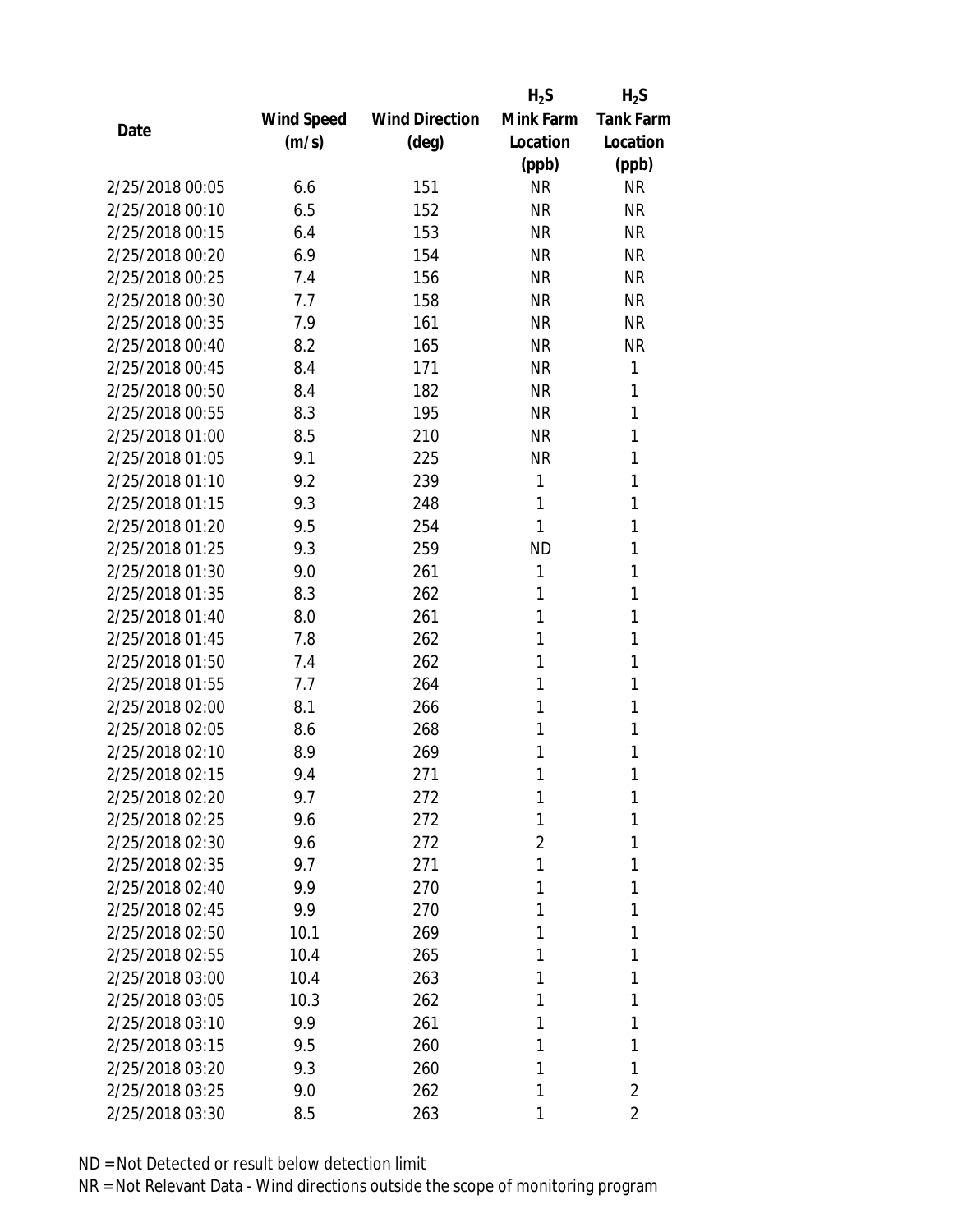|                 |            |                       | $H_2S$    | $H_2S$           |
|-----------------|------------|-----------------------|-----------|------------------|
|                 | Wind Speed | <b>Wind Direction</b> | Mink Farm | <b>Tank Farm</b> |
| Date            | (m/s)      | $(\text{deg})$        | Location  | Location         |
|                 |            |                       | (ppb)     | (ppb)            |
| 2/25/2018 03:35 | 8.2        | 264                   | 1         | 1                |
| 2/25/2018 03:40 | 8.2        | 265                   | 1         | 1                |
| 2/25/2018 03:45 | 8.2        | 265                   | 1         | 1                |
| 2/25/2018 03:50 | 8.4        | 265                   | 1         | 1                |
| 2/25/2018 03:55 | 8.5        | 266                   | 1         | 1                |
| 2/25/2018 04:00 | 8.5        | 267                   | 1         | 1                |
| 2/25/2018 04:05 | 8.3        | 267                   | 1         | 1                |
| 2/25/2018 04:10 | 8.1        | 265                   | 1         | 1                |
| 2/25/2018 04:15 | 8.4        | 265                   | 1         | 1                |
| 2/25/2018 04:20 | 8.5        | 263                   | 1         | 1                |
| 2/25/2018 04:25 | 8.5        | 262                   | 1         | 1                |
| 2/25/2018 04:30 | 8.7        | 260                   | 1         | 1                |
| 2/25/2018 04:35 | 9.0        | 258                   | 1         | 1                |
| 2/25/2018 04:40 | 9.1        | 259                   | 1         | 1                |
| 2/25/2018 04:45 | 9.1        | 259                   | 1         | 1                |
| 2/25/2018 04:50 | 9.0        | 258                   | 1         | 1                |
| 2/25/2018 04:55 | 9.1        | 257                   | 1         | 1                |
| 2/25/2018 05:00 | 9.4        | 257                   | 1         | 1                |
| 2/25/2018 05:05 | 9.4        | 258                   | 1         | 1                |
| 2/25/2018 05:10 | 9.4        | 258                   | 1         | 1                |
| 2/25/2018 05:15 | 9.4        | 258                   | 1         | 1                |
| 2/25/2018 05:20 | 9.2        | 261                   | 1         | 1                |
| 2/25/2018 05:25 | 8.9        | 262                   | 1         | 1                |
| 2/25/2018 05:30 | 8.3        | 262                   | 1         | 1                |
| 2/25/2018 05:35 | 8.0        | 261                   | 1         | 1                |
| 2/25/2018 05:40 | 7.8        | 261                   | 1         | 1                |
| 2/25/2018 05:45 | 7.3        | 263                   | 1         | 1                |
| 2/25/2018 05:50 | 7.3        | 263                   | 1         | 1                |
| 2/25/2018 05:55 | 7.4        | 265                   | 1         | 1                |
| 2/25/2018 06:00 | 7.7        | 266                   | 1         | 1                |
| 2/25/2018 06:05 | 8.0        | 268                   | 1         | 1                |
| 2/25/2018 06:10 | 8.3        | 268                   | 1         | 1                |
| 2/25/2018 06:15 | 8.4        | 268                   | 1         | 1                |
| 2/25/2018 06:20 | 8.3        | 266                   | 1         | 1                |
| 2/25/2018 06:25 | 8.1        | 264                   | 1         | 1                |
| 2/25/2018 06:30 | 7.7        | 263                   | 1         | 1                |
| 2/25/2018 06:35 | 7.6        | 262                   | 1         | 1                |
| 2/25/2018 06:40 | 7.4        | 262                   | 1         | 1                |
| 2/25/2018 06:45 | 7.4        | 261                   | 1         | 1                |
| 2/25/2018 06:50 | 7.1        | 262                   | 1         | 1                |
| 2/25/2018 06:55 | 7.1        | 261                   | ND        | 1                |
| 2/25/2018 07:00 | 7.1        | 261                   | ND        | 1                |
|                 |            |                       |           |                  |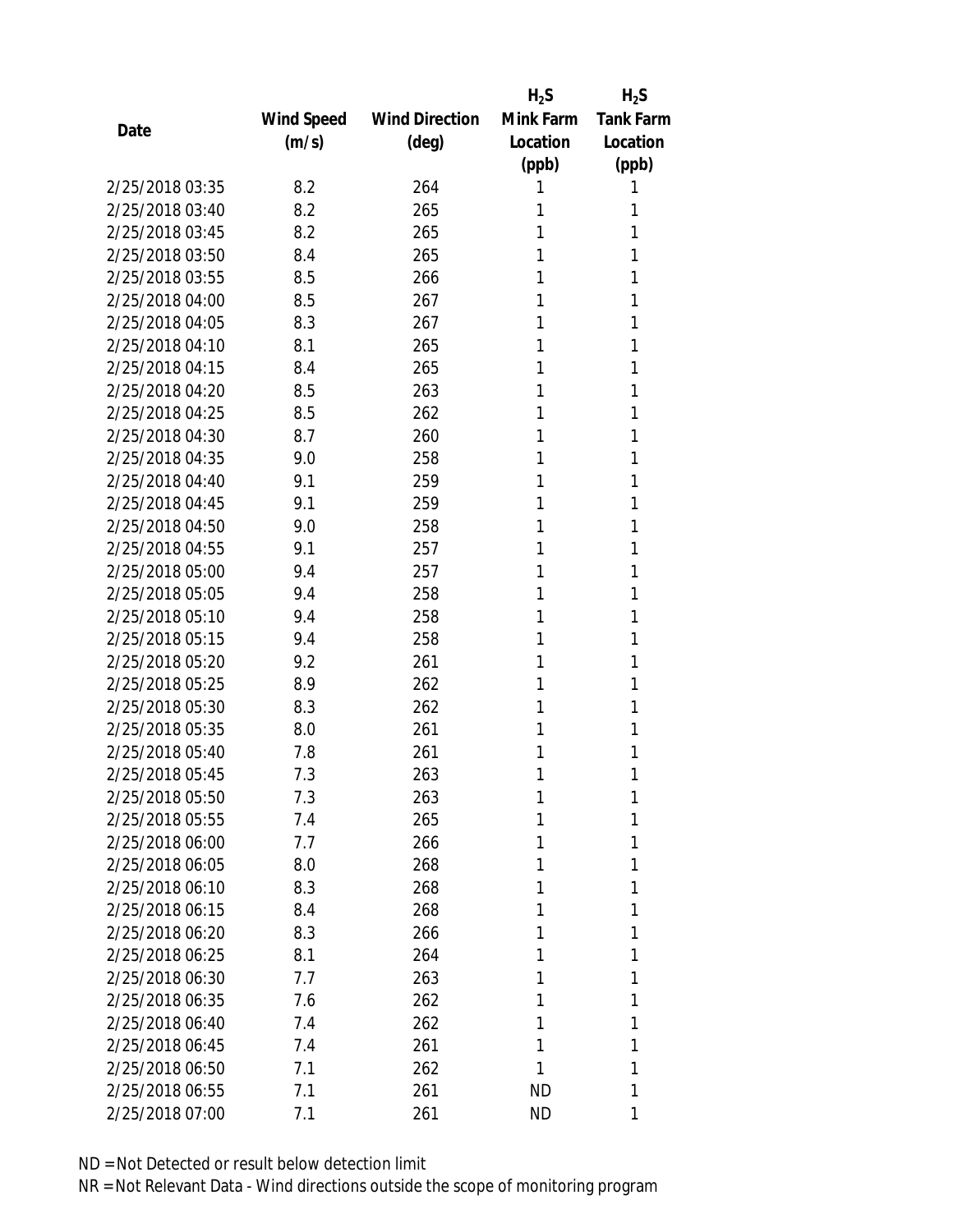|                 |            |                       | $H_2S$    | $H_2S$           |
|-----------------|------------|-----------------------|-----------|------------------|
|                 | Wind Speed | <b>Wind Direction</b> | Mink Farm | <b>Tank Farm</b> |
| Date            | (m/s)      | $(\text{deg})$        | Location  | Location         |
|                 |            |                       | (ppb)     | (ppb)            |
| 2/25/2018 07:05 | 6.9        | 260                   | <b>ND</b> | 1                |
| 2/25/2018 07:10 | 6.8        | 260                   | <b>ND</b> | 1                |
| 2/25/2018 07:15 | 6.9        | 259                   | <b>ND</b> | 1                |
| 2/25/2018 07:20 | 6.9        | 256                   | <b>ND</b> | 1                |
| 2/25/2018 07:25 | 6.8        | 254                   | 1         | 1                |
| 2/25/2018 07:30 | 7.0        | 253                   | <b>ND</b> | 1                |
| 2/25/2018 07:35 | 7.1        | 252                   | <b>ND</b> | 1                |
| 2/25/2018 07:40 | 7.1        | 251                   | <b>ND</b> | 1                |
| 2/25/2018 07:45 | 7.1        | 249                   | 1         | 1                |
| 2/25/2018 07:50 | 7.2        | 249                   | <b>ND</b> | 1                |
| 2/25/2018 07:55 | 7.4        | 250                   | <b>ND</b> | 1                |
| 2/25/2018 08:00 | 7.5        | 250                   | <b>ND</b> | 1                |
| 2/25/2018 08:05 | 7.4        | 248                   | 1         | 1                |
| 2/25/2018 08:10 | 7.5        | 248                   | 1         | 1                |
| 2/25/2018 08:15 | 7.7        | 248                   | <b>ND</b> | 1                |
| 2/25/2018 08:20 | 7.9        | 249                   | 1         | 1                |
| 2/25/2018 08:25 | 7.9        | 249                   | 1         | 1                |
| 2/25/2018 08:30 | 8.1        | 250                   | 1         | 1                |
| 2/25/2018 08:35 | 8.4        | 250                   | <b>ND</b> | 1                |
| 2/25/2018 08:40 | 8.2        | 250                   | <b>ND</b> | 1                |
| 2/25/2018 08:45 | 8.1        | 251                   | <b>ND</b> | 1                |
| 2/25/2018 08:50 | 7.9        | 250                   | <b>ND</b> | 1                |
| 2/25/2018 08:55 | 7.7        | 251                   | <b>ND</b> | 1                |
| 2/25/2018 09:00 | 7.2        | 250                   | <b>ND</b> | 1                |
| 2/25/2018 09:05 | 7.0        | 251                   | <b>ND</b> | 1                |
| 2/25/2018 09:10 | 7.2        | 250                   | <b>ND</b> | 1                |
| 2/25/2018 09:15 | 7.0        | 250                   | <b>ND</b> | 1                |
| 2/25/2018 09:20 | 7.4        | 250                   | ND        | 1                |
| 2/25/2018 09:25 | 7.8        | 250                   | <b>ND</b> | 1                |
| 2/25/2018 09:30 | 8.2        | 249                   | <b>ND</b> | 1                |
| 2/25/2018 09:35 | 8.5        | 249                   | 1         | 1                |
| 2/25/2018 09:40 | 8.5        | 249                   | 1         | 1                |
| 2/25/2018 09:45 | 9.0        | 250                   | 1         | 1                |
| 2/25/2018 09:50 | 9.1        | 252                   | 1         | 1                |
| 2/25/2018 09:55 | 8.7        | 251                   | 1         | 1                |
| 2/25/2018 10:00 | 8.3        | 251                   | 1         | 1                |
| 2/25/2018 10:05 | 7.9        | 253                   | 1         | 1                |
| 2/25/2018 10:10 | 7.5        | 254                   | 1         | 1                |
| 2/25/2018 10:15 | 7.0        | 253                   | 1         | 1                |
| 2/25/2018 10:20 | 6.7        | 252                   | 1         | 1                |
| 2/25/2018 10:25 | 6.7        | 252                   | 1         | 1                |
|                 |            |                       |           |                  |
| 2/25/2018 10:30 | 6.6        | 251                   | ND        | 1                |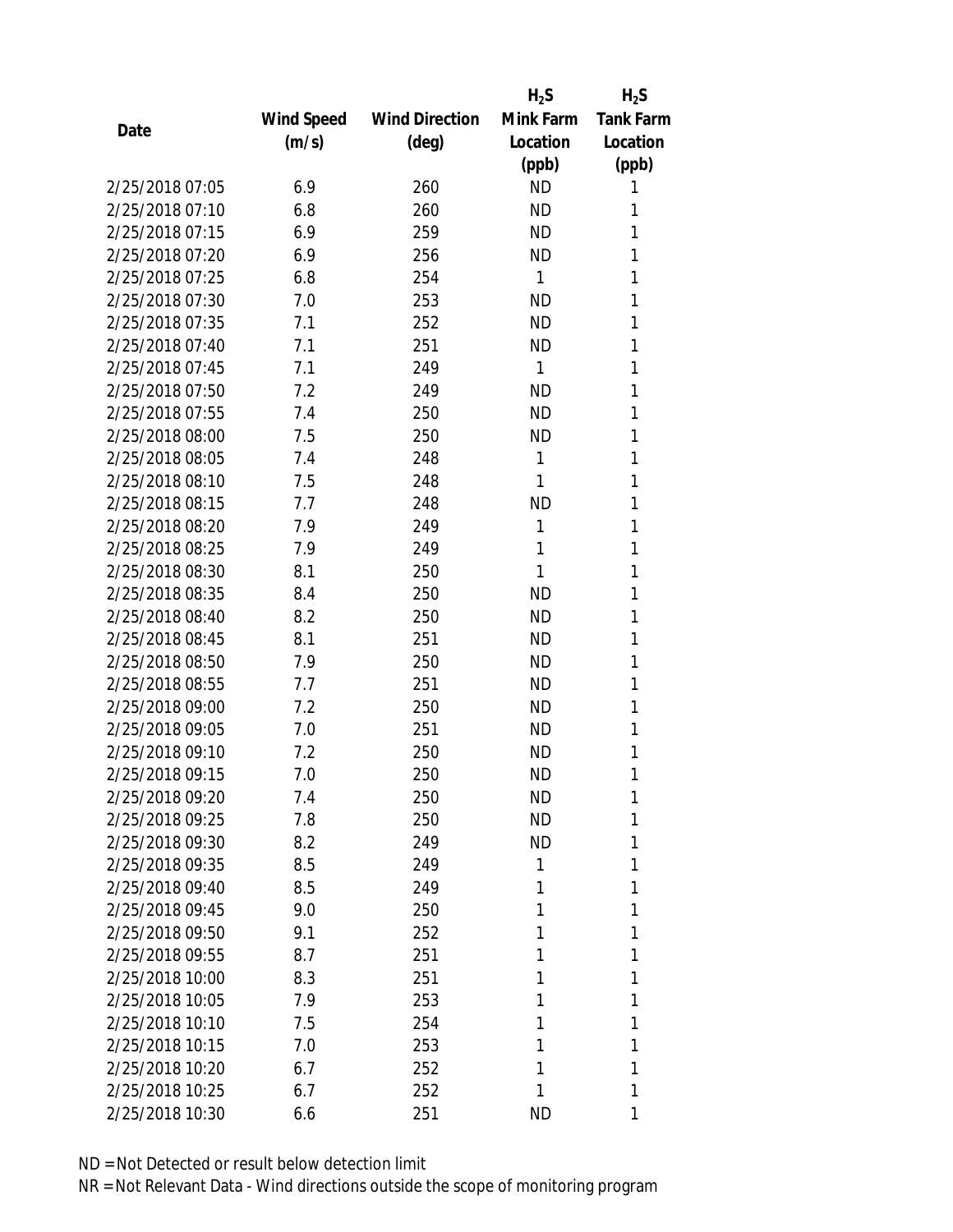|                 |            |                       | $H_2S$    | $H_2S$           |
|-----------------|------------|-----------------------|-----------|------------------|
|                 | Wind Speed | <b>Wind Direction</b> | Mink Farm | <b>Tank Farm</b> |
| Date            | (m/s)      | $(\text{deg})$        | Location  | Location         |
|                 |            |                       | (ppb)     | (ppb)            |
| 2/25/2018 10:35 | 6.8        | 249                   | 1         | 1                |
| 2/25/2018 10:40 | 7.0        | 248                   | 1         | 1                |
| 2/25/2018 10:45 | 7.0        | 247                   | 1         | 1                |
| 2/25/2018 10:50 | 7.1        | 247                   | <b>ND</b> | 1                |
| 2/25/2018 10:55 | 7.4        | 246                   | <b>ND</b> | 1                |
| 2/25/2018 11:00 | 7.6        | 248                   | 1         | 1                |
| 2/25/2018 11:05 | 7.7        | 248                   | <b>ND</b> | 1                |
| 2/25/2018 11:10 | 7.8        | 247                   | <b>ND</b> | 1                |
| 2/25/2018 11:15 | 8.3        | 248                   | <b>ND</b> | 1                |
| 2/25/2018 11:20 | 8.6        | 250                   | <b>ND</b> | 1                |
| 2/25/2018 11:25 | 8.7        | 252                   | <b>ND</b> | 2                |
| 2/25/2018 11:30 | 8.9        | 251                   | <b>ND</b> | 1                |
| 2/25/2018 11:35 | 8.8        | 252                   | <b>ND</b> | 1                |
| 2/25/2018 11:40 | 8.6        | 253                   | <b>ND</b> | 1                |
| 2/25/2018 11:45 | 8.3        | 253                   | 1         | 1                |
| 2/25/2018 11:50 | 7.9        | 252                   | 1         | 1                |
| 2/25/2018 11:55 | 7.6        | 253                   | 1         | 1                |
| 2/25/2018 12:00 | 7.5        | 255                   | 1         | 1                |
| 2/25/2018 12:05 | 7.4        | 255                   | 1         | 1                |
| 2/25/2018 12:10 | 7.5        | 254                   | 1         | 1                |
| 2/25/2018 12:15 | 7.3        | 255                   | 1         | 1                |
| 2/25/2018 12:20 | 7.3        | 255                   | 1         | 1                |
| 2/25/2018 12:25 | 7.3        | 253                   | 1         | 1                |
| 2/25/2018 12:30 | 7.2        | 251                   | 1         | 1                |
| 2/25/2018 12:35 | 7.1        | 248                   | 1         | 1                |
| 2/25/2018 12:40 | 7.0        | 248                   | 1         | 1                |
| 2/25/2018 12:45 | 7.1        | 247                   | 1         | 1                |
| 2/25/2018 12:50 | 7.1        | 246                   | 1         | $\overline{2}$   |
| 2/25/2018 12:55 | 7.3        | 247                   | 1         | $\overline{2}$   |
| 2/25/2018 13:00 | 7.4        | 247                   | 1         | $\overline{2}$   |
| 2/25/2018 13:05 | 7.6        | 248                   | 1         | 1                |
| 2/25/2018 13:10 | 7.7        | 250                   | 1         | 1                |
| 2/25/2018 13:15 | 7.7        | 252                   | 1         | 1                |
| 2/25/2018 13:20 | 7.7        | 252                   | 1         | 1                |
| 2/25/2018 13:25 | 7.6        | 252                   | 1         | 1                |
| 2/25/2018 13:30 | 7.6        | 252                   | 1         | 1                |
| 2/25/2018 13:35 | 7.4        | 255                   | 1         | 1                |
| 2/25/2018 13:40 | 7.2        | 255                   | <b>ND</b> | 1                |
| 2/25/2018 13:45 | 7.3        | 253                   | 1         | 1                |
| 2/25/2018 13:50 | 7.3        | 255                   | 1         | 1                |
| 2/25/2018 13:55 | 7.2        | 253                   | 1         | 1                |
| 2/25/2018 14:00 | 7.0        | 252                   | 1         | 1                |
|                 |            |                       |           |                  |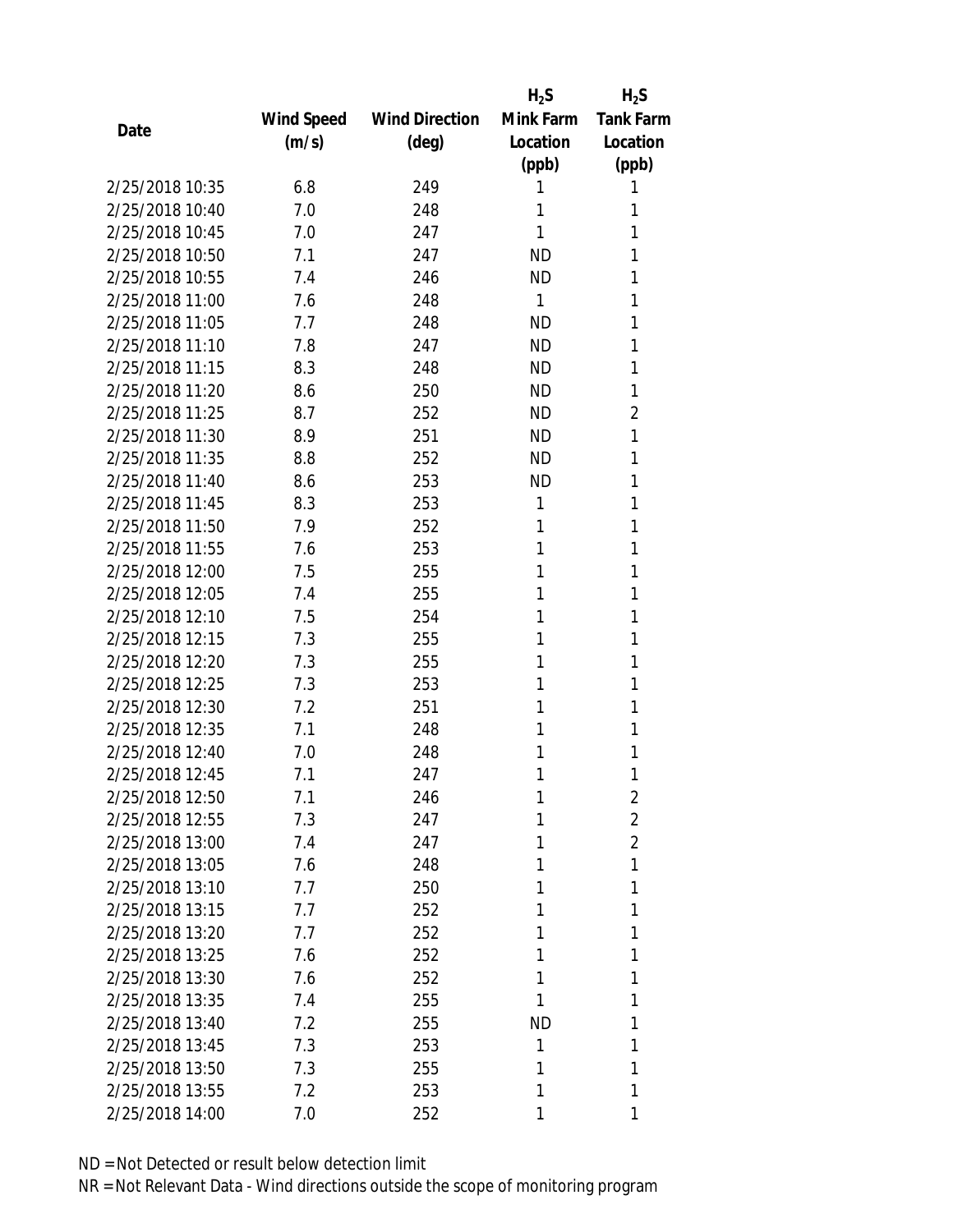|                 |            |                       | $H_2S$    | $H_2S$           |
|-----------------|------------|-----------------------|-----------|------------------|
|                 | Wind Speed | <b>Wind Direction</b> | Mink Farm | <b>Tank Farm</b> |
| Date            | (m/s)      | $(\text{deg})$        | Location  | Location         |
|                 |            |                       | (ppb)     | (ppb)            |
| 2/25/2018 14:05 | 7.1        | 250                   | 1         | 1                |
| 2/25/2018 14:10 | 7.1        | 250                   | 1         | 1                |
| 2/25/2018 14:15 | 7.0        | 252                   | 1         | 1                |
| 2/25/2018 14:20 | 7.0        | 249                   | 1         | 1                |
| 2/25/2018 14:25 | 7.0        | 248                   | 1         | 1                |
| 2/25/2018 14:30 | 7.1        | 246                   | 1         | 1                |
| 2/25/2018 14:35 | 7.2        | 241                   | 1         | 1                |
| 2/25/2018 14:40 | 7.3        | 238                   | 1         | 1                |
| 2/25/2018 14:45 | 7.3        | 235                   | 1         | 1                |
| 2/25/2018 14:50 | 7.4        | 236                   | 1         | 1                |
| 2/25/2018 14:55 | 7.5        | 238                   | 1         | 1                |
| 2/25/2018 15:00 | 7.3        | 240                   | 1         | 1                |
| 2/25/2018 15:05 | 7.5        | 244                   | <b>ND</b> | 2                |
| 2/25/2018 15:10 | 7.4        | 245                   | <b>ND</b> | 1                |
| 2/25/2018 15:15 | 7.5        | 245                   | <b>ND</b> | 1                |
| 2/25/2018 15:20 | 7.4        | 244                   | 1         | 1                |
| 2/25/2018 15:25 | 7.2        | 241                   | 1         | 1                |
| 2/25/2018 15:30 | 7.4        | 243                   | 1         | 1                |
| 2/25/2018 15:35 | 7.3        | 244                   | 1         | 1                |
| 2/25/2018 15:40 | 7.6        | 243                   | 1         | 1                |
| 2/25/2018 15:45 | 7.5        | 246                   | 1         | 1                |
| 2/25/2018 15:50 | 7.6        | 249                   | <b>ND</b> | 1                |
| 2/25/2018 15:55 | 7.8        | 251                   | ND        | 1                |
| 2/25/2018 16:00 | 7.7        | 250                   | <b>ND</b> | 1                |
| 2/25/2018 16:05 | 7.4        | 250                   | <b>ND</b> | 1                |
| 2/25/2018 16:10 | 7.3        | 251                   | <b>ND</b> | <b>ND</b>        |
| 2/25/2018 16:15 | 7.4        | 250                   | <b>ND</b> | 1                |
| 2/25/2018 16:20 | 7.3        | 248                   | ND        | 1                |
| 2/25/2018 16:25 | 7.1        | 249                   | 1         | 1                |
| 2/25/2018 16:30 | 7.2        | 249                   | ND        | 1                |
| 2/25/2018 16:35 | 7.4        | 248                   | ND.       | 1                |
| 2/25/2018 16:40 | 7.2        | 244                   | ND.       | $\overline{2}$   |
| 2/25/2018 16:45 | 7.2        | 245                   | ND.       | $\overline{2}$   |
| 2/25/2018 16:50 | 7.1        | 249                   | 1         | 1                |
| 2/25/2018 16:55 | 7.0        | 247                   | 1         | 1                |
| 2/25/2018 17:00 | 7.0        | 248                   | 1         | 2                |
| 2/25/2018 17:05 | 7.0        | 248                   | 1         | 1                |
| 2/25/2018 17:10 | 7.0        | 251                   | 1         | 1                |
| 2/25/2018 17:15 | 7.1        | 251                   | 1         | 1                |
| 2/25/2018 17:20 | 7.1        | 249                   | 1         | 1                |
| 2/25/2018 17:25 | 7.1        | 252                   | 1         | 1                |
| 2/25/2018 17:30 | 7.2        | 252                   | 1         | 1                |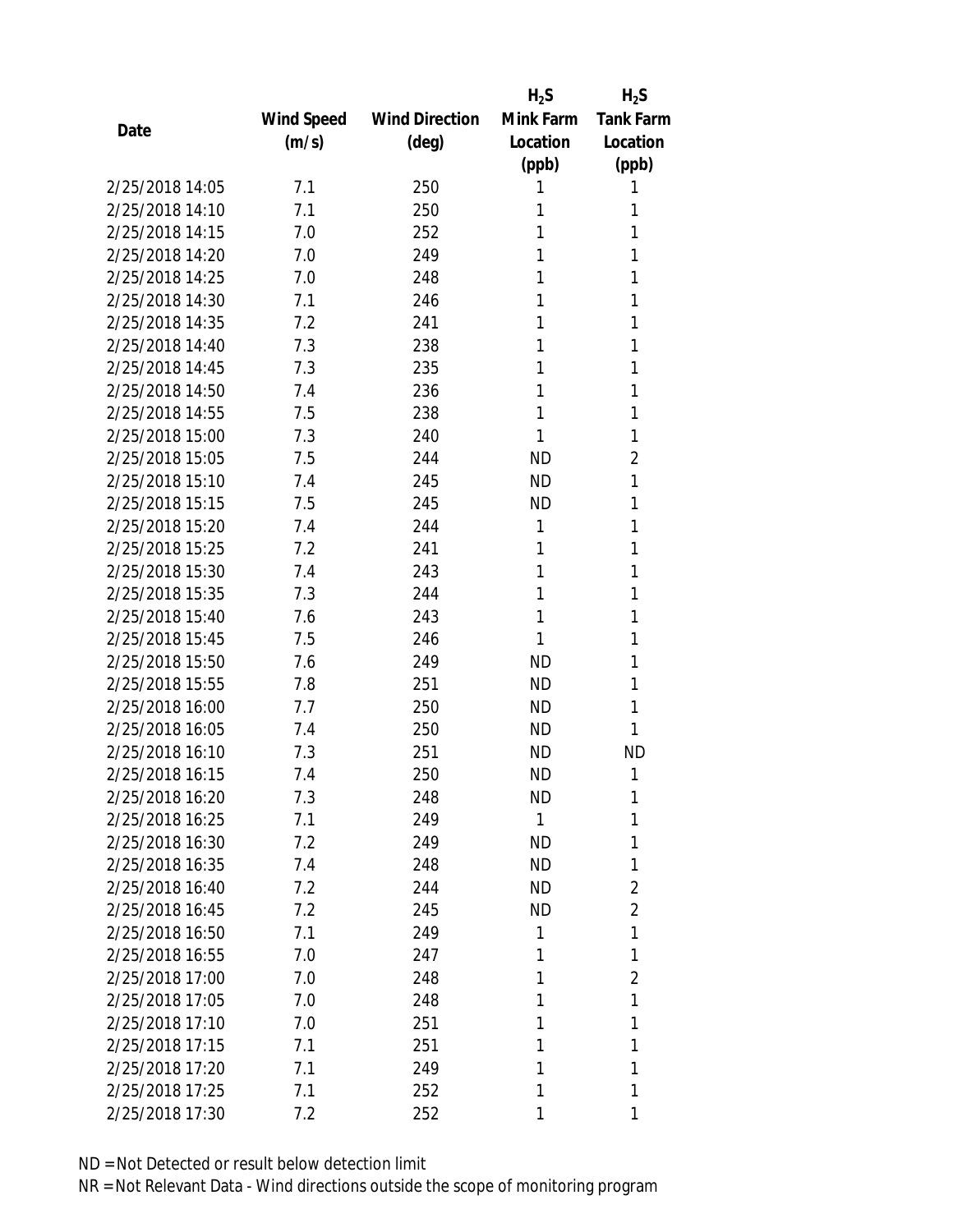|                 |            |                       | $H_2S$    | $H_2S$           |
|-----------------|------------|-----------------------|-----------|------------------|
|                 | Wind Speed | <b>Wind Direction</b> | Mink Farm | <b>Tank Farm</b> |
| Date            | (m/s)      | $(\text{deg})$        | Location  | Location         |
|                 |            |                       | (ppb)     | (ppb)            |
| 2/25/2018 17:35 | 7.2        | 253                   | 1         | 1                |
| 2/25/2018 17:40 | 7.2        | 253                   | <b>ND</b> | 1                |
| 2/25/2018 17:45 | 7.1        | 252                   | 1         | $\overline{2}$   |
| 2/25/2018 17:50 | 6.9        | 252                   | 1         | $\overline{2}$   |
| 2/25/2018 17:55 | 7.1        | 252                   | 1         | 1                |
| 2/25/2018 18:00 | 7.3        | 253                   | 1         | 1                |
| 2/25/2018 18:05 | 7.3        | 253                   | 1         | 1                |
| 2/25/2018 18:10 | 7.1        | 253                   | 1         | 1                |
| 2/25/2018 18:15 | 7.1        | 255                   | 1         | 1                |
| 2/25/2018 18:20 | 7.1        | 254                   | 1         | 1                |
| 2/25/2018 18:25 | 6.9        | 254                   | 1         | 1                |
| 2/25/2018 18:30 | 6.5        | 253                   | 1         | 1                |
| 2/25/2018 18:35 | 6.2        | 254                   | 1         | 1                |
| 2/25/2018 18:40 | 6.2        | 253                   | 1         | 1                |
| 2/25/2018 18:45 | 6.1        | 252                   | 1         | 1                |
| 2/25/2018 18:50 | 6.2        | 252                   | 1         | 1                |
| 2/25/2018 18:55 | 6.3        | 251                   | 1         | 1                |
| 2/25/2018 19:00 | 6.4        | 251                   | 1         | 1                |
| 2/25/2018 19:05 | 6.7        | 250                   | <b>ND</b> | 1                |
| 2/25/2018 19:10 | 6.9        | 251                   | 1         | 1                |
| 2/25/2018 19:15 | 7.1        | 251                   | 1         | 1                |
| 2/25/2018 19:20 | 7.2        | 251                   | 1         | 1                |
| 2/25/2018 19:25 | 7.1        | 252                   | <b>ND</b> | 1                |
| 2/25/2018 19:30 | 6.9        | 252                   | <b>ND</b> | 1                |
| 2/25/2018 19:35 | 6.3        | 248                   | <b>ND</b> | 1                |
| 2/25/2018 19:40 | 5.9        | 244                   | <b>ND</b> | 1                |
| 2/25/2018 19:45 | 5.4        | 239                   | <b>ND</b> | 1                |
| 2/25/2018 19:50 | 5.0        | 233                   | ND        | 1                |
| 2/25/2018 19:55 | 4.8        | 227                   | <b>NR</b> | 1                |
| 2/25/2018 20:00 | 4.6        | 223                   | NR        | 1                |
| 2/25/2018 20:05 | 4.7        | 223                   | NR        | 1                |
| 2/25/2018 20:10 | 4.6        | 224                   | NR        | 1                |
| 2/25/2018 20:15 | 4.6        | 224                   | NR        | 1                |
| 2/25/2018 20:20 | 4.7        | 224                   | <b>NR</b> | 1                |
| 2/25/2018 20:25 | 4.7        | 224                   | NR        | 1                |
| 2/25/2018 20:30 | 4.6        | 225                   | NR        | 1                |
| 2/25/2018 20:35 | 4.6        | 225                   | ΝR        | 1                |
| 2/25/2018 20:40 | 4.6        | 225                   | NR        | 1                |
| 2/25/2018 20:45 | 4.6        | 225                   | NR        | 1                |
| 2/25/2018 20:50 | 4.5        | 226                   | ΝR        | 1                |
| 2/25/2018 20:55 | 4.4        | 226                   | NR        | 1                |
| 2/25/2018 21:00 | 4.3        | 228                   | ΝR        | 1                |
|                 |            |                       |           |                  |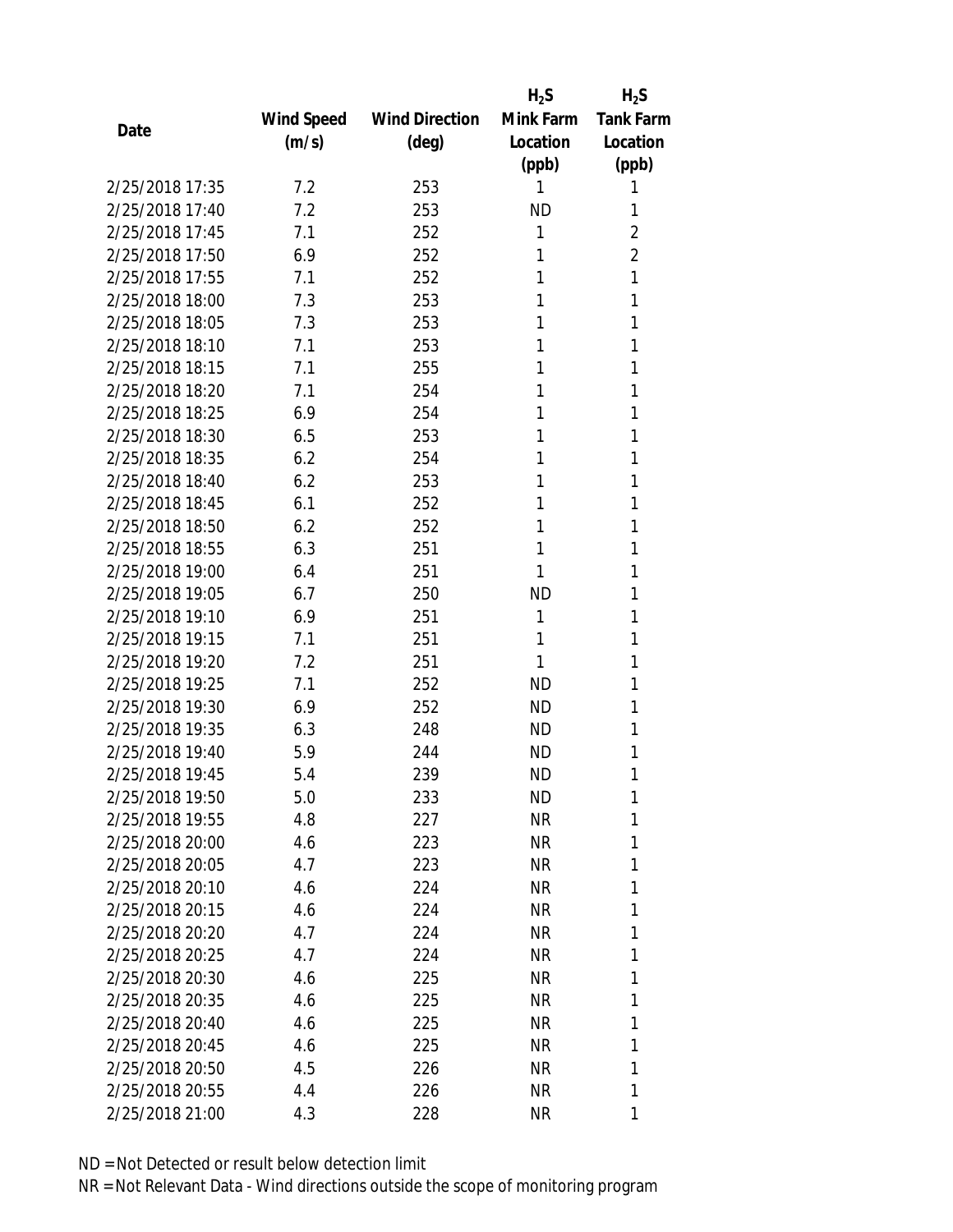|                 |            |                       | $H_2S$    | $H_2S$           |
|-----------------|------------|-----------------------|-----------|------------------|
|                 | Wind Speed | <b>Wind Direction</b> | Mink Farm | <b>Tank Farm</b> |
| Date            | (m/s)      | $(\text{deg})$        | Location  | Location         |
|                 |            |                       | (ppb)     | (ppb)            |
| 2/25/2018 21:05 | 4.2        | 232                   | 1         | 1                |
| 2/25/2018 21:10 | 4.6        | 236                   | 1         | 1                |
| 2/25/2018 21:15 | 4.8        | 241                   | 1         | 1                |
| 2/25/2018 21:20 | 5.0        | 245                   | 1         | 1                |
| 2/25/2018 21:25 | 5.3        | 250                   | 1         | 1                |
| 2/25/2018 21:30 | 5.6        | 253                   | 1         | 1                |
| 2/25/2018 21:35 | 5.7        | 255                   | 1         | 1                |
| 2/25/2018 21:40 | 5.3        | 256                   | 1         | 1                |
| 2/25/2018 21:45 | 5.0        | 257                   | 1         | 1                |
| 2/25/2018 21:50 | 4.7        | 258                   | <b>ND</b> | $\overline{2}$   |
| 2/25/2018 21:55 | 4.5        | 257                   | 1         | $\overline{2}$   |
| 2/25/2018 22:00 | 4.4        | 257                   | <b>ND</b> | $\overline{2}$   |
| 2/25/2018 22:05 | 4.5        | 257                   | <b>ND</b> | $\overline{2}$   |
| 2/25/2018 22:10 | 4.7        | 255                   | <b>ND</b> | 1                |
| 2/25/2018 22:15 | 4.8        | 255                   | 1         | 1                |
| 2/25/2018 22:20 | 4.8        | 255                   | 1         | 1                |
| 2/25/2018 22:25 | 4.9        | 255                   | 1         | 1                |
| 2/25/2018 22:30 | 4.9        | 254                   | 1         | 1                |
| 2/25/2018 22:35 | 4.9        | 252                   | 1         | 1                |
| 2/25/2018 22:40 | 4.9        | 251                   | 1         | 1                |
| 2/25/2018 22:45 | 4.9        | 250                   | 1         | 1                |
| 2/25/2018 22:50 | 4.9        | 248                   | 1         | 1                |
| 2/25/2018 22:55 | 4.9        | 246                   | 1         | 1                |
| 2/25/2018 23:00 | 5.0        | 245                   | 1         | 1                |
| 2/25/2018 23:05 | 5.1        | 245                   | 1         | 1                |
| 2/25/2018 23:10 | 5.0        | 247                   | 1         | 1                |
| 2/25/2018 23:15 | 5.2        | 246                   | 1         | 1                |
| 2/25/2018 23:20 | 5.3        | 247                   | 1         | 1                |
| 2/25/2018 23:25 | 5.4        | 247                   | 1         | 1                |
| 2/25/2018 23:30 | 5.3        | 247                   | 1         | 1                |
| 2/25/2018 23:35 | 5.2        | 247                   | 1         | 1                |
| 2/25/2018 23:40 | 5.3        | 245                   | 1         | 1                |
| 2/25/2018 23:45 | 5.2        | 244                   | 1         | 1                |
| 2/25/2018 23:50 | 5.0        | 242                   | 1         | 1                |
| 2/25/2018 23:55 | 4.9        | 242                   | 1         | $\overline{2}$   |
| 2/25/2018 24:00 | 4.8        | 241                   | 1         | 2                |
| 2/26/2018 00:05 | 4.7        | 239                   | ND        | $\overline{2}$   |
| 2/26/2018 00:10 | 4.3        | 235                   | ND.       | $\overline{2}$   |
| 2/26/2018 00:15 | 4.1        | 233                   | <b>ND</b> | $\overline{2}$   |
| 2/26/2018 00:20 | 3.9        | 229                   | NR        | $\overline{2}$   |
| 2/26/2018 00:25 | 3.7        | 227                   | <b>NR</b> | $\overline{2}$   |
| 2/26/2018 00:30 | 3.6        | 224                   | <b>NR</b> | $\overline{2}$   |
|                 |            |                       |           |                  |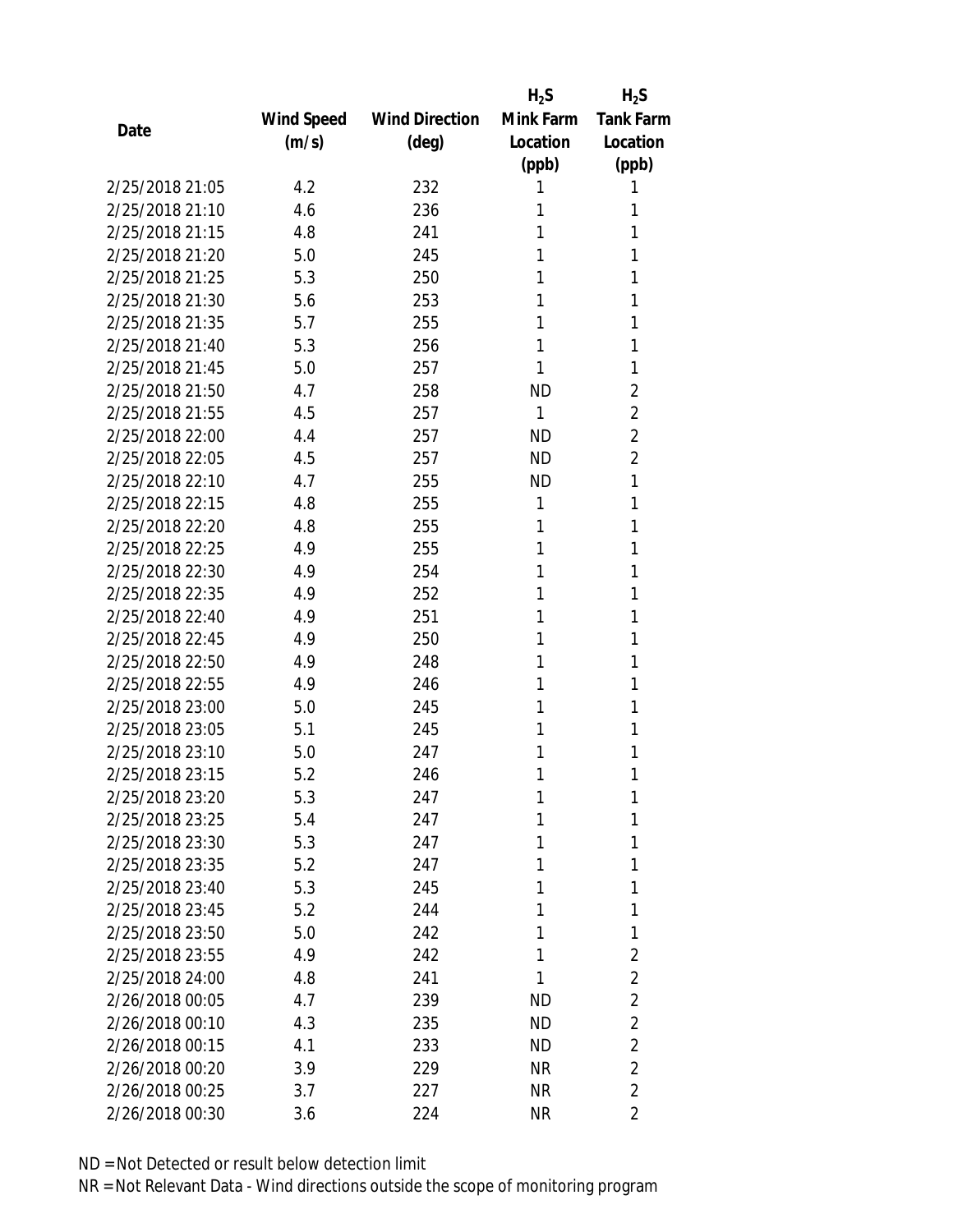|                 |            |                       | $H_2S$    | $H_2S$           |
|-----------------|------------|-----------------------|-----------|------------------|
|                 | Wind Speed | <b>Wind Direction</b> | Mink Farm | <b>Tank Farm</b> |
| Date            | (m/s)      | $(\text{deg})$        | Location  | Location         |
|                 |            |                       | (ppb)     | (ppb)            |
| 2/26/2018 00:35 | 3.5        | 223                   | <b>NR</b> | 1                |
| 2/26/2018 00:40 | 3.5        | 223                   | <b>NR</b> | 1                |
| 2/26/2018 00:45 | 3.5        | 222                   | <b>NR</b> | $\overline{2}$   |
| 2/26/2018 00:50 | 3.5        | 221                   | <b>NR</b> | 1                |
| 2/26/2018 00:55 | 3.3        | 221                   | <b>NR</b> | 1                |
| 2/26/2018 01:00 | 3.3        | 221                   | <b>NR</b> | 1                |
| 2/26/2018 01:05 | 3.3        | 222                   | <b>NR</b> | 1                |
| 2/26/2018 01:10 | 3.2        | 225                   | <b>NR</b> | 1                |
| 2/26/2018 01:15 | 3.3        | 230                   | <b>ND</b> | 1                |
| 2/26/2018 01:20 | 3.4        | 235                   | <b>ND</b> | 1                |
| 2/26/2018 01:25 | 3.6        | 240                   | 1         | 1                |
| 2/26/2018 01:30 | 3.8        | 244                   | 1         | 1                |
| 2/26/2018 01:35 | 3.9        | 247                   | 1         | 1                |
| 2/26/2018 01:40 | 4.2        | 250                   | 1         | 1                |
| 2/26/2018 01:45 | 4.5        | 251                   | 1         | 1                |
| 2/26/2018 01:50 | 4.6        | 251                   | 1         | 1                |
| 2/26/2018 01:55 | 4.7        | 251                   | 1         | 1                |
| 2/26/2018 02:00 | 4.7        | 253                   | 1         | 1                |
| 2/26/2018 02:05 | 4.8        | 253                   | 1         | 1                |
| 2/26/2018 02:10 | 4.8        | 253                   | 1         | 1                |
| 2/26/2018 02:15 | 4.6        | 252                   | 1         | 1                |
| 2/26/2018 02:20 | 4.5        | 253                   | 1         | 1                |
| 2/26/2018 02:25 | 4.4        | 252                   | 1         | 1                |
| 2/26/2018 02:30 | 4.4        | 251                   | <b>ND</b> | 1                |
| 2/26/2018 02:35 | 4.3        | 251                   | <b>ND</b> | 1                |
| 2/26/2018 02:40 | 4.2        | 251                   | ND        | 1                |
| 2/26/2018 02:45 | 4.1        | 251                   | <b>ND</b> | 1                |
| 2/26/2018 02:50 | 4.0        | 250                   | ND        | 1                |
| 2/26/2018 02:55 | 3.8        | 250                   | <b>ND</b> | 1                |
| 2/26/2018 03:00 | 3.7        | 252                   | ND        | 1                |
| 2/26/2018 03:05 | 3.5        | 252                   | 1         | 1                |
| 2/26/2018 03:10 | 3.3        | 253                   | 1         | 1                |
| 2/26/2018 03:15 | 3.3        | 254                   | 1         | 1                |
| 2/26/2018 03:20 | 3.1        | 254                   | 1         | 1                |
| 2/26/2018 03:25 | 3.1        | 254                   | <b>ND</b> | 1                |
| 2/26/2018 03:30 | 3.0        | 253                   | ND        | 1                |
| 2/26/2018 03:35 | 2.9        | 252                   | ND        | 1                |
| 2/26/2018 03:40 | 2.8        | 251                   | ND        | 1                |
| 2/26/2018 03:45 | 2.8        | 250                   | ND        | 1                |
| 2/26/2018 03:50 | 2.8        | 250                   | ND        | 1                |
| 2/26/2018 03:55 | 2.7        | 248                   | ND        | 1                |
| 2/26/2018 04:00 | 2.6        | 241                   | ND        | 1                |
|                 |            |                       |           |                  |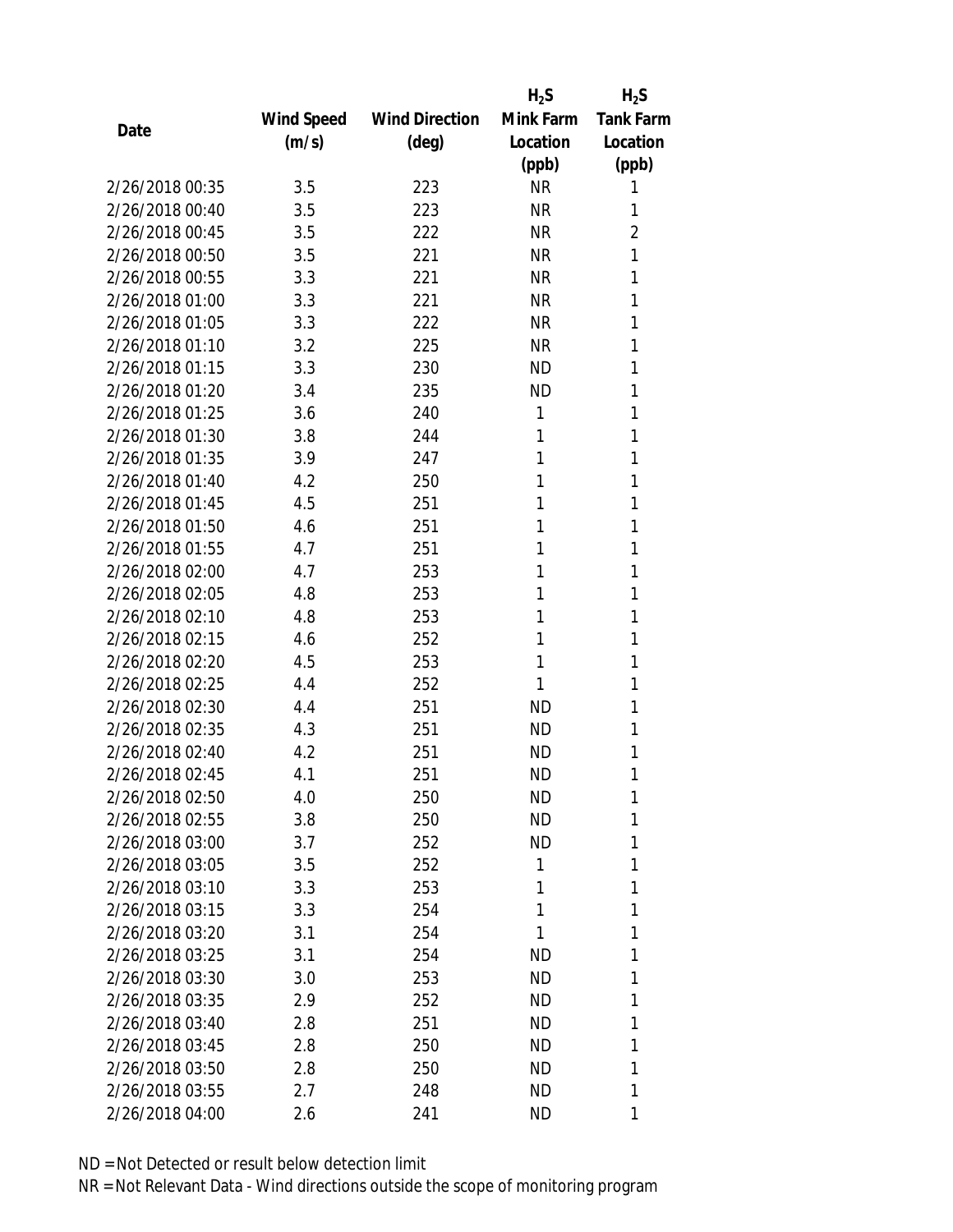|                 |            |                       | $H_2S$    | $H_2S$           |
|-----------------|------------|-----------------------|-----------|------------------|
|                 | Wind Speed | <b>Wind Direction</b> | Mink Farm | <b>Tank Farm</b> |
| Date            | (m/s)      | $(\text{deg})$        | Location  | Location         |
|                 |            |                       | (ppb)     | (ppb)            |
| 2/26/2018 04:05 | 2.5        | 234                   | <b>ND</b> | 1                |
| 2/26/2018 04:10 | 2.3        | 225                   | <b>NR</b> | 1                |
| 2/26/2018 04:15 | 2.1        | 219                   | <b>NR</b> | 1                |
| 2/26/2018 04:20 | 1.9        | 213                   | <b>NR</b> | 1                |
| 2/26/2018 04:25 | 1.8        | 208                   | <b>NR</b> | 1                |
| 2/26/2018 04:30 | 1.8        | 205                   | <b>NR</b> | 1                |
| 2/26/2018 04:35 | 1.8        | 202                   | <b>NR</b> | 1                |
| 2/26/2018 04:40 | 1.9        | 201                   | <b>NR</b> | 1                |
| 2/26/2018 04:45 | 1.8        | 197                   | <b>NR</b> | 1                |
| 2/26/2018 04:50 | 1.8        | 193                   | <b>NR</b> | 1                |
| 2/26/2018 04:55 | 1.7        | 189                   | <b>NR</b> | 1                |
| 2/26/2018 05:00 | 1.7        | 189                   | <b>NR</b> | 1                |
| 2/26/2018 05:05 | 1.7        | 189                   | <b>NR</b> | 1                |
| 2/26/2018 05:10 | 1.6        | 188                   | <b>NR</b> | 1                |
| 2/26/2018 05:15 | 1.6        | 189                   | <b>NR</b> | 1                |
| 2/26/2018 05:20 | 1.6        | 190                   | <b>NR</b> | 1                |
| 2/26/2018 05:25 | 1.7        | 190                   | <b>NR</b> | 1                |
| 2/26/2018 05:30 | 1.7        | 188                   | <b>NR</b> | 1                |
| 2/26/2018 05:35 | 1.6        | 187                   | <b>NR</b> | 1                |
| 2/26/2018 05:40 | 1.7        | 191                   | <b>NR</b> | 1                |
| 2/26/2018 05:45 | 1.7        | 192                   | <b>NR</b> | 1                |
| 2/26/2018 05:50 | 1.6        | 191                   | <b>NR</b> | 1                |
| 2/26/2018 05:55 | 1.6        | 194                   | <b>NR</b> | 1                |
| 2/26/2018 06:00 | 1.6        | 195                   | <b>NR</b> | 1                |
| 2/26/2018 06:05 | 1.7        | 194                   | <b>NR</b> | 1                |
| 2/26/2018 06:10 | 1.6        | 189                   | <b>NR</b> | 1                |
| 2/26/2018 06:15 | 1.6        | 188                   | <b>NR</b> | 1                |
| 2/26/2018 06:20 | 1.6        | 188                   | ΝR        | 1                |
| 2/26/2018 06:25 | 1.6        | 190                   | <b>NR</b> | 1                |
| 2/26/2018 06:30 | 1.6        | 194                   | NR        | 1                |
| 2/26/2018 06:35 | 1.6        | 202                   | NR        | $\overline{2}$   |
| 2/26/2018 06:40 | 1.6        | 210                   | ΝR        | 1                |
| 2/26/2018 06:45 | 1.6        | 218                   | NR        | 1                |
| 2/26/2018 06:50 | 1.7        | 224                   | <b>NR</b> | 1                |
| 2/26/2018 06:55 | 1.7        | 222                   | NR        | 1                |
| 2/26/2018 07:00 | 1.6        | 218                   | <b>NR</b> | 1                |
| 2/26/2018 07:05 | 1.5        | 215                   | NR        | 1                |
| 2/26/2018 07:10 | 1.5        | 212                   | NR        | 1                |
| 2/26/2018 07:15 |            |                       |           | 1                |
| 2/26/2018 07:20 | 1.4        | 204                   | NR        | 1                |
|                 | 1.3        | 197                   | ΝR        |                  |
| 2/26/2018 07:25 | 1.3        | 197                   | <b>NR</b> | 1                |
| 2/26/2018 07:30 | 1.4        | 195                   | ΝR        | 1                |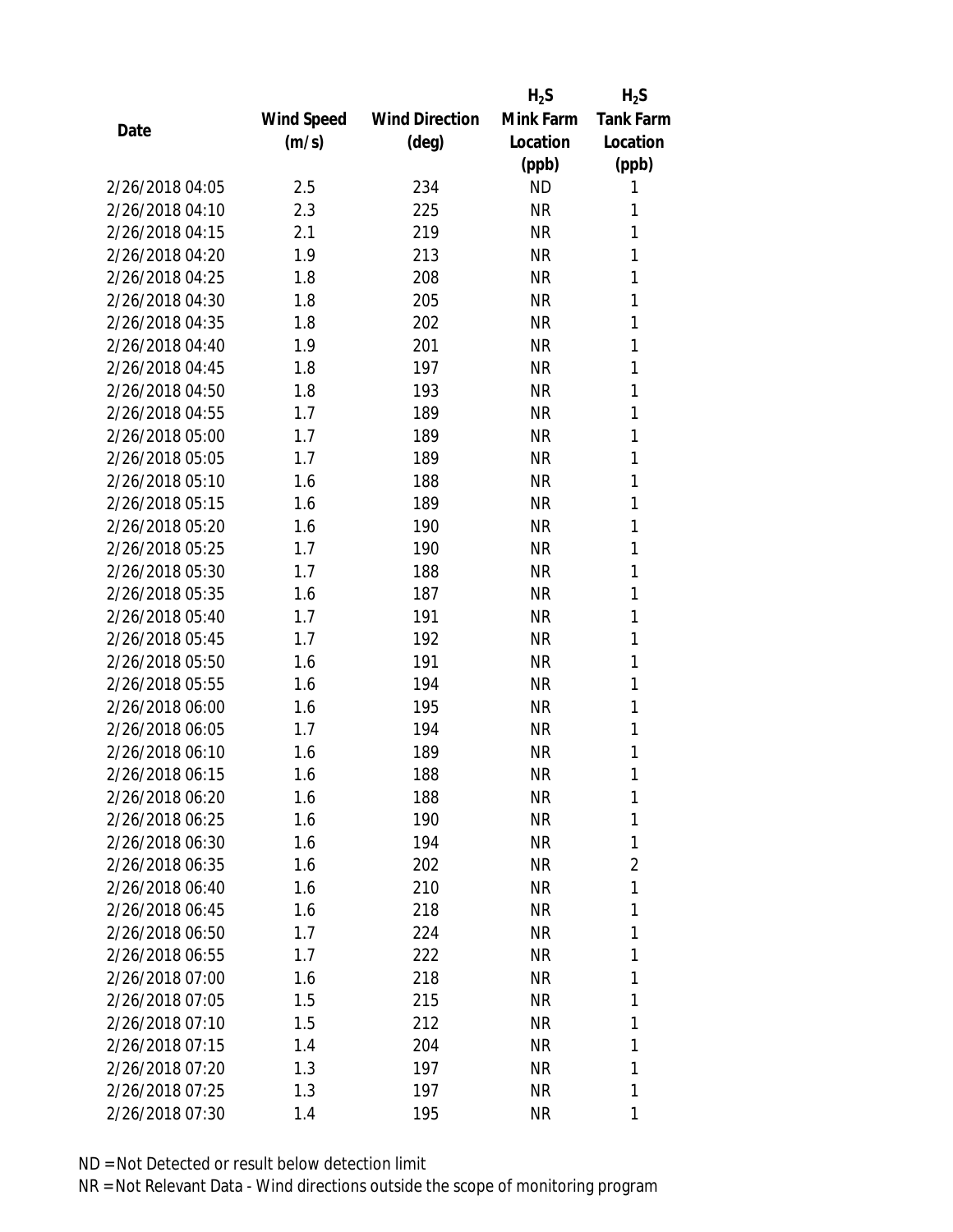|                 |            |                       | $H_2S$    | $H_2S$           |
|-----------------|------------|-----------------------|-----------|------------------|
|                 | Wind Speed | <b>Wind Direction</b> | Mink Farm | <b>Tank Farm</b> |
| Date            | (m/s)      | (deg)                 | Location  | Location         |
|                 |            |                       | (ppb)     | (ppb)            |
| 2/26/2018 07:35 | 1.5        | 191                   | <b>NR</b> | 1                |
| 2/26/2018 07:40 | 1.6        | 185                   | <b>NR</b> | 1                |
| 2/26/2018 07:45 | 1.7        | 184                   | <b>NR</b> | 1                |
| 2/26/2018 07:50 | 1.8        | 181                   | <b>NR</b> | 1                |
| 2/26/2018 07:55 | 1.9        | 179                   | <b>NR</b> | 1                |
| 2/26/2018 08:00 | 2.0        | 178                   | <b>NR</b> | 1                |
| 2/26/2018 08:05 | 2.0        | 178                   | <b>NR</b> | 1                |
| 2/26/2018 08:10 | 2.1        | 180                   | <b>NR</b> | 1                |
| 2/26/2018 08:15 | 2.1        | 180                   | <b>NR</b> | 1                |
| 2/26/2018 08:20 | 2.1        | 183                   | <b>NR</b> | 1                |
| 2/26/2018 08:25 | 2.0        | 185                   | ΝR        | 1                |
| 2/26/2018 08:30 | 1.9        | 187                   | <b>NR</b> | 1                |
| 2/26/2018 08:35 | 1.9        | 188                   | <b>NR</b> | 1                |
| 2/26/2018 08:40 | 1.8        | 189                   | <b>NR</b> | 1                |
| 2/26/2018 08:45 | 1.6        | 190                   | <b>NR</b> | 1                |
| 2/26/2018 08:50 | 1.6        | 188                   | <b>NR</b> | 1                |
| 2/26/2018 08:55 | 1.6        | 187                   | <b>NR</b> | 1                |
| 2/26/2018 09:00 | 1.6        | 186                   | <b>NR</b> | 1                |
| 2/26/2018 09:05 | 1.6        | 186                   | <b>NR</b> | 1                |
| 2/26/2018 09:10 | 2.0        | 186                   | <b>NR</b> | 1                |
| 2/26/2018 09:15 | 2.4        | 186                   | <b>NR</b> | 1                |
| 2/26/2018 09:20 | 2.7        | 186                   | <b>NR</b> | 1                |
| 2/26/2018 09:25 | 3.1        | 186                   | <b>NR</b> | 1                |
| 2/26/2018 09:30 | 3.4        | 186                   | <b>NR</b> | 1                |
| 2/26/2018 09:35 | 3.7        | 186                   | <b>NR</b> | 1                |
| 2/26/2018 09:40 | 3.8        | 184                   | ΝR        | 1                |
| 2/26/2018 09:45 | 3.8        | 183                   | <b>NR</b> | 1                |
| 2/26/2018 09:50 | 3.8        | 183                   | ΝR        | 1                |
| 2/26/2018 09:55 | 3.6        | 182                   | <b>NR</b> | 1                |
| 2/26/2018 10:00 | 3.6        | 181                   | NR        | 1                |
| 2/26/2018 10:05 | 3.4        | 179                   | NR        | 1                |
| 2/26/2018 10:10 | 3.2        | 178                   | <b>NR</b> | 1                |
| 2/26/2018 10:15 | 3.0        | 178                   | NR        | 1                |
| 2/26/2018 10:20 | 2.9        | 177                   | <b>NR</b> | 1                |
| 2/26/2018 10:25 | 2.9        | 178                   | NR        | 1                |
| 2/26/2018 10:30 | 2.8        | 179                   | ΝR        | 1                |
| 2/26/2018 10:35 | 2.8        | 182                   | ΝR        | 1                |
| 2/26/2018 10:40 | 2.8        | 187                   | ΝR        | 1                |
| 2/26/2018 10:45 | 3.0        | 190                   | <b>NR</b> | 1                |
| 2/26/2018 10:50 | 3.1        | 194                   | NR        | 1                |
| 2/26/2018 10:55 | 3.2        | 196                   | NR        | 1                |
| 2/26/2018 11:00 | 3.2        | 197                   | <b>NR</b> | 1                |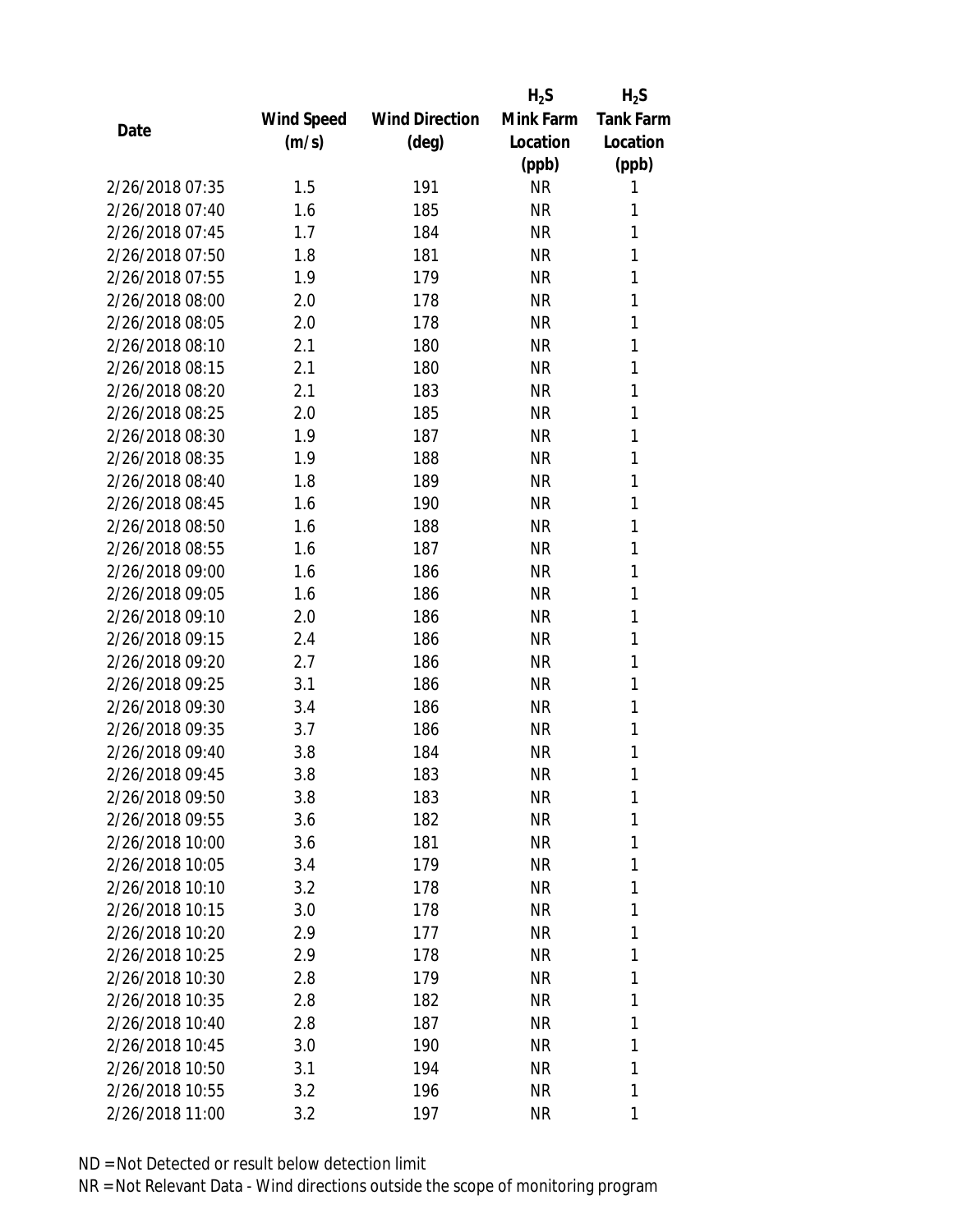|                 |            |                       | $H_2S$    | $H_2S$           |
|-----------------|------------|-----------------------|-----------|------------------|
|                 | Wind Speed | <b>Wind Direction</b> | Mink Farm | <b>Tank Farm</b> |
| Date            | (m/s)      | $(\text{deg})$        | Location  | Location         |
|                 |            |                       | (ppb)     | (ppb)            |
| 2/26/2018 11:05 | 3.5        | 195                   | <b>NR</b> | 1                |
| 2/26/2018 11:10 | 3.5        | 193                   | <b>NR</b> | 1                |
| 2/26/2018 11:15 | 3.7        | 194                   | <b>NR</b> | 1                |
| 2/26/2018 11:20 | 3.9        | 195                   | <b>NR</b> | 1                |
| 2/26/2018 11:25 | 3.9        | 194                   | <b>NR</b> | 1                |
| 2/26/2018 11:30 | 4.1        | 194                   | <b>NR</b> | 1                |
| 2/26/2018 11:35 | 4.2        | 197                   | <b>NR</b> | 1                |
| 2/26/2018 11:40 | 4.3        | 197                   | <b>NR</b> | 1                |
| 2/26/2018 11:45 | 4.4        | 195                   | <b>NR</b> | 1                |
| 2/26/2018 11:50 | 4.5        | 192                   | <b>NR</b> | 1                |
| 2/26/2018 11:55 | 4.7        | 194                   | <b>NR</b> | 1                |
| 2/26/2018 12:00 | 4.7        | 196                   | <b>NR</b> | 1                |
| 2/26/2018 12:05 | 4.8        | 202                   | <b>NR</b> | 1                |
| 2/26/2018 12:10 | 4.9        | 204                   | <b>NR</b> | 1                |
| 2/26/2018 12:15 | 5.0        | 210                   | <b>NR</b> | 1                |
| 2/26/2018 12:20 | 5.0        | 215                   | <b>NR</b> | 1                |
| 2/26/2018 12:25 | 5.2        | 219                   | <b>NR</b> | 1                |
| 2/26/2018 12:30 | 5.5        | 222                   | <b>NR</b> | 1                |
| 2/26/2018 12:35 | 5.5        | 219                   | <b>NR</b> | 1                |
| 2/26/2018 12:40 | 5.6        | 220                   | <b>NR</b> | 1                |
| 2/26/2018 12:45 | 5.6        | 220                   | <b>NR</b> | 1                |
| 2/26/2018 12:50 | 5.6        | 220                   | <b>NR</b> | 1                |
| 2/26/2018 12:55 | 5.5        | 219                   | NR        | 1                |
| 2/26/2018 13:00 | 5.4        | 218                   | <b>NR</b> | 1                |
| 2/26/2018 13:05 | 5.7        | 221                   | NR        | 1                |
| 2/26/2018 13:10 | 5.6        | 220                   | <b>NR</b> | 1                |
| 2/26/2018 13:15 | 5.9        | 221                   | <b>NR</b> | 1                |
| 2/26/2018 13:20 | 6.2        | 222                   | ΝR        | 1                |
| 2/26/2018 13:25 | 6.3        | 224                   | <b>NR</b> | 1                |
| 2/26/2018 13:30 | 6.2        | 224                   | NR        | 1                |
| 2/26/2018 13:35 | 6.2        | 225                   | NR        | 1                |
| 2/26/2018 13:40 | 6.5        | 227                   | NR        | 1                |
| 2/26/2018 13:45 | 6.6        | 227                   | NR        | 1                |
| 2/26/2018 13:50 | 6.5        | 228                   | <b>NR</b> | 1                |
| 2/26/2018 13:55 | 6.6        | 230                   | 1         | 1                |
| 2/26/2018 14:00 | 6.9        | 231                   | 1         | 1                |
| 2/26/2018 14:05 | 6.9        | 229                   | ΝR        | 2                |
| 2/26/2018 14:10 | 6.8        |                       | NR        | $\overline{2}$   |
| 2/26/2018 14:15 | 6.8        | 228<br>229            | NR        | 1                |
| 2/26/2018 14:20 | 6.8        | 231                   | ND        | 1                |
| 2/26/2018 14:25 |            |                       | 1         | 1                |
|                 | 6.6        | 231                   |           |                  |
| 2/26/2018 14:30 | 6.3        | 232                   | 1         | 1                |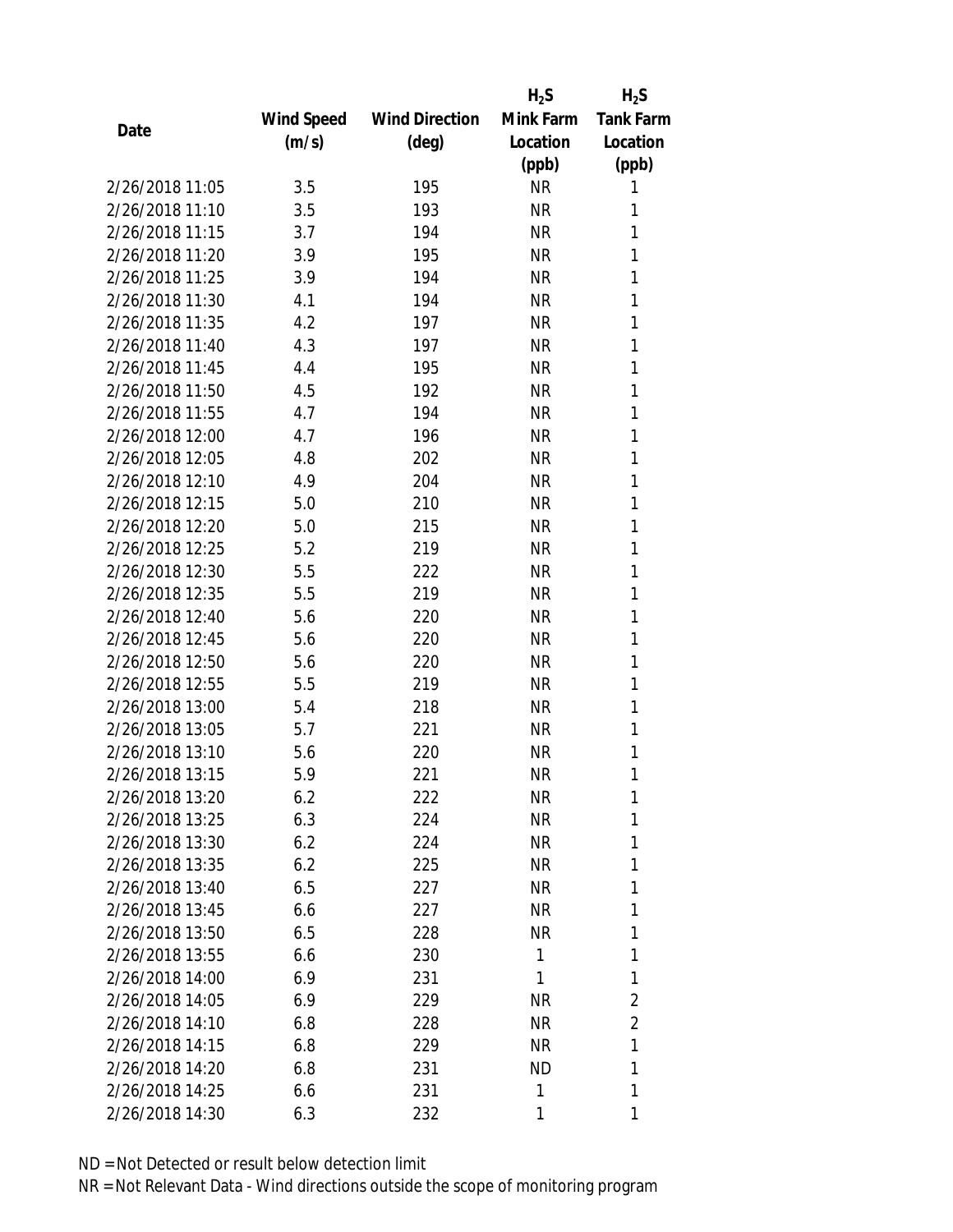|                 |            |                       | $H_2S$    | $H_2S$           |
|-----------------|------------|-----------------------|-----------|------------------|
|                 | Wind Speed | <b>Wind Direction</b> | Mink Farm | <b>Tank Farm</b> |
| Date            | (m/s)      | $(\text{deg})$        | Location  | Location         |
|                 |            |                       | (ppb)     | (ppb)            |
| 2/26/2018 14:35 | 6.3        | 236                   | 1         | 1                |
| 2/26/2018 14:40 | 6.1        | 238                   | 1         | 1                |
| 2/26/2018 14:45 | 6.0        | 241                   | 1         | 1                |
| 2/26/2018 14:50 | 5.9        | 239                   | <b>ND</b> | $\overline{2}$   |
| 2/26/2018 14:55 | 6.2        | 235                   | <b>ND</b> | $\overline{2}$   |
| 2/26/2018 15:00 | 6.4        | 233                   | ND.       | 1                |
| 2/26/2018 15:05 | 6.4        | 232                   | <b>ND</b> | 1                |
| 2/26/2018 15:10 | 6.3        | 229                   | <b>NR</b> | 1                |
| 2/26/2018 15:15 | 6.2        | 226                   | <b>NR</b> | 1                |
| 2/26/2018 15:20 | 6.0        | 225                   | <b>NR</b> | 1                |
| 2/26/2018 15:25 | 5.8        | 225                   | <b>NR</b> | 1                |
| 2/26/2018 15:30 | 5.6        | 228                   | <b>NR</b> | 1                |
| 2/26/2018 15:35 | 5.5        | 229                   | <b>NR</b> | 1                |
| 2/26/2018 15:40 | 5.4        | 233                   | <b>ND</b> | 1                |
| 2/26/2018 15:45 | 5.3        | 235                   | <b>ND</b> | 1                |
| 2/26/2018 15:50 | 5.5        | 238                   | <b>ND</b> | 1                |
| 2/26/2018 15:55 | 5.5        | 238                   | <b>ND</b> | 1                |
| 2/26/2018 16:00 | 5.7        | 236                   | ND        | 1                |
| 2/26/2018 16:05 | 5.8        | 234                   | <b>ND</b> | 1                |
| 2/26/2018 16:10 | 5.8        | 229                   | <b>NR</b> | 1                |
| 2/26/2018 16:15 | 5.8        | 225                   | <b>NR</b> | 1                |
| 2/26/2018 16:20 | 5.9        | 223                   | <b>NR</b> | 1                |
| 2/26/2018 16:25 | 5.8        | 224                   | <b>NR</b> | 1                |
| 2/26/2018 16:30 | 5.7        | 225                   | <b>NR</b> | 1                |
| 2/26/2018 16:35 | 5.8        | 228                   | <b>NR</b> | 1                |
| 2/26/2018 16:40 | 6.1        | 229                   | <b>NR</b> | 1                |
| 2/26/2018 16:45 | 6.4        | 231                   | 1         | 1                |
| 2/26/2018 16:50 | 6.5        | 232                   | 1         | 1                |
| 2/26/2018 16:55 | 6.8        | 233                   | 1         | 1                |
| 2/26/2018 17:00 | 7.0        | 231                   | 1         | 1                |
| 2/26/2018 17:05 | 6.9        | 229                   | <b>NR</b> | 1                |
| 2/26/2018 17:10 | 6.8        | 229                   | <b>NR</b> | 1                |
| 2/26/2018 17:15 | 6.7        | 227                   | NR        | 1                |
| 2/26/2018 17:20 | 6.3        | 227                   | <b>NR</b> | 1                |
| 2/26/2018 17:25 | 5.9        | 224                   | <b>NR</b> | 1                |
| 2/26/2018 17:30 | 5.5        | 225                   | NR        | 1                |
| 2/26/2018 17:35 | 5.5        | 224                   | <b>NR</b> | 1                |
| 2/26/2018 17:40 | 5.4        | 222                   | NR        | 1                |
| 2/26/2018 17:45 | 5.4        | 222                   | NR        | 1                |
| 2/26/2018 17:50 | 5.4        | 220                   | NR        | ND               |
| 2/26/2018 17:55 | 5.6        | 219                   | NR        | 1                |
| 2/26/2018 18:00 | 5.6        | 217                   | ΝR        | 1                |
|                 |            |                       |           |                  |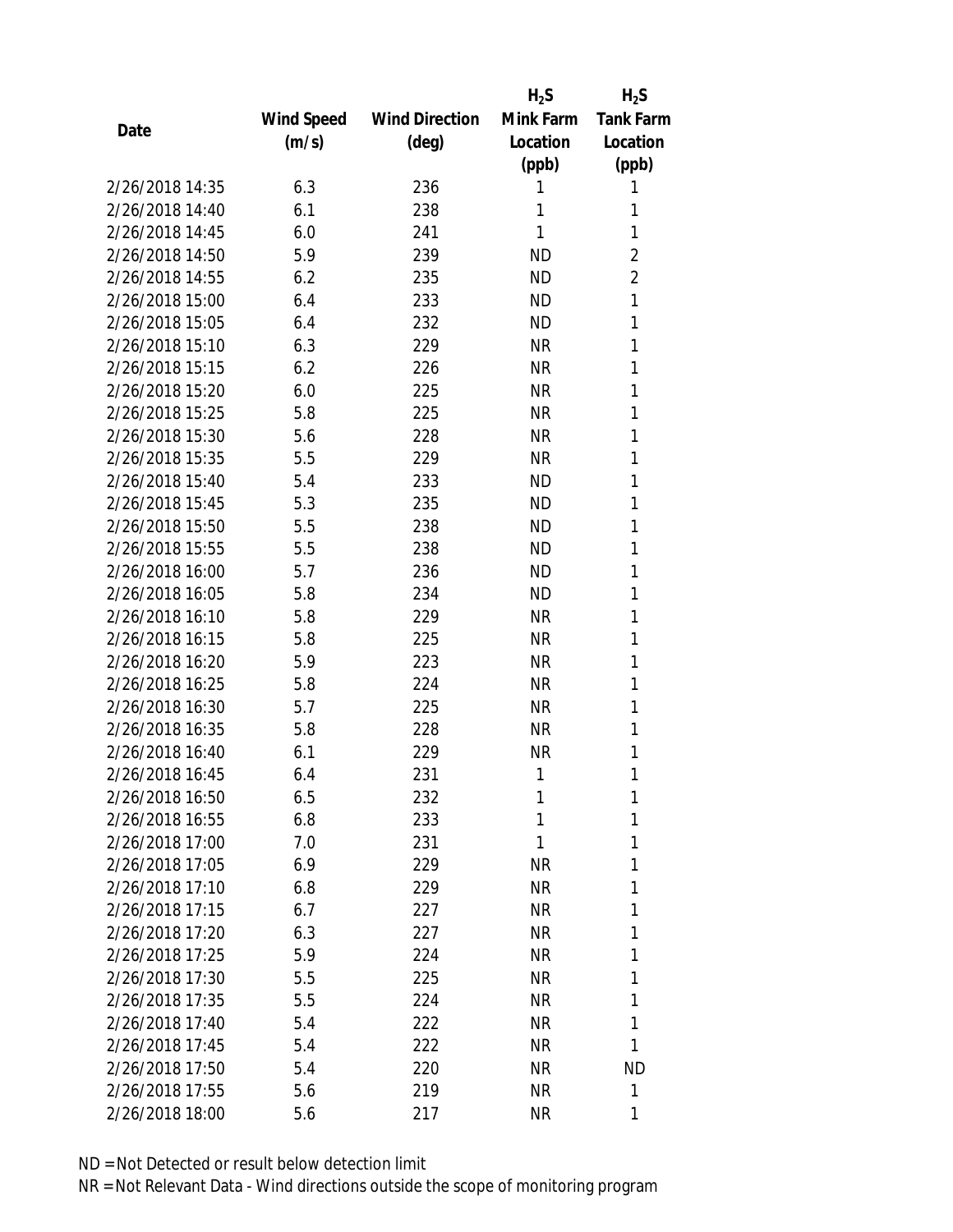|                 |            |                       | $H_2S$    | $H_2S$           |
|-----------------|------------|-----------------------|-----------|------------------|
|                 | Wind Speed | <b>Wind Direction</b> | Mink Farm | <b>Tank Farm</b> |
| Date            | (m/s)      | (deg)                 | Location  | Location         |
|                 |            |                       | (ppb)     | (ppb)            |
| 2/26/2018 18:05 | 5.5        | 216                   | <b>NR</b> | 1                |
| 2/26/2018 18:10 | 5.3        | 215                   | <b>NR</b> | 1                |
| 2/26/2018 18:15 | 5.0        | 214                   | <b>NR</b> | 1                |
| 2/26/2018 18:20 | 5.0        | 214                   | <b>NR</b> | 1                |
| 2/26/2018 18:25 | 4.8        | 213                   | <b>NR</b> | 1                |
| 2/26/2018 18:30 | 4.6        | 211                   | <b>NR</b> | 1                |
| 2/26/2018 18:35 | 4.4        | 210                   | <b>NR</b> | 1                |
| 2/26/2018 18:40 | 4.1        | 208                   | <b>NR</b> | 1                |
| 2/26/2018 18:45 | 3.9        | 207                   | <b>NR</b> | 1                |
| 2/26/2018 18:50 | 3.6        | 204                   | <b>NR</b> | 1                |
| 2/26/2018 18:55 | 3.4        | 203                   | <b>NR</b> | 1                |
| 2/26/2018 19:00 | 3.4        | 203                   | <b>NR</b> | 1                |
| 2/26/2018 19:05 | 3.4        | 203                   | <b>NR</b> | 1                |
| 2/26/2018 19:10 | 3.4        | 202                   | <b>NR</b> | 1                |
| 2/26/2018 19:15 | 3.4        | 203                   | <b>NR</b> | 1                |
| 2/26/2018 19:20 | 3.3        | 202                   | <b>NR</b> | 1                |
| 2/26/2018 19:25 | 3.3        | 202                   | <b>NR</b> | 1                |
| 2/26/2018 19:30 | 3.2        | 201                   | <b>NR</b> | 1                |
| 2/26/2018 19:35 | 3.1        | 200                   | <b>NR</b> | $\overline{2}$   |
| 2/26/2018 19:40 | 3.1        | 198                   | <b>NR</b> | $\overline{2}$   |
| 2/26/2018 19:45 | 3.2        | 196                   | <b>NR</b> | $\overline{2}$   |
| 2/26/2018 19:50 | 3.2        | 194                   | <b>NR</b> | $\overline{2}$   |
| 2/26/2018 19:55 | 3.3        | 192                   | <b>NR</b> | $\overline{2}$   |
| 2/26/2018 20:00 | 3.3        | 190                   | <b>NR</b> | $\overline{2}$   |
| 2/26/2018 20:05 | 3.4        | 189                   | <b>NR</b> | $\overline{2}$   |
| 2/26/2018 20:10 | 3.4        | 188                   | <b>NR</b> | $\overline{2}$   |
| 2/26/2018 20:15 | 3.4        | 188                   | <b>NR</b> | 1                |
| 2/26/2018 20:20 | 3.4        | 187                   | <b>NR</b> | 1                |
| 2/26/2018 20:25 | 3.3        | 187                   | <b>NR</b> | 1                |
| 2/26/2018 20:30 | 3.3        | 186                   | NR        | 1                |
| 2/26/2018 20:35 | 3.3        | 185                   | <b>NR</b> | 1                |
| 2/26/2018 20:40 | 3.3        | 184                   | <b>NR</b> | 1                |
| 2/26/2018 20:45 | 3.3        | 184                   | NR        | 1                |
| 2/26/2018 20:50 | 3.3        | 183                   | <b>NR</b> | 1                |
| 2/26/2018 20:55 | 3.4        | 182                   | <b>NR</b> | 1                |
| 2/26/2018 21:00 | 3.5        | 180                   | <b>NR</b> | 1                |
| 2/26/2018 21:05 | 3.6        | 178                   | NR        | 1                |
| 2/26/2018 21:10 | 3.6        | 175                   | NR        | 1                |
| 2/26/2018 21:15 | 3.6        | 172                   | <b>NR</b> | 1                |
| 2/26/2018 21:20 | 3.6        | 171                   | <b>NR</b> | 1                |
| 2/26/2018 21:25 | 3.6        | 169                   | <b>NR</b> | <b>NR</b>        |
| 2/26/2018 21:30 | 3.5        | 168                   | ΝR        | <b>NR</b>        |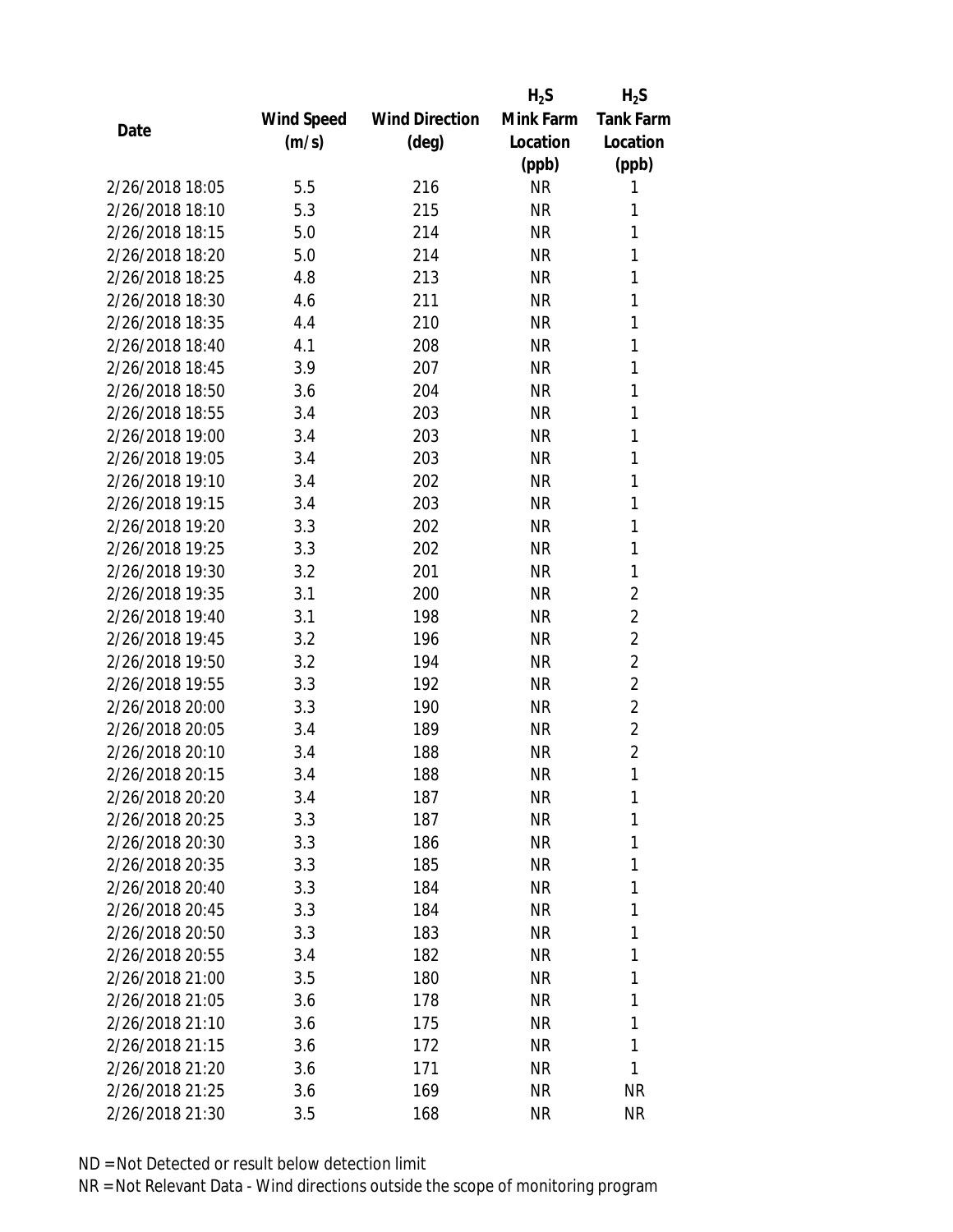|                 |            |                       | $H_2S$    | $H_2S$           |
|-----------------|------------|-----------------------|-----------|------------------|
|                 | Wind Speed | <b>Wind Direction</b> | Mink Farm | <b>Tank Farm</b> |
| Date            | (m/s)      | $(\text{deg})$        | Location  | Location         |
|                 |            |                       | (ppb)     | (ppb)            |
| 2/26/2018 21:35 | 3.5        | 168                   | <b>NR</b> | <b>NR</b>        |
| 2/26/2018 21:40 | 3.7        | 169                   | <b>NR</b> | <b>NR</b>        |
| 2/26/2018 21:45 | 3.9        | 170                   | <b>NR</b> | $\mathbf{1}$     |
| 2/26/2018 21:50 | 4.0        | 171                   | <b>NR</b> | 1                |
| 2/26/2018 21:55 | 4.1        | 172                   | <b>NR</b> | 1                |
| 2/26/2018 22:00 | 4.3        | 173                   | <b>NR</b> | 1                |
| 2/26/2018 22:05 | 4.4        | 174                   | <b>NR</b> | <b>ND</b>        |
| 2/26/2018 22:10 | 4.5        | 173                   | <b>NR</b> | <b>ND</b>        |
| 2/26/2018 22:15 | 4.5        | 172                   | <b>NR</b> | <b>ND</b>        |
| 2/26/2018 22:20 | 4.6        | 172                   | <b>NR</b> | <b>ND</b>        |
| 2/26/2018 22:25 | 4.7        | 171                   | <b>NR</b> | <b>ND</b>        |
| 2/26/2018 22:30 | 4.8        | 171                   | <b>NR</b> | 1                |
| 2/26/2018 22:35 | 4.9        | 171                   | <b>NR</b> | 1                |
| 2/26/2018 22:40 | 5.0        | 172                   | <b>NR</b> | 1                |
| 2/26/2018 22:45 | 5.0        | 172                   | <b>NR</b> | 1                |
| 2/26/2018 22:50 | 5.0        | 173                   | <b>NR</b> | 1                |
| 2/26/2018 22:55 | 4.9        | 174                   | <b>NR</b> | 1                |
| 2/26/2018 23:00 | 4.7        | 175                   | <b>NR</b> | 1                |
| 2/26/2018 23:05 | 4.6        | 175                   | <b>NR</b> | 1                |
| 2/26/2018 23:10 | 4.6        | 174                   | <b>NR</b> | 1                |
| 2/26/2018 23:15 | 4.6        | 175                   | <b>NR</b> | 1                |
| 2/26/2018 23:20 | 4.6        | 176                   | <b>NR</b> | 1                |
| 2/26/2018 23:25 | 4.7        | 177                   | <b>NR</b> | 1                |
| 2/26/2018 23:30 | 4.7        | 178                   | <b>NR</b> | 1                |
| 2/26/2018 23:35 | 4.7        | 179                   | <b>NR</b> | 1                |
| 2/26/2018 23:40 | 4.6        | 180                   | <b>NR</b> | 1                |
| 2/26/2018 23:45 | 4.5        | 181                   | <b>NR</b> | 1                |
| 2/26/2018 23:50 | 4.6        | 181                   | ΝR        | 1                |
| 2/26/2018 23:55 | 4.5        | 182                   | <b>NR</b> | 1                |
| 2/26/2018 24:00 | 4.5        | 182                   | NR        | 1                |
| 2/27/2018 00:05 | 4.5        | 182                   | <b>NR</b> | 1                |
| 2/27/2018 00:10 | 4.5        | 182                   | <b>NR</b> | 1                |
| 2/27/2018 00:15 | 4.5        | 182                   | NR        | 1                |
| 2/27/2018 00:20 | 4.6        | 182                   | <b>NR</b> | 1                |
| 2/27/2018 00:25 | 4.6        | 181                   | NR        | 1                |
| 2/27/2018 00:30 | 4.7        | 181                   | <b>NR</b> | 1                |
| 2/27/2018 00:35 | 4.8        | 182                   | ΝR        | 1                |
| 2/27/2018 00:40 | 4.8        | 183                   | NR        | 1                |
| 2/27/2018 00:45 | 4.9        | 183                   | NR        | 1                |
| 2/27/2018 00:50 | 4.9        | 183                   | ΝR        | 1                |
| 2/27/2018 00:55 | 4.9        | 184                   | <b>NR</b> | 1                |
| 2/27/2018 01:00 | 4.9        | 185                   | <b>NR</b> | 1                |
|                 |            |                       |           |                  |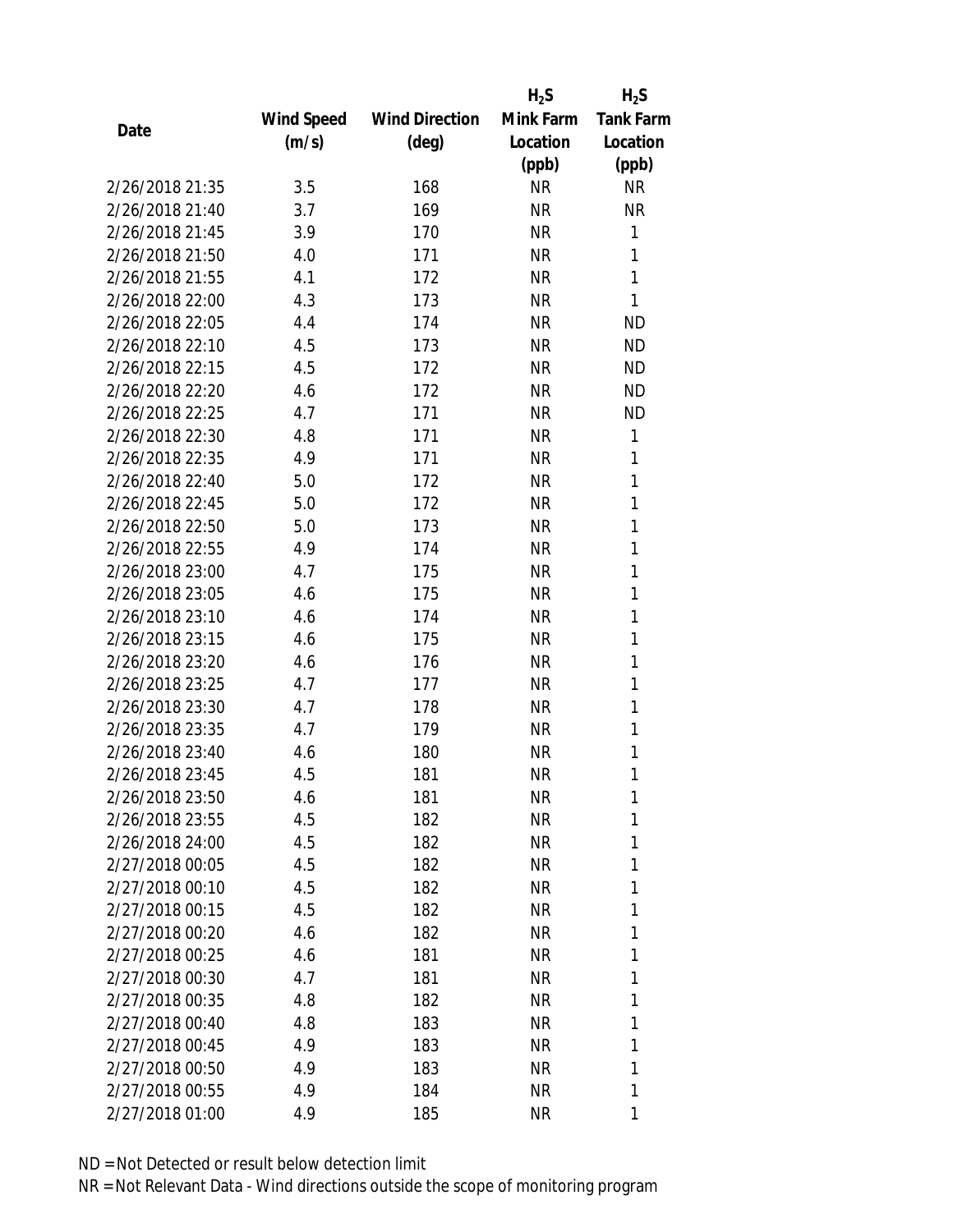|                 |            |                       | $H_2S$    | $H_2S$           |
|-----------------|------------|-----------------------|-----------|------------------|
|                 | Wind Speed | <b>Wind Direction</b> | Mink Farm | <b>Tank Farm</b> |
| Date            | (m/s)      | $(\text{deg})$        | Location  | Location         |
|                 |            |                       | (ppb)     | (ppb)            |
| 2/27/2018 01:05 | 4.9        | 185                   | <b>NR</b> | 1                |
| 2/27/2018 01:10 | 5.0        | 186                   | <b>NR</b> | 1                |
| 2/27/2018 01:15 | 5.1        | 186                   | <b>NR</b> | 1                |
| 2/27/2018 01:20 | 5.0        | 187                   | <b>NR</b> | 1                |
| 2/27/2018 01:25 | 5.2        | 187                   | <b>NR</b> | 1                |
| 2/27/2018 01:30 | 5.1        | 188                   | <b>NR</b> | 1                |
| 2/27/2018 01:35 | 5.1        | 188                   | <b>NR</b> | 1                |
| 2/27/2018 01:40 | 5.1        | 188                   | <b>NR</b> | 1                |
| 2/27/2018 01:45 | 5.0        | 188                   | <b>NR</b> | 1                |
| 2/27/2018 01:50 | 5.0        | 188                   | <b>NR</b> | 1                |
| 2/27/2018 01:55 | 4.8        | 187                   | <b>NR</b> | 1                |
| 2/27/2018 02:00 | 4.8        | 188                   | <b>NR</b> | 1                |
| 2/27/2018 02:05 | 4.7        | 187                   | <b>NR</b> | 1                |
| 2/27/2018 02:10 | 4.5        | 186                   | <b>NR</b> | 1                |
| 2/27/2018 02:15 | 4.3        | 186                   | <b>NR</b> | 1                |
| 2/27/2018 02:20 | 4.2        | 186                   | <b>NR</b> | 1                |
| 2/27/2018 02:25 | 4.1        | 185                   | <b>NR</b> | 1                |
| 2/27/2018 02:30 | 3.9        | 185                   | <b>NR</b> | 1                |
| 2/27/2018 02:35 | 3.9        | 184                   | <b>NR</b> | 1                |
| 2/27/2018 02:40 | 3.8        | 184                   | <b>NR</b> | 1                |
| 2/27/2018 02:45 | 3.8        | 184                   | <b>NR</b> | 1                |
| 2/27/2018 02:50 | 3.8        | 184                   | <b>NR</b> | $\overline{2}$   |
| 2/27/2018 02:55 | 3.8        | 184                   | <b>NR</b> | $\overline{2}$   |
| 2/27/2018 03:00 | 3.8        | 184                   | <b>NR</b> | 1                |
| 2/27/2018 03:05 | 3.7        | 185                   | <b>NR</b> | 1                |
| 2/27/2018 03:10 | 3.7        | 185                   | <b>NR</b> | 1                |
| 2/27/2018 03:15 | 3.7        | 185                   | <b>NR</b> | 1                |
| 2/27/2018 03:20 | 3.8        | 184                   | ΝR        | 1                |
| 2/27/2018 03:25 | 3.8        | 183                   | <b>NR</b> | 1                |
| 2/27/2018 03:30 | 3.8        | 182                   | NR        | 1                |
| 2/27/2018 03:35 | 3.9        | 181                   | <b>NR</b> | 1                |
| 2/27/2018 03:40 | 3.8        | 181                   | <b>NR</b> | 1                |
| 2/27/2018 03:45 | 3.8        | 181                   | NR        | 1                |
| 2/27/2018 03:50 | 3.8        | 181                   | <b>NR</b> | 1                |
| 2/27/2018 03:55 | 3.8        | 182                   | NR        | 1                |
| 2/27/2018 04:00 | 3.8        | 183                   | <b>NR</b> | 1                |
| 2/27/2018 04:05 | 3.9        | 185                   | NR        | 1                |
| 2/27/2018 04:10 | 4.0        | 185                   | NR        | 1                |
| 2/27/2018 04:15 | 4.0        | 186                   | <b>NR</b> | 1                |
| 2/27/2018 04:20 | 4.1        | 186                   | NR        | 1                |
| 2/27/2018 04:25 | 4.1        | 184                   | <b>NR</b> | 1                |
| 2/27/2018 04:30 | 4.2        | 183                   | <b>NR</b> | 1                |
|                 |            |                       |           |                  |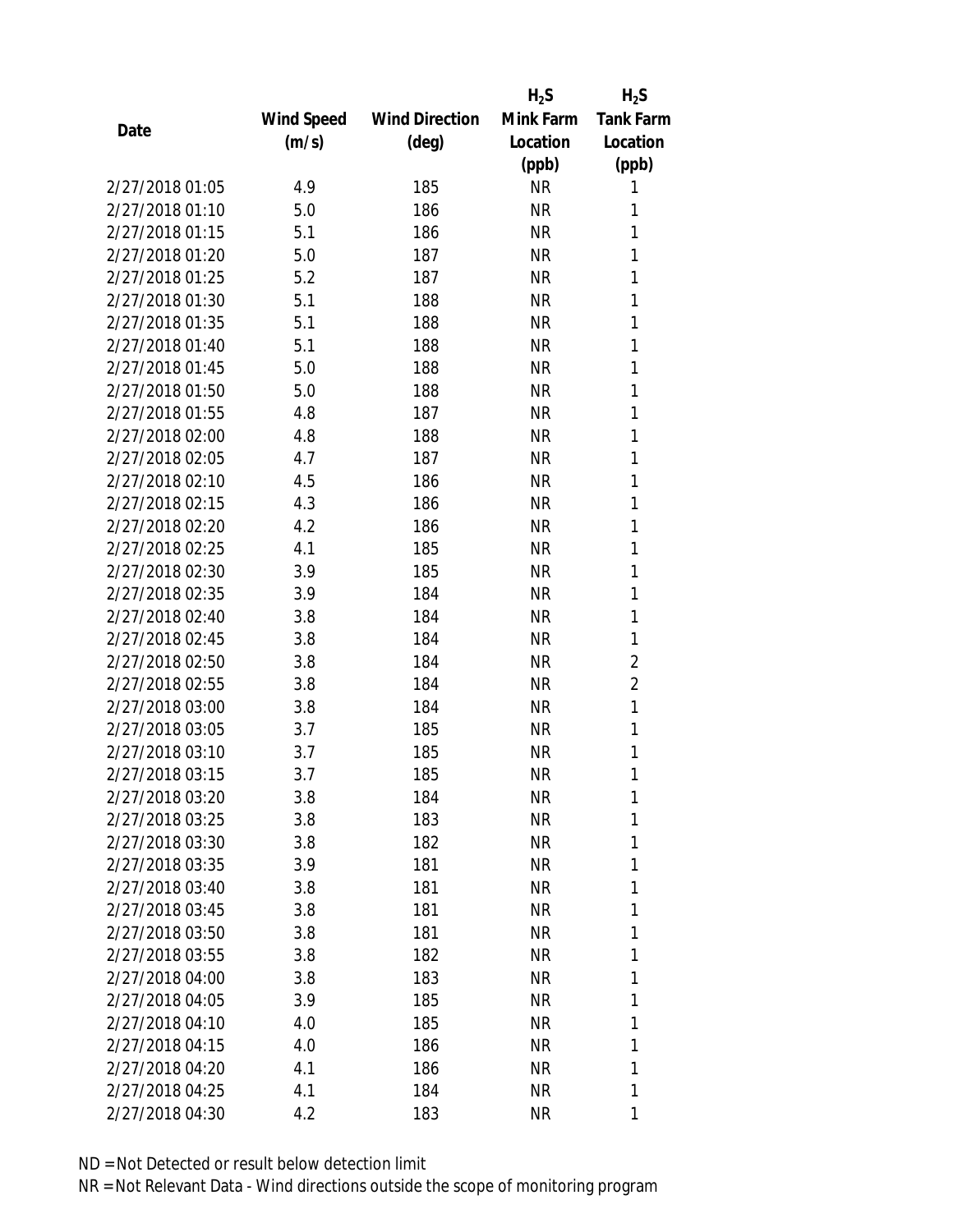|                 |            |                       | $H_2S$    | $H_2S$           |
|-----------------|------------|-----------------------|-----------|------------------|
|                 | Wind Speed | <b>Wind Direction</b> | Mink Farm | <b>Tank Farm</b> |
| Date            | (m/s)      | (deg)                 | Location  | Location         |
|                 |            |                       | (ppb)     | (ppb)            |
| 2/27/2018 04:35 | 4.2        | 181                   | <b>NR</b> | 1                |
| 2/27/2018 04:40 | 4.2        | 180                   | <b>NR</b> | 1                |
| 2/27/2018 04:45 | 4.2        | 179                   | <b>NR</b> | 1                |
| 2/27/2018 04:50 | 4.3        | 178                   | <b>NR</b> | 1                |
| 2/27/2018 04:55 | 4.3        | 178                   | <b>NR</b> | 1                |
| 2/27/2018 05:00 | 4.3        | 177                   | <b>NR</b> | 1                |
| 2/27/2018 05:05 | 4.4        | 177                   | <b>NR</b> | 1                |
| 2/27/2018 05:10 | 4.6        | 176                   | <b>NR</b> | 1                |
| 2/27/2018 05:15 | 4.8        | 175                   | <b>NR</b> | 1                |
| 2/27/2018 05:20 | 4.8        | 175                   | <b>NR</b> | 1                |
| 2/27/2018 05:25 | 5.0        | 174                   | <b>NR</b> | 1                |
| 2/27/2018 05:30 | 5.1        | 173                   | <b>NR</b> | 1                |
| 2/27/2018 05:35 | 5.3        | 172                   | <b>NR</b> | 1                |
| 2/27/2018 05:40 | 5.3        | 172                   | <b>NR</b> | 1                |
| 2/27/2018 05:45 | 5.4        | 172                   | <b>NR</b> | 1                |
| 2/27/2018 05:50 | 5.4        | 173                   | <b>NR</b> | 1                |
| 2/27/2018 05:55 | 5.4        | 173                   | <b>NR</b> | 1                |
| 2/27/2018 06:00 | 5.2        | 174                   | <b>NR</b> | 1                |
| 2/27/2018 06:05 | 5.2        | 174                   | <b>NR</b> | 1                |
| 2/27/2018 06:10 | 5.1        | 175                   | <b>NR</b> | 1                |
| 2/27/2018 06:15 | 5.1        | 174                   | <b>NR</b> | 1                |
| 2/27/2018 06:20 | 4.8        | 174                   | <b>NR</b> | 1                |
| 2/27/2018 06:25 | 4.6        | 176                   | <b>NR</b> | 1                |
| 2/27/2018 06:30 | 4.4        | 176                   | <b>NR</b> | 1                |
| 2/27/2018 06:35 | 4.3        | 176                   | <b>NR</b> | 1                |
| 2/27/2018 06:40 | 4.2        | 176                   | <b>NR</b> | 1                |
| 2/27/2018 06:45 | 4.0        | 176                   | <b>NR</b> | 1                |
| 2/27/2018 06:50 | 4.1        | 177                   | ΝR        | 1                |
| 2/27/2018 06:55 | 4.3        | 177                   | <b>NR</b> | 1                |
| 2/27/2018 07:00 | 4.4        | 177                   | NR        | 1                |
| 2/27/2018 07:05 | 4.4        | 178                   | <b>NR</b> | 1                |
| 2/27/2018 07:10 | 4.4        | 178                   | ΝR        | 1                |
| 2/27/2018 07:15 | 4.6        | 177                   | ΝR        | 1                |
| 2/27/2018 07:20 | 4.7        | 176                   | <b>NR</b> | 1                |
| 2/27/2018 07:25 | 4.8        | 175                   | NR        | $\overline{c}$   |
| 2/27/2018 07:30 | 4.7        | 174                   | <b>NR</b> | $\overline{2}$   |
| 2/27/2018 07:35 | 4.8        | 173                   | ΝR        | 1                |
| 2/27/2018 07:40 | 4.8        | 172                   | ΝR        | 1                |
| 2/27/2018 07:45 | 4.7        | 171                   | ΝR        | 1                |
| 2/27/2018 07:50 | 4.7        | 170                   | ΝR        | 1                |
| 2/27/2018 07:55 | 4.7        | 168                   | <b>NR</b> | <b>NR</b>        |
| 2/27/2018 08:00 | 4.7        | 168                   | <b>NR</b> | <b>NR</b>        |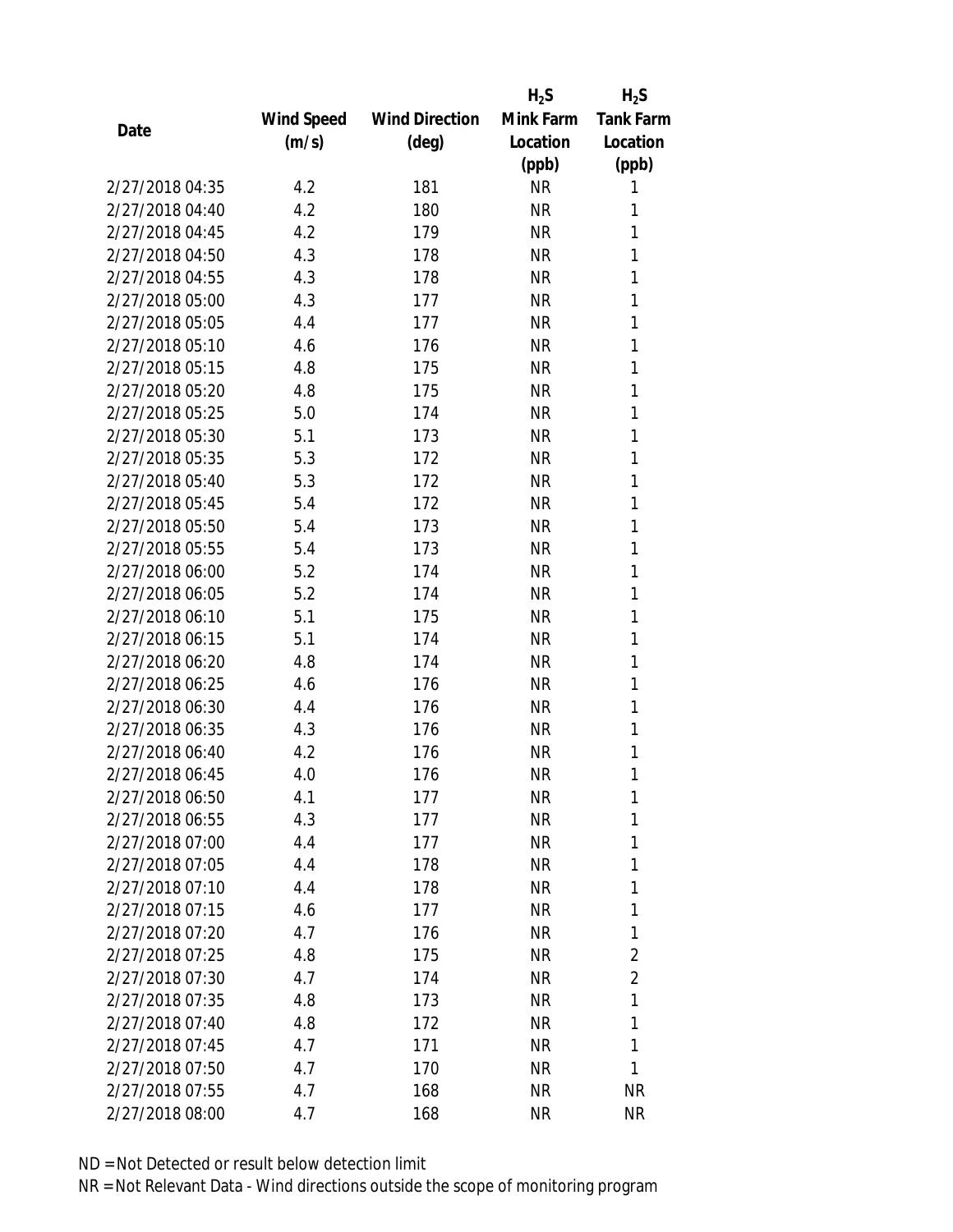|                 |            |                       | $H_2S$    | $H_2S$           |
|-----------------|------------|-----------------------|-----------|------------------|
|                 | Wind Speed | <b>Wind Direction</b> | Mink Farm | <b>Tank Farm</b> |
| Date            | (m/s)      | (deg)                 | Location  | Location         |
|                 |            |                       | (ppb)     | (ppb)            |
| 2/27/2018 08:05 | 4.7        | 167                   | <b>NR</b> | <b>NR</b>        |
| 2/27/2018 08:10 | 4.7        | 167                   | <b>NR</b> | <b>NR</b>        |
| 2/27/2018 08:15 | 4.8        | 166                   | <b>NR</b> | <b>NR</b>        |
| 2/27/2018 08:20 | 4.7        | 166                   | <b>NR</b> | <b>NR</b>        |
| 2/27/2018 08:25 | 4.6        | 167                   | <b>NR</b> | <b>NR</b>        |
| 2/27/2018 08:30 | 4.6        | 168                   | <b>NR</b> | <b>NR</b>        |
| 2/27/2018 08:35 | 4.6        | 168                   | <b>NR</b> | <b>NR</b>        |
| 2/27/2018 08:40 | 4.5        | 169                   | <b>NR</b> | <b>NR</b>        |
| 2/27/2018 08:45 | 4.4        | 171                   | <b>NR</b> | $\overline{2}$   |
| 2/27/2018 08:50 | 4.6        | 171                   | <b>NR</b> | $\overline{2}$   |
| 2/27/2018 08:55 | 4.6        | 172                   | <b>NR</b> | 1                |
| 2/27/2018 09:00 | 4.7        | 173                   | <b>NR</b> | 1                |
| 2/27/2018 09:05 | 4.6        | 174                   | <b>NR</b> | 1                |
| 2/27/2018 09:10 | 4.7        | 174                   | <b>NR</b> | 1                |
| 2/27/2018 09:15 | 4.8        | 174                   | <b>NR</b> | 1                |
| 2/27/2018 09:20 | 4.8        | 175                   | <b>NR</b> | 1                |
| 2/27/2018 09:25 | 4.7        | 177                   | <b>NR</b> | 1                |
| 2/27/2018 09:30 | 4.7        | 178                   | <b>NR</b> | 1                |
| 2/27/2018 09:35 | 4.7        | 178                   | <b>NR</b> | 1                |
| 2/27/2018 09:40 | 4.7        | 178                   | <b>NR</b> | 1                |
| 2/27/2018 09:45 | 4.6        | 178                   | <b>NR</b> | 1                |
| 2/27/2018 09:50 | 4.5        | 177                   | <b>NR</b> | 1                |
| 2/27/2018 09:55 | 4.6        | 177                   | <b>NR</b> | 1                |
| 2/27/2018 10:00 | 4.6        | 178                   | <b>NR</b> | 1                |
| 2/27/2018 10:05 | 4.6        | 179                   | <b>NR</b> | 1                |
| 2/27/2018 10:10 | 4.6        | 180                   | <b>NR</b> | 1                |
| 2/27/2018 10:15 | 4.6        | 181                   | <b>NR</b> | 1                |
| 2/27/2018 10:20 | 4.6        | 182                   | ΝR        | 1                |
| 2/27/2018 10:25 | 4.6        | 181                   | <b>NR</b> | 1                |
| 2/27/2018 10:30 | 4.6        | 181                   | NR        | 1                |
| 2/27/2018 10:35 | 4.5        | 180                   | <b>NR</b> | 1                |
| 2/27/2018 10:40 | 4.6        | 181                   | NR        | 1                |
| 2/27/2018 10:45 | 4.6        | 183                   | NR        | 1                |
| 2/27/2018 10:50 | 4.6        | 187                   | <b>NR</b> | 1                |
| 2/27/2018 10:55 | 4.7        | 189                   | NR        | 1                |
| 2/27/2018 11:00 | 4.7        | 193                   | <b>NR</b> | 1                |
| 2/27/2018 11:05 | 4.8        | 197                   | NR        | 1                |
| 2/27/2018 11:10 | 5.1        | 198                   | NR        | 1                |
| 2/27/2018 11:15 | 5.2        | 202                   | NR        | 1                |
| 2/27/2018 11:20 | 5.5        | 205                   | ΝR        | 1                |
| 2/27/2018 11:25 | 5.7        | 210                   | <b>NR</b> | 1                |
| 2/27/2018 11:30 | 6.1        | 213                   | <b>NR</b> | 1                |
|                 |            |                       |           |                  |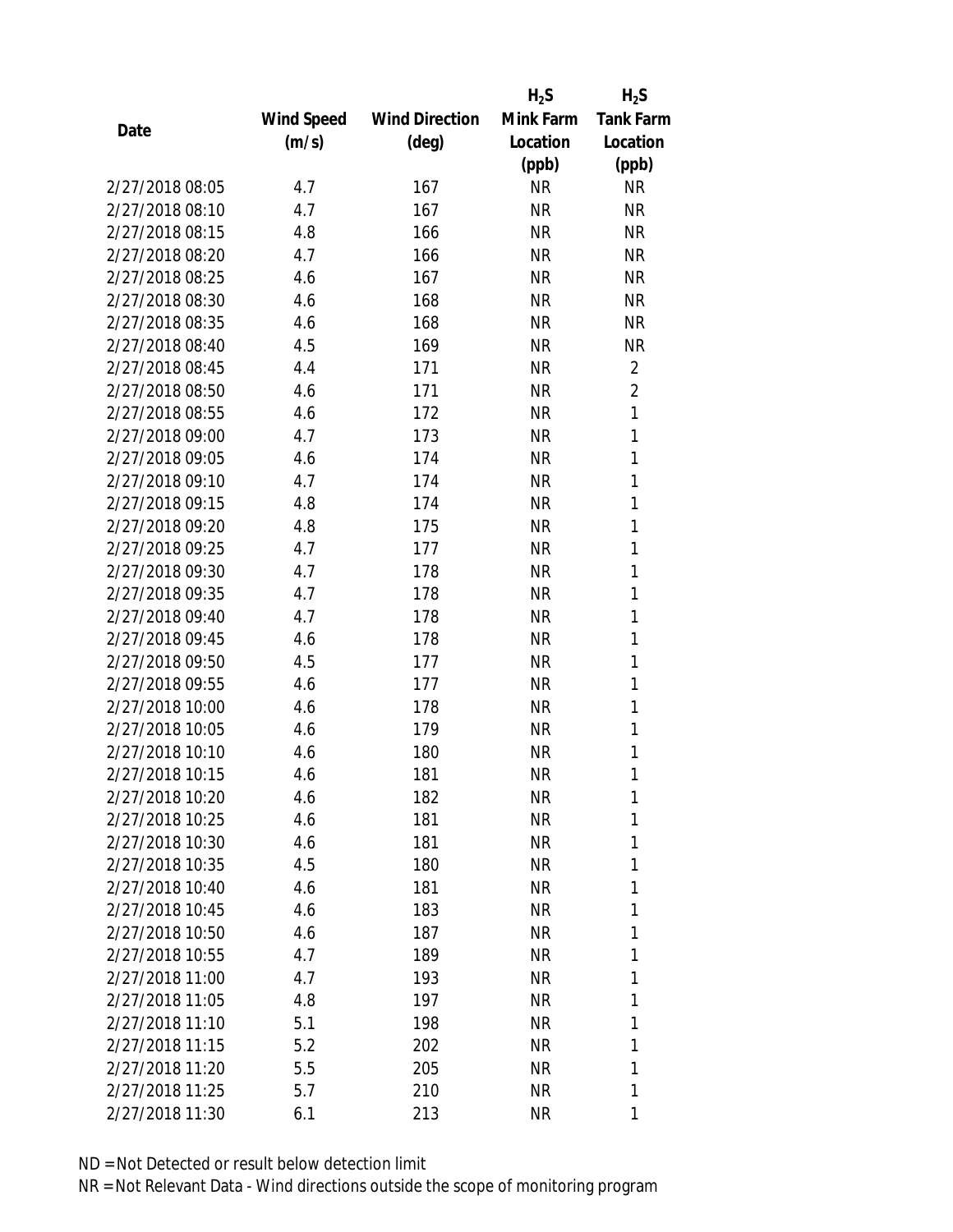|      |                 |            |                       | $H_2S$    | $H_2S$           |
|------|-----------------|------------|-----------------------|-----------|------------------|
|      |                 | Wind Speed | <b>Wind Direction</b> | Mink Farm | <b>Tank Farm</b> |
| Date |                 | (m/s)      | $(\text{deg})$        | Location  | Location         |
|      |                 |            |                       | (ppb)     | (ppb)            |
|      | 2/27/2018 11:35 | 6.3        | 215                   | <b>NR</b> | 1                |
|      | 2/27/2018 11:40 | 6.4        | 217                   | <b>NR</b> | 1                |
|      | 2/27/2018 11:45 | 6.7        | 217                   | <b>NR</b> | 1                |
|      | 2/27/2018 11:50 | 7.1        | 218                   | <b>NR</b> | 1                |
|      | 2/27/2018 11:55 | 7.2        | 218                   | <b>NR</b> | 1                |
|      | 2/27/2018 12:00 | 7.3        | 217                   | <b>NR</b> | 1                |
|      | 2/27/2018 12:05 | 7.7        | 218                   | <b>NR</b> | 1                |
|      | 2/27/2018 12:10 | 8.0        | 220                   | <b>NR</b> | 1                |
|      | 2/27/2018 12:15 | 8.1        | 221                   | <b>NR</b> | 1                |
|      | 2/27/2018 12:20 | 8.0        | 221                   | <b>NR</b> | 1                |
|      | 2/27/2018 12:25 | 7.9        | 223                   | NR        | 1                |
|      | 2/27/2018 12:30 | 7.9        | 225                   | <b>NR</b> | 1                |
|      | 2/27/2018 12:35 | 7.8        | 225                   | <b>NR</b> | 1                |
|      | 2/27/2018 12:40 | 7.7        | 225                   | <b>NR</b> | 1                |
|      | 2/27/2018 12:45 | 7.6        | 224                   | <b>NR</b> | 1                |
|      | 2/27/2018 12:50 | 7.6        | 223                   | <b>NR</b> | 1                |
|      | 2/27/2018 12:55 | 7.7        | 223                   | <b>NR</b> | 1                |
|      | 2/27/2018 13:00 | 7.9        | 222                   | <b>NR</b> | 1                |
|      | 2/27/2018 13:05 | 7.9        | 222                   | <b>NR</b> | 1                |
|      | 2/27/2018 13:10 | 7.9        | 222                   | <b>NR</b> | 1                |
|      | 2/27/2018 13:15 | 8.1        | 223                   | <b>NR</b> | 1                |
|      | 2/27/2018 13:20 | 8.0        | 223                   | <b>NR</b> | 1                |
|      | 2/27/2018 13:25 | 8.0        | 222                   | <b>NR</b> | 1                |
|      | 2/27/2018 13:30 | 7.9        | 222                   | <b>NR</b> | 1                |
|      | 2/27/2018 13:35 | 7.6        | 221                   | <b>NR</b> | 1                |
|      | 2/27/2018 13:40 | 7.4        | 217                   | <b>NR</b> | 1                |
|      | 2/27/2018 13:45 | 7.0        | 214                   | <b>NR</b> | 1                |
|      | 2/27/2018 13:50 | 6.9        | 214                   | NR        | 1                |
|      | 2/27/2018 13:55 | 6.5        | 211                   | <b>NR</b> | 1                |
|      | 2/27/2018 14:00 | 6.3        | 209                   | NR        | 1                |
|      | 2/27/2018 14:05 | 6.0        | 211                   | NR        | 1                |
|      | 2/27/2018 14:10 | 6.1        | 214                   | <b>NR</b> | 1                |
|      | 2/27/2018 14:15 | 6.0        | 213                   | NR        | 1                |
|      | 2/27/2018 14:20 | 6.1        | 212                   | <b>NR</b> | 1                |
|      | 2/27/2018 14:25 | 6.3        | 213                   | NR        | 1                |
|      | 2/27/2018 14:30 | 6.1        | 212                   | NR        | 1                |
|      | 2/27/2018 14:35 | 6.2        | 211                   | NR        | 1                |
|      | 2/27/2018 14:40 | 5.9        | 207                   | NR        | 1                |
|      | 2/27/2018 14:45 | 6.0        | 207                   | <b>NR</b> | 1                |
|      | 2/27/2018 14:50 | 5.8        | 206                   | NR        | 1                |
|      | 2/27/2018 14:55 | 5.9        | 208                   | <b>NR</b> | 1                |
|      | 2/27/2018 15:00 | 6.1        | 209                   | <b>NR</b> | 1                |
|      |                 |            |                       |           |                  |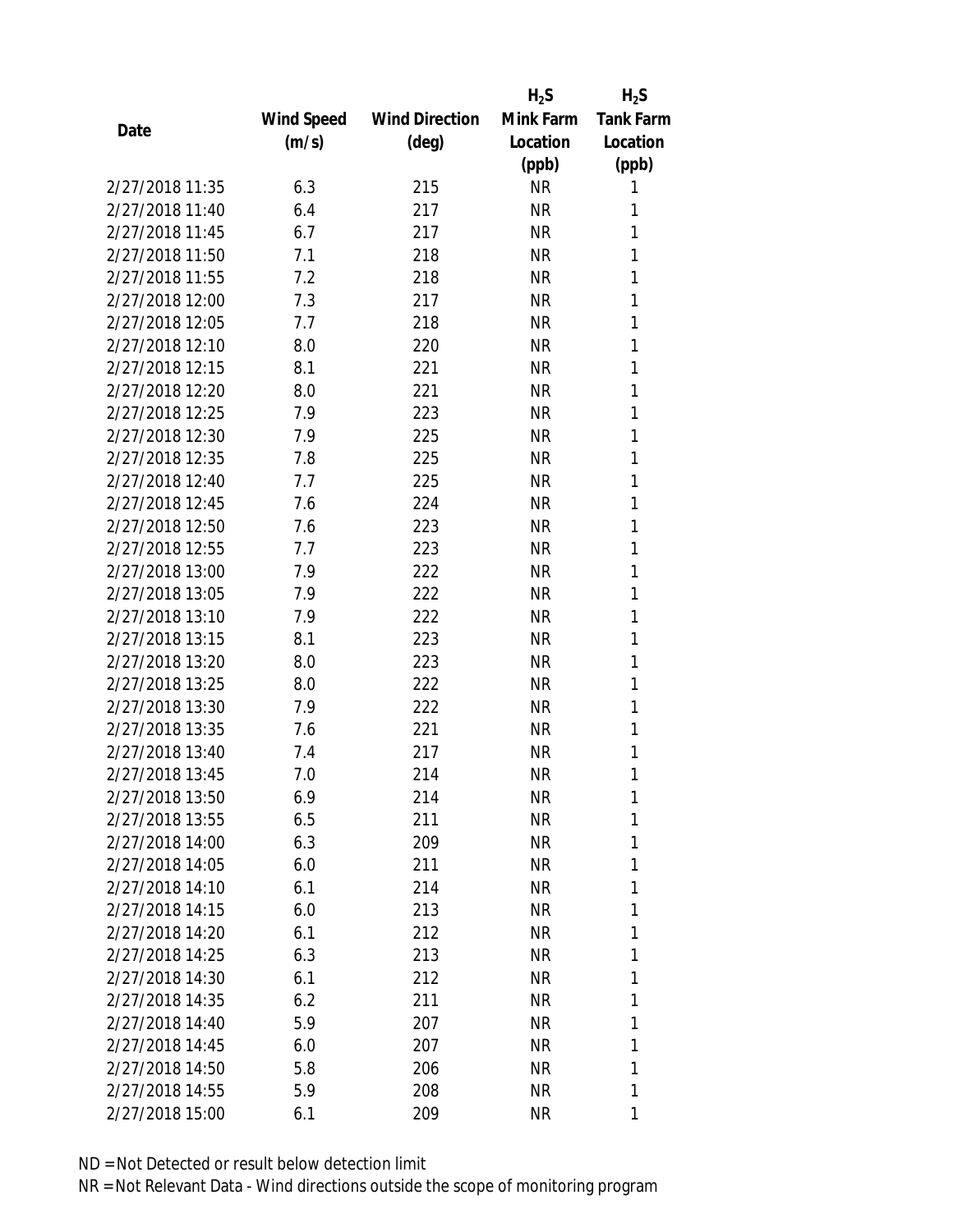|                 |            |                       | $H_2S$          | $H_2S$           |
|-----------------|------------|-----------------------|-----------------|------------------|
|                 | Wind Speed | <b>Wind Direction</b> | Mink Farm       | <b>Tank Farm</b> |
| Date            | (m/s)      | $(\text{deg})$        | Location        | Location         |
|                 |            |                       | (ppb)           | (ppb)            |
| 2/27/2018 15:05 | 6.2        | 205                   | <b>NR</b>       | 1                |
| 2/27/2018 15:10 | 6.5        | 206                   | <b>NR</b>       | 1                |
| 2/27/2018 15:15 | 6.5        | 208                   | <b>NR</b>       | 1                |
| 2/27/2018 15:20 | 6.8        | 211                   | <b>NR</b>       | 1                |
| 2/27/2018 15:25 | 6.6        | 208                   | <b>NR</b>       | 1                |
| 2/27/2018 15:30 | 6.5        | 209                   | <b>NR</b>       | 1                |
| 2/27/2018 15:35 | 6.4        | 214                   | <b>NR</b>       | 1                |
| 2/27/2018 15:40 | 6.1        | 214                   | <b>NR</b>       | 1                |
| 2/27/2018 15:45 | 6.0        | 211                   | <b>NR</b>       | 1                |
| 2/27/2018 15:50 | 5.8        | 210                   | <b>NR</b>       | 1                |
| 2/27/2018 15:55 | 5.7        | 211                   | <b>NR</b>       | 1                |
| 2/27/2018 16:00 | 5.5        | 208                   | <b>NR</b>       | 1                |
| 2/27/2018 16:05 | 5.5        | 205                   | <b>NR</b>       | 1                |
| 2/27/2018 16:10 | 5.6        | 205                   | <b>NR</b>       | 1                |
| 2/27/2018 16:15 | 5.7        | 206                   | <b>NR</b>       | <b>ND</b>        |
| 2/27/2018 16:20 | 5.7        | 202                   | <b>NR</b>       | 1                |
| 2/27/2018 16:25 | 6.0        | 203                   | <b>NR</b>       | 1                |
| 2/27/2018 16:30 | 6.1        | 203                   | <b>NR</b>       | <b>ND</b>        |
| 2/27/2018 16:35 | 6.0        | 202                   | <b>NR</b>       | 1                |
| 2/27/2018 16:40 | 5.9        | 200                   | <b>NR</b>       | 1                |
| 2/27/2018 16:45 | 5.9        | 200                   | <b>NR</b>       | 1                |
| 2/27/2018 16:50 | 5.9        | 200                   | <b>NR</b>       | 1                |
| 2/27/2018 16:55 | 6.0        | 198                   | <b>NR</b>       | 1                |
| 2/27/2018 17:00 | 5.9        | 198                   | <b>NR</b>       | 1                |
| 2/27/2018 17:05 | 6.0        | 200                   | <b>NR</b>       | 1                |
| 2/27/2018 17:10 | 5.8        | 201                   | <b>NR</b>       | 1                |
| 2/27/2018 17:15 | 5.6        | 199                   | <b>NR</b>       | 1                |
| 2/27/2018 17:20 | 5.6        | 197                   | ΝR              | 1                |
| 2/27/2018 17:25 | 5.8        | 194                   | <b>NR</b>       | 1                |
| 2/27/2018 17:30 | 5.8        | 190                   | NR              | 1                |
| 2/27/2018 17:35 | 5.7        | 187                   | NR              | 1                |
| 2/27/2018 17:40 | 6.0        | 183                   | <b>NR</b>       | 1                |
| 2/27/2018 17:45 | 6.2        | 180                   | NR              | 1                |
| 2/27/2018 17:50 | 6.4        | 179                   | <b>NR</b>       | 1                |
| 2/27/2018 17:55 | 6.2        | 179                   | NR              | 1                |
| 2/27/2018 18:00 | 6.2        | 177                   | <b>NR</b>       | 1                |
| 2/27/2018 18:05 | 6.4        | 176                   | NR              | 1                |
| 2/27/2018 18:10 |            |                       |                 | 1                |
| 2/27/2018 18:15 | 6.4        | 175<br>176            | NR<br><b>NR</b> | 1                |
| 2/27/2018 18:20 | 6.6<br>6.5 |                       | NR              | 1                |
|                 |            | 175                   |                 |                  |
| 2/27/2018 18:25 | 6.5        | 175                   | <b>NR</b>       | 1                |
| 2/27/2018 18:30 | 6.5        | 176                   | <b>NR</b>       | 1                |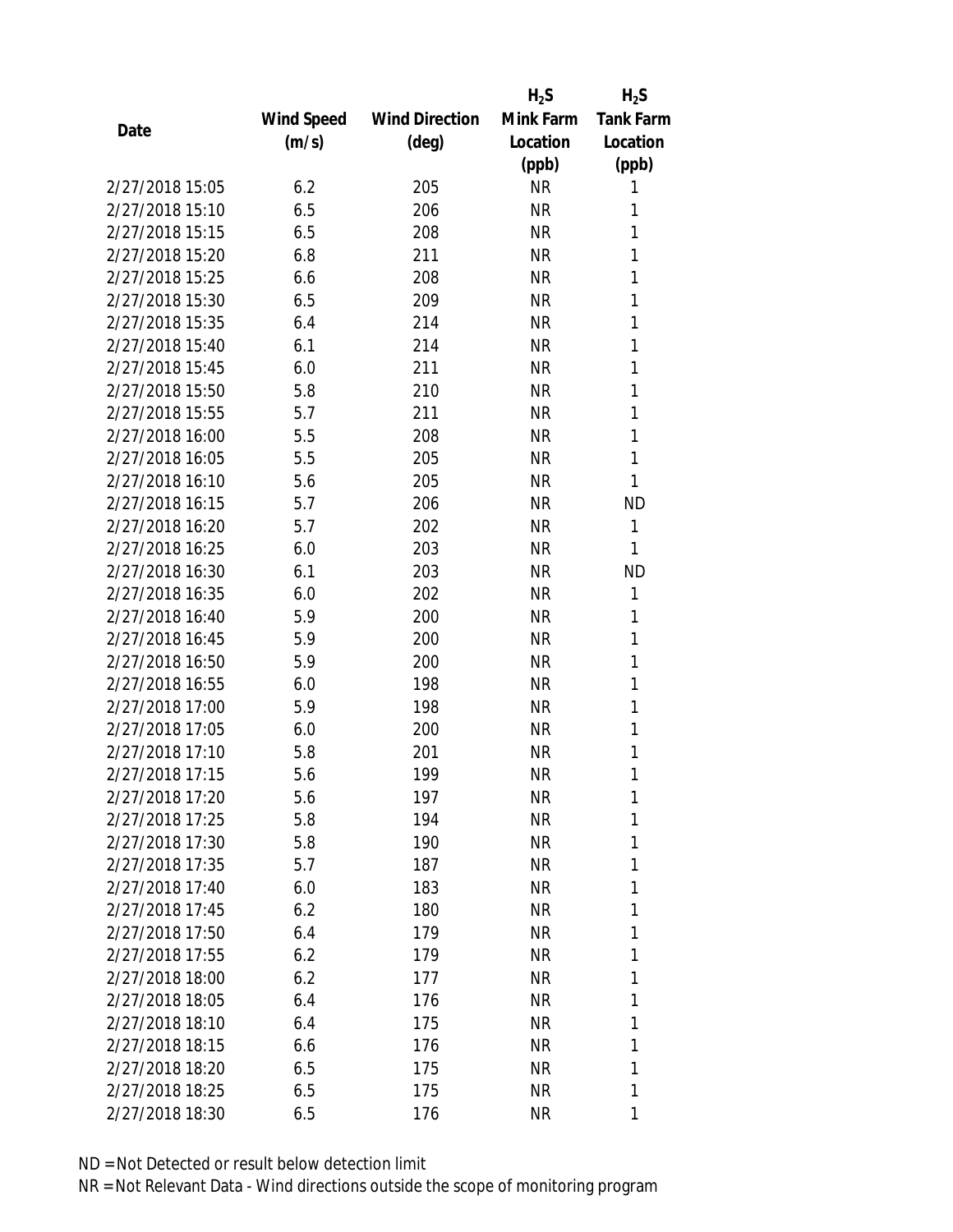|                 |            |                       | $H_2S$    | $H_2S$           |
|-----------------|------------|-----------------------|-----------|------------------|
|                 | Wind Speed | <b>Wind Direction</b> | Mink Farm | <b>Tank Farm</b> |
| Date            | (m/s)      | (deg)                 | Location  | Location         |
|                 |            |                       | (ppb)     | (ppb)            |
| 2/27/2018 18:35 | 6.5        | 176                   | <b>NR</b> | 1                |
| 2/27/2018 18:40 | 6.7        | 175                   | <b>NR</b> | 1                |
| 2/27/2018 18:45 | 6.5        | 175                   | <b>NR</b> | 1                |
| 2/27/2018 18:50 | 6.5        | 177                   | <b>NR</b> | 1                |
| 2/27/2018 18:55 | 6.4        | 178                   | <b>NR</b> | 1                |
| 2/27/2018 19:00 | 6.2        | 180                   | <b>NR</b> | 1                |
| 2/27/2018 19:05 | 6.1        | 182                   | <b>NR</b> | 1                |
| 2/27/2018 19:10 | 5.7        | 184                   | <b>NR</b> | 1                |
| 2/27/2018 19:15 | 5.5        | 183                   | <b>NR</b> | 1                |
| 2/27/2018 19:20 | 5.3        | 182                   | <b>NR</b> | 1                |
| 2/27/2018 19:25 | 5.3        | 179                   | <b>NR</b> | 1                |
| 2/27/2018 19:30 | 5.6        | 177                   | <b>NR</b> | 1                |
| 2/27/2018 19:35 | 5.7        | 175                   | <b>NR</b> | 1                |
| 2/27/2018 19:40 | 5.9        | 173                   | <b>NR</b> | 1                |
| 2/27/2018 19:45 | 6.2        | 172                   | <b>NR</b> | 1                |
| 2/27/2018 19:50 | 6.4        | 171                   | <b>NR</b> | 1                |
| 2/27/2018 19:55 | 6.6        | 172                   | <b>NR</b> | 1                |
| 2/27/2018 20:00 | 6.5        | 173                   | <b>NR</b> | 1                |
| 2/27/2018 20:05 | 6.4        | 175                   | <b>NR</b> | 1                |
| 2/27/2018 20:10 | 6.1        | 177                   | <b>NR</b> | 1                |
| 2/27/2018 20:15 | 5.9        | 179                   | <b>NR</b> | 1                |
| 2/27/2018 20:20 | 5.7        | 181                   | <b>NR</b> | 1                |
| 2/27/2018 20:25 | 5.3        | 183                   | <b>NR</b> | 1                |
| 2/27/2018 20:30 | 5.1        | 183                   | <b>NR</b> | <b>ND</b>        |
| 2/27/2018 20:35 | 5.0        | 184                   | <b>NR</b> | <b>ND</b>        |
| 2/27/2018 20:40 | 4.8        | 184                   | <b>NR</b> | 1                |
| 2/27/2018 20:45 | 4.7        | 185                   | <b>NR</b> | 1                |
| 2/27/2018 20:50 | 4.6        | 185                   | ΝR        | 1                |
| 2/27/2018 20:55 | 4.8        | 186                   | <b>NR</b> | 1                |
| 2/27/2018 21:00 | 4.8        | 187                   | NR        | 1                |
| 2/27/2018 21:05 | 4.9        | 186                   | NR        | 1                |
| 2/27/2018 21:10 | 5.2        | 187                   | <b>NR</b> | 1                |
| 2/27/2018 21:15 | 5.4        | 186                   | NR        | 1                |
| 2/27/2018 21:20 | 5.4        | 186                   | <b>NR</b> | 1                |
| 2/27/2018 21:25 | 5.3        | 185                   | NR        | 1                |
| 2/27/2018 21:30 | 5.3        | 184                   | <b>NR</b> | 1                |
| 2/27/2018 21:35 | 5.1        | 185                   | NR        | 1                |
| 2/27/2018 21:40 | 4.9        | 184                   | NR        | 1                |
| 2/27/2018 21:45 | 4.8        | 185                   | <b>NR</b> | 1                |
| 2/27/2018 21:50 | 4.8        | 185                   | NR        | 1                |
| 2/27/2018 21:55 | 4.7        | 184                   | <b>NR</b> | 1                |
| 2/27/2018 22:00 | 4.7        | 185                   | <b>NR</b> | 1                |
|                 |            |                       |           |                  |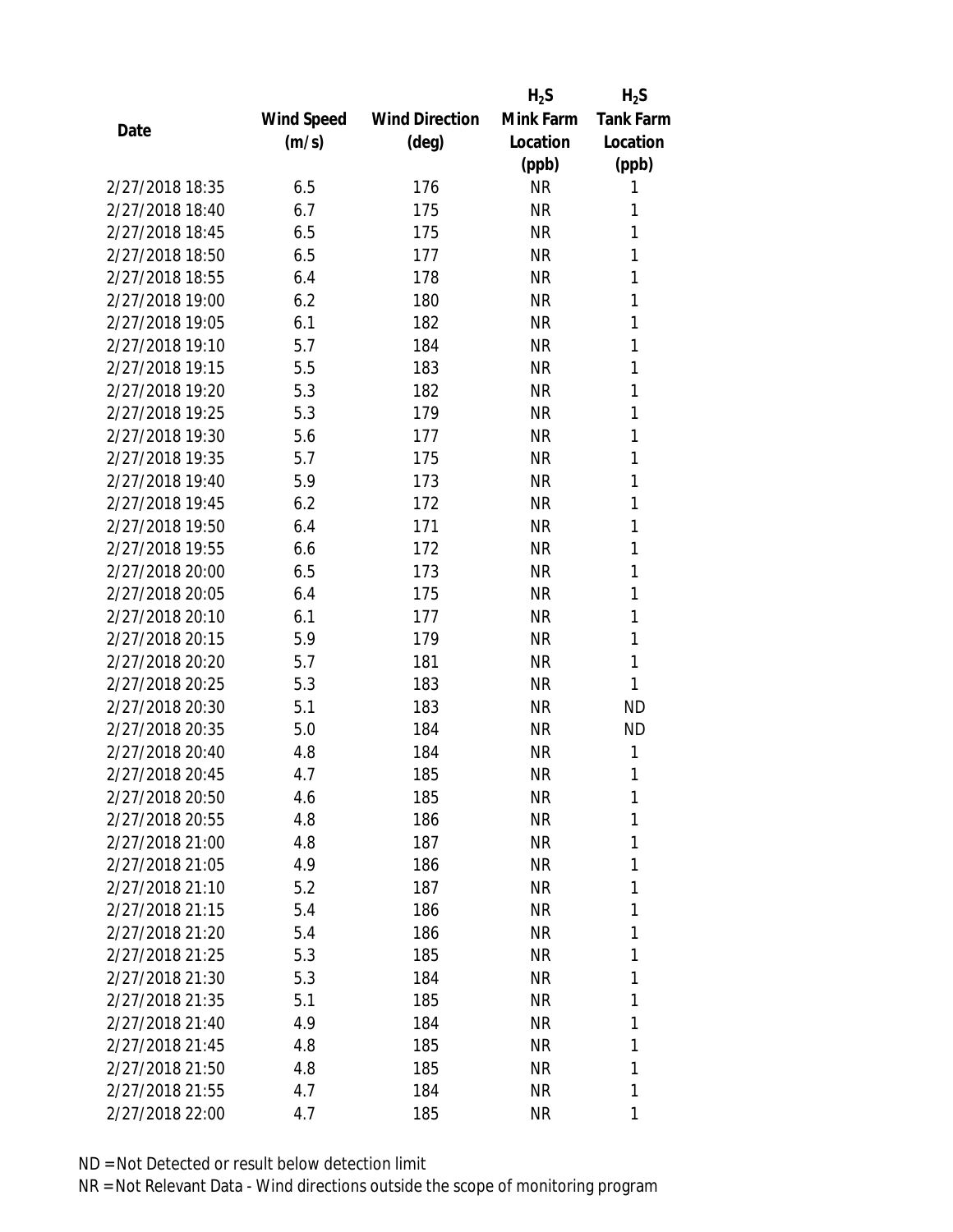|                 |            |                       | $H_2S$    | $H_2S$           |
|-----------------|------------|-----------------------|-----------|------------------|
|                 | Wind Speed | <b>Wind Direction</b> | Mink Farm | <b>Tank Farm</b> |
| Date            | (m/s)      | $(\text{deg})$        | Location  | Location         |
|                 |            |                       | (ppb)     | (ppb)            |
| 2/27/2018 22:05 | 4.5        | 185                   | <b>NR</b> | 1                |
| 2/27/2018 22:10 | 4.6        | 184                   | <b>NR</b> | 1                |
| 2/27/2018 22:15 | 4.6        | 183                   | <b>NR</b> | 1                |
| 2/27/2018 22:20 | 4.5        | 182                   | NR        | 1                |
| 2/27/2018 22:25 | 4.6        | 182                   | <b>NR</b> | 1                |
| 2/27/2018 22:30 | 4.6        | 181                   | <b>NR</b> | 1                |
| 2/27/2018 22:35 | 4.8        | 180                   | NR        | 1                |
| 2/27/2018 22:40 | 4.8        | 180                   | <b>NR</b> | 1                |
| 2/27/2018 22:45 | 4.8        | 180                   | <b>NR</b> | 1                |
| 2/27/2018 22:50 | 4.9        | 180                   | <b>NR</b> | 1                |
| 2/27/2018 22:55 | 4.8        | 178                   | NR        | 1                |
| 2/27/2018 23:00 | 4.7        | 179                   | <b>NR</b> | 1                |
| 2/27/2018 23:05 | 4.6        | 180                   | <b>NR</b> | 1                |
| 2/27/2018 23:10 | 4.5        | 181                   | <b>NR</b> | 1                |
| 2/27/2018 23:15 | 4.6        | 182                   | <b>NR</b> | 1                |
| 2/27/2018 23:20 | 4.6        | 182                   | <b>NR</b> | 1                |
| 2/27/2018 23:25 | 4.6        | 184                   | <b>NR</b> | 1                |
| 2/27/2018 23:30 | 4.7        | 184                   | <b>NR</b> | 1                |
| 2/27/2018 23:35 | 4.7        | 185                   | <b>NR</b> | 1                |
| 2/27/2018 23:40 | 4.8        | 185                   | <b>NR</b> | 1                |
| 2/27/2018 23:45 | 4.8        | 185                   | <b>NR</b> | 1                |
| 2/27/2018 23:50 | 4.8        | 185                   | <b>NR</b> | 1                |
| 2/27/2018 23:55 | 4.8        | 186                   | NR        | 1                |
| 2/27/2018 24:00 | 4.7        | 186                   | <b>NR</b> | 1                |
| 2/28/2018 00:05 | 4.7        | 185                   | NR        | 1                |
| 2/28/2018 00:10 | 4.8        | 185                   | <b>NR</b> | 1                |
| 2/28/2018 00:15 | 4.7        | 185                   | <b>NR</b> | 1                |
| 2/28/2018 00:20 | 4.7        | 185                   | ΝR        | 1                |
| 2/28/2018 00:25 | 4.8        | 185                   | <b>NR</b> | 1                |
| 2/28/2018 00:30 | 4.8        | 185                   | NR        | 1                |
| 2/28/2018 00:35 | 4.7        | 186                   | <b>NR</b> | 1                |
| 2/28/2018 00:40 | 4.6        | 187                   | ΝR        | 1                |
| 2/28/2018 00:45 | 4.6        | 188                   | NR        | 1                |
| 2/28/2018 00:50 | 4.6        | 189                   | <b>NR</b> | 1                |
| 2/28/2018 00:55 | 4.5        | 189                   | NR        | 1                |
| 2/28/2018 01:00 | 4.4        | 189                   | <b>NR</b> | 1                |
| 2/28/2018 01:05 |            |                       |           |                  |
|                 | 4.4        | 189                   | ΝR        | 1                |
| 2/28/2018 01:10 | 4.4        | 190                   | NR        | 1                |
| 2/28/2018 01:15 | 4.4        | 190                   | NR        | 1                |
| 2/28/2018 01:20 | 4.3        | 190                   | ΝR        | 1                |
| 2/28/2018 01:25 | 4.3        | 190                   | <b>NR</b> | 1                |
| 2/28/2018 01:30 | 4.3        | 189                   | <b>NR</b> | 1                |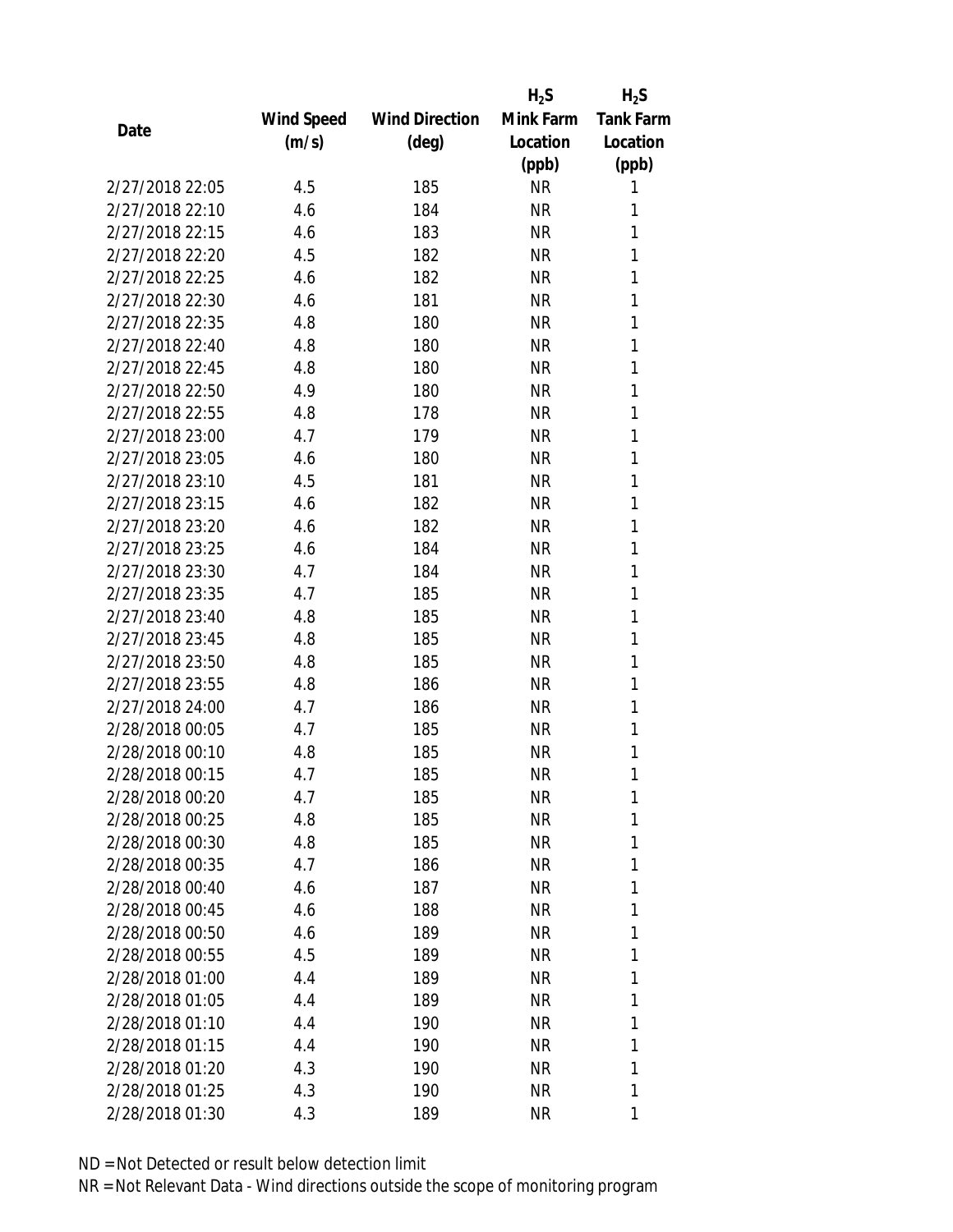|                 |            |                       | $H_2S$    | $H_2S$           |
|-----------------|------------|-----------------------|-----------|------------------|
|                 | Wind Speed | <b>Wind Direction</b> | Mink Farm | <b>Tank Farm</b> |
| Date            | (m/s)      | (deg)                 | Location  | Location         |
|                 |            |                       | (ppb)     | (ppb)            |
| 2/28/2018 01:35 | 4.4        | 190                   | <b>NR</b> | 1                |
| 2/28/2018 01:40 | 4.2        | 189                   | <b>NR</b> | 1                |
| 2/28/2018 01:45 | 4.2        | 189                   | <b>NR</b> | 1                |
| 2/28/2018 01:50 | 4.2        | 189                   | <b>NR</b> | 1                |
| 2/28/2018 01:55 | 4.3        | 189                   | <b>NR</b> | 1                |
| 2/28/2018 02:00 | 4.3        | 190                   | <b>NR</b> | 1                |
| 2/28/2018 02:05 | 4.3        | 190                   | <b>NR</b> | 1                |
| 2/28/2018 02:10 | 4.5        | 190                   | <b>NR</b> | 1                |
| 2/28/2018 02:15 | 4.6        | 192                   | <b>NR</b> | 1                |
| 2/28/2018 02:20 | 4.5        | 194                   | <b>NR</b> | 1                |
| 2/28/2018 02:25 | 4.5        | 195                   | <b>NR</b> | 1                |
| 2/28/2018 02:30 | 4.5        | 197                   | <b>NR</b> | 1                |
| 2/28/2018 02:35 | 4.5        | 198                   | <b>NR</b> | 1                |
| 2/28/2018 02:40 | 4.5        | 200                   | <b>NR</b> | 1                |
| 2/28/2018 02:45 | 4.4        | 201                   | <b>NR</b> | 1                |
| 2/28/2018 02:50 | 4.4        | 201                   | <b>NR</b> | 1                |
| 2/28/2018 02:55 | 4.4        | 201                   | <b>NR</b> | 1                |
| 2/28/2018 03:00 | 4.4        | 200                   | <b>NR</b> | 1                |
| 2/28/2018 03:05 | 4.4        | 200                   | <b>NR</b> | 1                |
| 2/28/2018 03:10 | 4.5        | 200                   | <b>NR</b> | 1                |
| 2/28/2018 03:15 | 4.5        | 199                   | <b>NR</b> | 1                |
| 2/28/2018 03:20 | 4.6        | 200                   | <b>NR</b> | 1                |
| 2/28/2018 03:25 | 4.5        | 200                   | <b>NR</b> | 1                |
| 2/28/2018 03:30 | 4.4        | 200                   | <b>NR</b> | 1                |
| 2/28/2018 03:35 | 4.4        | 201                   | <b>NR</b> | 1                |
| 2/28/2018 03:40 | 4.2        | 202                   | <b>NR</b> | 1                |
| 2/28/2018 03:45 | 4.3        | 204                   | <b>NR</b> | 1                |
| 2/28/2018 03:50 | 4.3        | 206                   | ΝR        | 1                |
| 2/28/2018 03:55 | 4.4        | 209                   | <b>NR</b> | 1                |
| 2/28/2018 04:00 | 4.5        | 212                   | NR        | 1                |
| 2/28/2018 04:05 | 4.6        | 213                   | NR        | 1                |
| 2/28/2018 04:10 | 4.6        | 214                   | <b>NR</b> | 1                |
| 2/28/2018 04:15 | 4.6        | 215                   | NR        | 1                |
| 2/28/2018 04:20 | 4.5        | 214                   | <b>NR</b> | 1                |
| 2/28/2018 04:25 | 4.3        | 213                   | NR        | 1                |
| 2/28/2018 04:30 | 4.3        | 212                   | <b>NR</b> | 1                |
| 2/28/2018 04:35 | 4.2        | 210                   | NR        | 1                |
| 2/28/2018 04:40 | 4.3        | 211                   | NR        | 1                |
| 2/28/2018 04:45 | 4.2        | 210                   | <b>NR</b> | 1                |
| 2/28/2018 04:50 | 4.3        | 211                   | NR        | 1                |
| 2/28/2018 04:55 | 4.3        | 211                   | <b>NR</b> | 1                |
| 2/28/2018 05:00 | 4.4        | 212                   | <b>NR</b> | 1                |
|                 |            |                       |           |                  |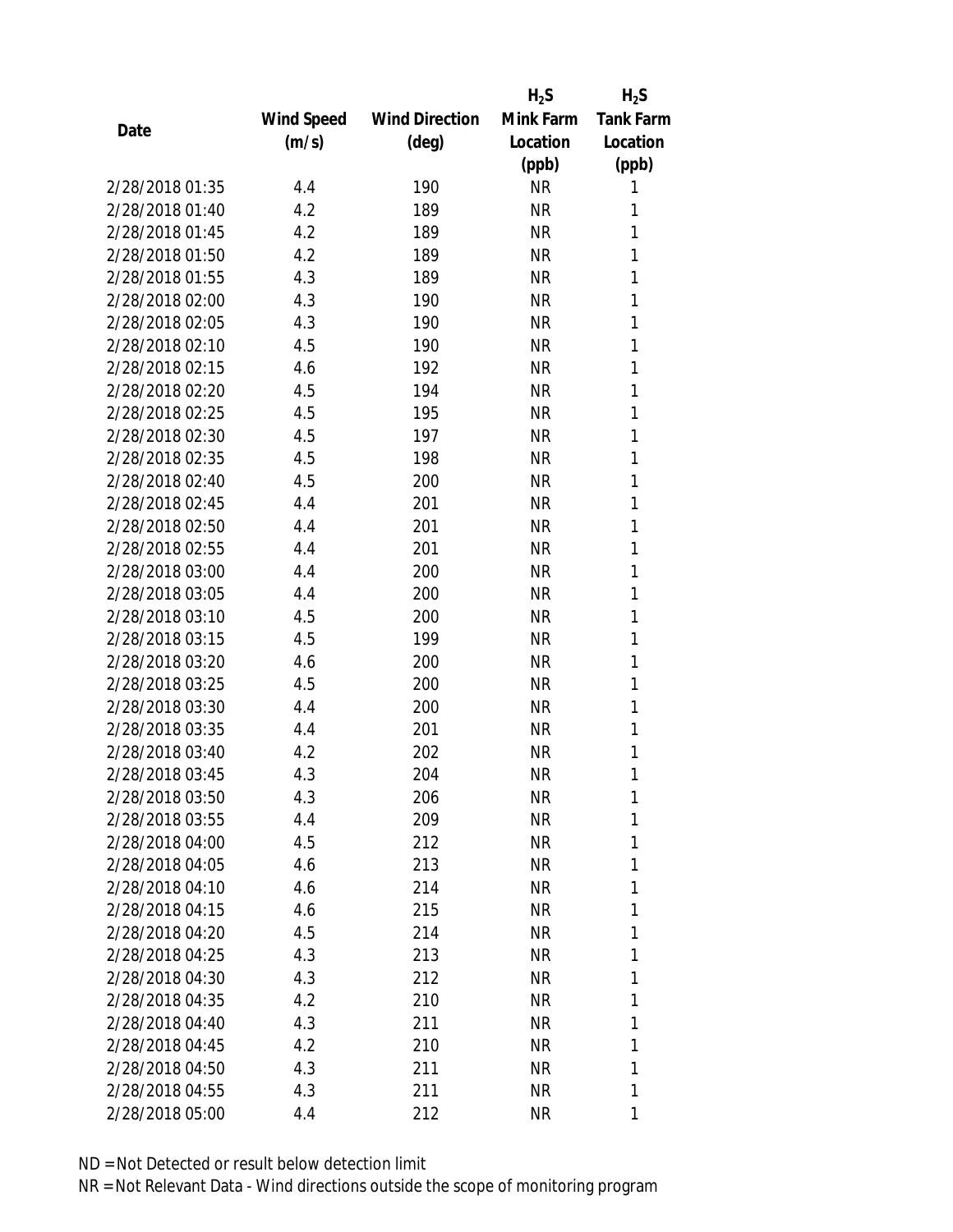|                 |            |                       | $H_2S$    | $H_2S$           |
|-----------------|------------|-----------------------|-----------|------------------|
|                 | Wind Speed | <b>Wind Direction</b> | Mink Farm | <b>Tank Farm</b> |
| Date            | (m/s)      | $(\text{deg})$        | Location  | Location         |
|                 |            |                       | (ppb)     | (ppb)            |
| 2/28/2018 05:05 | 4.3        | 212                   | <b>NR</b> | 1                |
| 2/28/2018 05:10 | 4.1        | 209                   | <b>NR</b> | 1                |
| 2/28/2018 05:15 | 4.0        | 208                   | <b>NR</b> | 1                |
| 2/28/2018 05:20 | 3.9        | 207                   | <b>NR</b> | 1                |
| 2/28/2018 05:25 | 3.9        | 206                   | <b>NR</b> | 1                |
| 2/28/2018 05:30 | 3.8        | 205                   | <b>NR</b> | 1                |
| 2/28/2018 05:35 | 3.8        | 206                   | <b>NR</b> | 1                |
| 2/28/2018 05:40 | 3.9        | 208                   | <b>NR</b> | 1                |
| 2/28/2018 05:45 | 3.9        | 209                   | <b>NR</b> | 1                |
| 2/28/2018 05:50 | 3.9        | 208                   | <b>NR</b> | 1                |
| 2/28/2018 05:55 | 3.7        | 209                   | <b>NR</b> | 1                |
| 2/28/2018 06:00 | 3.6        | 210                   | <b>NR</b> | 1                |
| 2/28/2018 06:05 | 3.6        | 209                   | <b>NR</b> | 1                |
| 2/28/2018 06:10 | 3.5        | 208                   | <b>NR</b> | 1                |
| 2/28/2018 06:15 | 3.5        | 205                   | <b>NR</b> | 1                |
| 2/28/2018 06:20 | 3.5        | 205                   | <b>NR</b> | 1                |
| 2/28/2018 06:25 | 3.6        | 203                   | <b>NR</b> | 1                |
| 2/28/2018 06:30 | 3.7        | 199                   | <b>NR</b> | 1                |
| 2/28/2018 06:35 | 3.8        | 197                   | <b>NR</b> | 1                |
| 2/28/2018 06:40 | 3.7        | 196                   | <b>NR</b> | 1                |
| 2/28/2018 06:45 | 3.7        | 197                   | <b>NR</b> | 1                |
| 2/28/2018 06:50 | 3.8        | 196                   | <b>NR</b> | 1                |
| 2/28/2018 06:55 | 3.8        | 196                   | <b>NR</b> | 1                |
| 2/28/2018 07:00 | 3.7        | 197                   | <b>NR</b> | 1                |
| 2/28/2018 07:05 | 3.6        | 199                   | <b>NR</b> | 1                |
| 2/28/2018 07:10 | 3.7        | 200                   | ΝR        | 1                |
| 2/28/2018 07:15 | 3.9        | 202                   | <b>NR</b> | 1                |
| 2/28/2018 07:20 | 3.9        | 204                   | ΝR        | 1                |
| 2/28/2018 07:25 | 4.0        | 206                   | <b>NR</b> | 1                |
| 2/28/2018 07:30 | 4.1        | 208                   | NR        | 1                |
| 2/28/2018 07:35 | 4.2        | 209                   | ΝR        | 1                |
| 2/28/2018 07:40 | 4.1        | 208                   | NR        | 1                |
| 2/28/2018 07:45 | 3.9        | 207                   | NR        | 1                |
| 2/28/2018 07:50 | 3.7        | 206                   | <b>NR</b> | 1                |
| 2/28/2018 07:55 | 3.7        | 205                   | NR        | 1                |
| 2/28/2018 08:00 | 3.6        | 204                   | NR        | 1                |
| 2/28/2018 08:05 | 3.5        | 204                   | NR        | 2                |
| 2/28/2018 08:10 | 3.6        | 205                   | NR        | 1                |
| 2/28/2018 08:15 | 3.7        | 206                   | NR        | 1                |
| 2/28/2018 08:20 | 3.8        | 207                   | NR        | 1                |
| 2/28/2018 08:25 | 3.9        | 209                   | NR        | 1                |
| 2/28/2018 08:30 | 4.1        | 210                   | <b>NR</b> | 1                |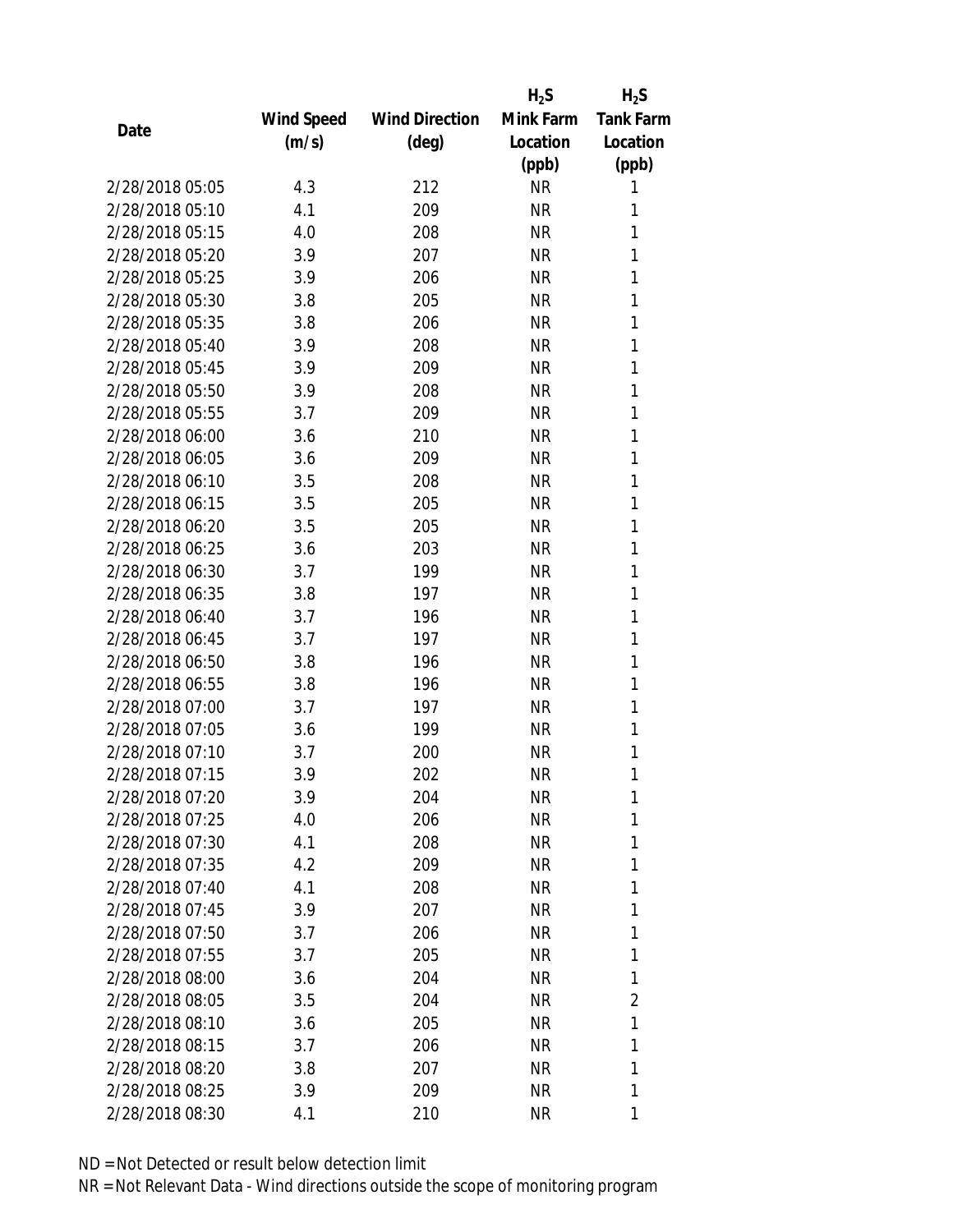|                 |            |                       | $H_2S$    | $H_2S$           |
|-----------------|------------|-----------------------|-----------|------------------|
|                 | Wind Speed | <b>Wind Direction</b> | Mink Farm | <b>Tank Farm</b> |
| Date            | (m/s)      | (deg)                 | Location  | Location         |
|                 |            |                       | (ppb)     | (ppb)            |
| 2/28/2018 08:35 | 4.2        | 211                   | <b>NR</b> | 1                |
| 2/28/2018 08:40 | 4.2        | 213                   | <b>NR</b> | 1                |
| 2/28/2018 08:45 | 4.4        | 213                   | <b>NR</b> | 1                |
| 2/28/2018 08:50 | 4.5        | 214                   | <b>NR</b> | 1                |
| 2/28/2018 08:55 | 4.5        | 213                   | <b>NR</b> | 1                |
| 2/28/2018 09:00 | 4.5        | 213                   | <b>NR</b> | 1                |
| 2/28/2018 09:05 | 4.4        | 211                   | <b>NR</b> | 1                |
| 2/28/2018 09:10 | 4.4        | 210                   | <b>NR</b> | 1                |
| 2/28/2018 09:15 | 4.4        | 212                   | <b>NR</b> | 1                |
| 2/28/2018 09:20 | 4.4        | 211                   | <b>NR</b> | 1                |
| 2/28/2018 09:25 | 4.5        | 214                   | <b>NR</b> | 1                |
| 2/28/2018 09:30 | 4.7        | 215                   | <b>NR</b> | $\overline{2}$   |
| 2/28/2018 09:35 | 4.8        | 217                   | <b>NR</b> | $\overline{2}$   |
| 2/28/2018 09:40 | 4.9        | 218                   | <b>NR</b> | $\overline{2}$   |
| 2/28/2018 09:45 | 4.9        | 217                   | <b>NR</b> | $\overline{2}$   |
| 2/28/2018 09:50 | 5.0        | 219                   | <b>NR</b> | $\overline{2}$   |
| 2/28/2018 09:55 | 4.7        | 220                   | <b>NR</b> | 1                |
| 2/28/2018 10:00 | 4.4        | 223                   | <b>NR</b> | 1                |
| 2/28/2018 10:05 | 4.2        | 227                   | <b>NR</b> | 1                |
| 2/28/2018 10:10 | 4.0        | 231                   | 1         | 1                |
| 2/28/2018 10:15 | 3.7        | 235                   | 1         | 1                |
| 2/28/2018 10:20 | 3.5        | 239                   | 1         | 1                |
| 2/28/2018 10:25 | 3.5        | 245                   | 1         | 1                |
| 2/28/2018 10:30 | 3.8        | 249                   | 1         | 1                |
| 2/28/2018 10:35 | 4.0        | 252                   | 1         | 1                |
| 2/28/2018 10:40 | 4.2        | 254                   | 1         | 1                |
| 2/28/2018 10:45 | 4.4        | 258                   | <b>ND</b> | 1                |
| 2/28/2018 10:50 | 4.5        | 258                   | ND        | 1                |
| 2/28/2018 10:55 | 4.5        | 255                   | <b>ND</b> | 1                |
| 2/28/2018 11:00 | 4.4        | 255                   | ND        | 1                |
| 2/28/2018 11:05 | 4.4        | 255                   | ND        | 1                |
| 2/28/2018 11:10 | 4.5        | 253                   | ND        | 1                |
| 2/28/2018 11:15 | 4.4        | 251                   | 1         | 1                |
| 2/28/2018 11:20 | 4.5        | 250                   | 1         | 1                |
| 2/28/2018 11:25 | 4.6        | 251                   | 1         | 1                |
| 2/28/2018 11:30 | 4.5        | 249                   | 1         | 1                |
| 2/28/2018 11:35 | 4.4        | 250                   | 1         | 1                |
| 2/28/2018 11:40 | 4.2        | 251                   | ND        | 1                |
| 2/28/2018 11:45 | 4.1        | 250                   | <b>ND</b> | 1                |
| 2/28/2018 11:50 | 3.9        | 252                   | ND        | 1                |
| 2/28/2018 11:55 | 3.8        | 256                   | ND        | 1                |
| 2/28/2018 12:00 | 3.7        | 263                   | ND        | 1                |
|                 |            |                       |           |                  |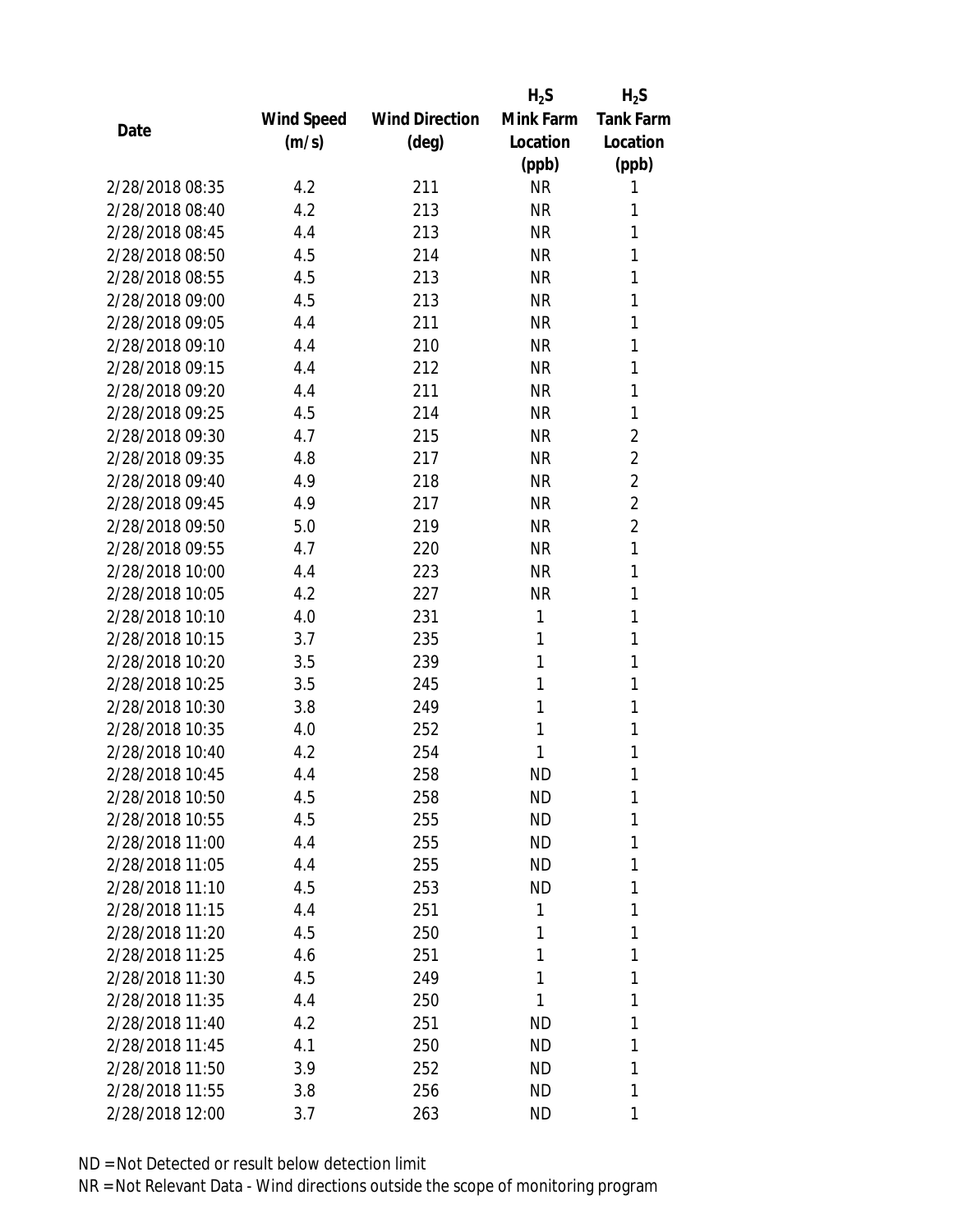|                 |            |                       | $H_2S$    | $H_2S$           |
|-----------------|------------|-----------------------|-----------|------------------|
|                 | Wind Speed | <b>Wind Direction</b> | Mink Farm | <b>Tank Farm</b> |
| Date            | (m/s)      | (deg)                 | Location  | Location         |
|                 |            |                       | (ppb)     | (ppb)            |
| 2/28/2018 12:05 | 3.7        | 266                   | <b>ND</b> | 1                |
| 2/28/2018 12:10 | 3.7        | 267                   | 1         | 1                |
| 2/28/2018 12:15 | 3.6        | 275                   | 1         | 1                |
| 2/28/2018 12:20 | 3.6        | 275                   | 1         | 1                |
| 2/28/2018 12:25 | 3.5        | 277                   | 1         | <b>NR</b>        |
| 2/28/2018 12:30 | 3.3        | 270                   | 1         | 1                |
| 2/28/2018 12:35 | 3.2        | 267                   | 1         | 1                |
| 2/28/2018 12:40 | 3.2        | 268                   | 1         | 1                |
| 2/28/2018 12:45 | 3.1        | 265                   | 1         | 1                |
| 2/28/2018 12:50 | 3.0        | 267                   | 1         | $\overline{2}$   |
| 2/28/2018 12:55 | 2.9        | 265                   | 1         | 1                |
| 2/28/2018 13:00 | 2.8        | 269                   | 1         | 1                |
| 2/28/2018 13:05 | 2.9        | 272                   | 1         | 1                |
| 2/28/2018 13:10 | 2.7        | 275                   | 1         | 1                |
| 2/28/2018 13:15 | 2.8        | 279                   | 1         | <b>NR</b>        |
| 2/28/2018 13:20 | 2.8        | 279                   | 1         | <b>NR</b>        |
| 2/28/2018 13:25 | 2.9        | 278                   | 1         | <b>NR</b>        |
| 2/28/2018 13:30 | 2.9        | 277                   | 1         | <b>NR</b>        |
| 2/28/2018 13:35 | 2.8        | 277                   | 1         | <b>NR</b>        |
| 2/28/2018 13:40 | 2.7        | 277                   | 1         | <b>NR</b>        |
| 2/28/2018 13:45 | 2.7        | 274                   | 1         | $\overline{2}$   |
| 2/28/2018 13:50 | 2.5        | 275                   | <b>ND</b> | 1                |
| 2/28/2018 13:55 | 2.5        | 276                   | <b>ND</b> | <b>NR</b>        |
| 2/28/2018 14:00 | 2.5        | 278                   | <b>ND</b> | <b>NR</b>        |
| 2/28/2018 14:05 | 2.4        | 274                   | <b>ND</b> | $\mathbf{1}$     |
| 2/28/2018 14:10 | 2.3        | 276                   | <b>ND</b> | <b>NR</b>        |
| 2/28/2018 14:15 | 2.3        | 275                   | <b>ND</b> | 1                |
| 2/28/2018 14:20 | 2.3        | 271                   | <b>ND</b> | 1                |
| 2/28/2018 14:25 | 2.3        | 268                   | <b>ND</b> | 1                |
| 2/28/2018 14:30 | 2.3        | 267                   | 1         | 1                |
| 2/28/2018 14:35 | 2.2        | 265                   | 1         | 1                |
| 2/28/2018 14:40 | 2.3        | 261                   | 1         | $\overline{c}$   |
| 2/28/2018 14:45 | 2.2        | 261                   | 1         | $\overline{2}$   |
| 2/28/2018 14:50 | 2.3        | 264                   | 1         | $\overline{2}$   |
| 2/28/2018 14:55 | 2.2        | 266                   | 1         | $\overline{2}$   |
| 2/28/2018 15:00 | 2.2        | 268                   | <b>ND</b> | $\overline{2}$   |
| 2/28/2018 15:05 | 2.1        | 275                   | ND.       | $\overline{2}$   |
| 2/28/2018 15:10 | 1.9        | 276                   | ND.       | <b>NR</b>        |
| 2/28/2018 15:15 | 1.9        | 285                   | <b>ND</b> | <b>NR</b>        |
| 2/28/2018 15:20 | 1.8        | 295                   | ND.       | NR               |
| 2/28/2018 15:25 | 1.8        | 311                   | ND        | <b>NR</b>        |
| 2/28/2018 15:30 | 1.7        | 322                   | 1         | <b>NR</b>        |
|                 |            |                       |           |                  |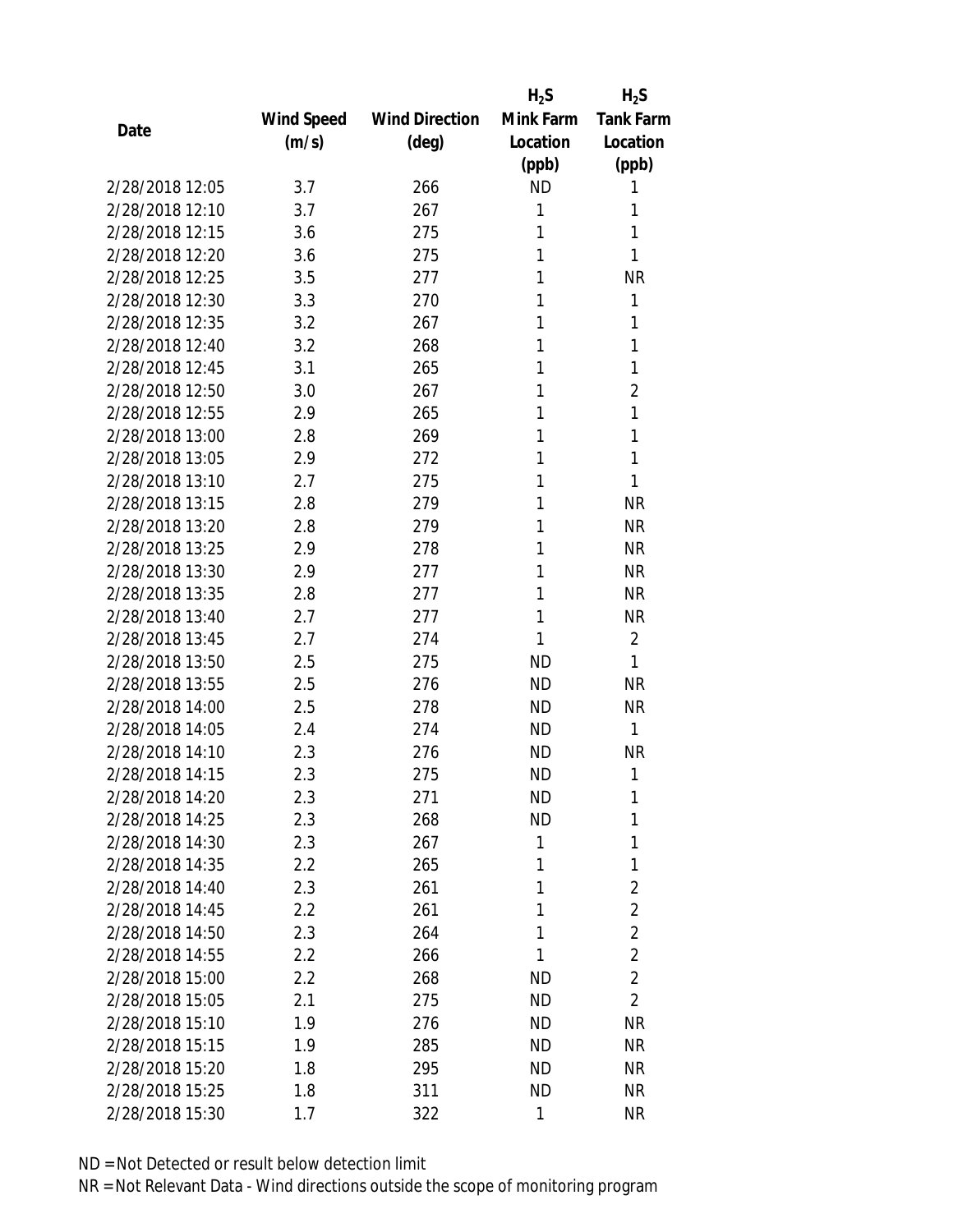|                 |            |                       | $H_2S$    | $H_2S$           |
|-----------------|------------|-----------------------|-----------|------------------|
|                 | Wind Speed | <b>Wind Direction</b> | Mink Farm | <b>Tank Farm</b> |
| Date            | (m/s)      | (deg)                 | Location  | Location         |
|                 |            |                       | (ppb)     | (ppb)            |
| 2/28/2018 15:35 | 1.7        | 333                   | 1         | <b>NR</b>        |
| 2/28/2018 15:40 | 1.9        | 340                   | 1         | <b>NR</b>        |
| 2/28/2018 15:45 | 1.9        | 337                   | 1         | <b>NR</b>        |
| 2/28/2018 15:50 | 2.0        | 344                   | 1         | <b>NR</b>        |
| 2/28/2018 15:55 | 2.1        | 352                   | 1         | <b>NR</b>        |
| 2/28/2018 16:00 | 2.1        | $\overline{2}$        | 1         | <b>NR</b>        |
| 2/28/2018 16:05 | 2.1        | $\overline{7}$        | 1         | <b>NR</b>        |
| 2/28/2018 16:10 | 2.1        | 16                    | 1         | <b>NR</b>        |
| 2/28/2018 16:15 | 2.0        | 26                    | <b>ND</b> | <b>NR</b>        |
| 2/28/2018 16:20 | 2.1        | 34                    | <b>ND</b> | <b>NR</b>        |
| 2/28/2018 16:25 | 2.2        | 37                    | <b>ND</b> | <b>NR</b>        |
| 2/28/2018 16:30 | 2.5        | 41                    | <b>NR</b> | <b>NR</b>        |
| 2/28/2018 16:35 | 2.9        | 46                    | <b>NR</b> | <b>NR</b>        |
| 2/28/2018 16:40 | 3.3        | 50                    | <b>NR</b> | <b>NR</b>        |
| 2/28/2018 16:45 | 3.7        | 55                    | <b>NR</b> | <b>NR</b>        |
| 2/28/2018 16:50 | 3.8        | 55                    | <b>NR</b> | <b>NR</b>        |
| 2/28/2018 16:55 | 3.9        | 56                    | <b>NR</b> | <b>NR</b>        |
| 2/28/2018 17:00 | 3.9        | 59                    | <b>NR</b> | <b>NR</b>        |
| 2/28/2018 17:05 | 3.9        | 59                    | <b>NR</b> | <b>NR</b>        |
| 2/28/2018 17:10 | 3.7        | 61                    | <b>NR</b> | <b>NR</b>        |
| 2/28/2018 17:15 | 3.7        | 60                    | <b>NR</b> | <b>NR</b>        |
| 2/28/2018 17:20 | 3.6        | 58                    | <b>NR</b> | <b>NR</b>        |
| 2/28/2018 17:25 | 3.8        | 57                    | <b>NR</b> | <b>NR</b>        |
| 2/28/2018 17:30 | 3.8        | 55                    | <b>NR</b> | <b>NR</b>        |
| 2/28/2018 17:35 | 3.8        | 56                    | <b>NR</b> | <b>NR</b>        |
| 2/28/2018 17:40 | 3.9        | 55                    | <b>NR</b> | <b>NR</b>        |
| 2/28/2018 17:45 | 4.0        | 55                    | <b>NR</b> | <b>NR</b>        |
| 2/28/2018 17:50 | 4.1        | 57                    | ΝR        | <b>NR</b>        |
| 2/28/2018 17:55 | 4.1        | 56                    | <b>NR</b> | <b>NR</b>        |
| 2/28/2018 18:00 | 4.2        | 55                    | ΝR        | <b>NR</b>        |
| 2/28/2018 18:05 | 4.2        | 54                    | <b>NR</b> | <b>NR</b>        |
| 2/28/2018 18:10 | 4.2        | 54                    | <b>NR</b> | <b>NR</b>        |
| 2/28/2018 18:15 | 4.0        | 54                    | NR        | <b>NR</b>        |
| 2/28/2018 18:20 | 3.8        | 52                    | <b>NR</b> | <b>NR</b>        |
| 2/28/2018 18:25 | 3.7        | 52                    | NR        | <b>NR</b>        |
| 2/28/2018 18:30 | 3.6        | 53                    | <b>NR</b> | <b>NR</b>        |
| 2/28/2018 18:35 | 3.7        | 50                    | ΝR        | <b>NR</b>        |
| 2/28/2018 18:40 |            | 48                    |           | <b>NR</b>        |
|                 | 3.8        |                       | ΝR        |                  |
| 2/28/2018 18:45 | 4.3        | 46                    | <b>NR</b> | <b>NR</b>        |
| 2/28/2018 18:50 | 4.3        | 46                    | ΝR        | <b>NR</b>        |
| 2/28/2018 18:55 | 4.5        | 46                    | <b>NR</b> | <b>NR</b>        |
| 2/28/2018 19:00 | 4.8        | 44                    | <b>NR</b> | <b>NR</b>        |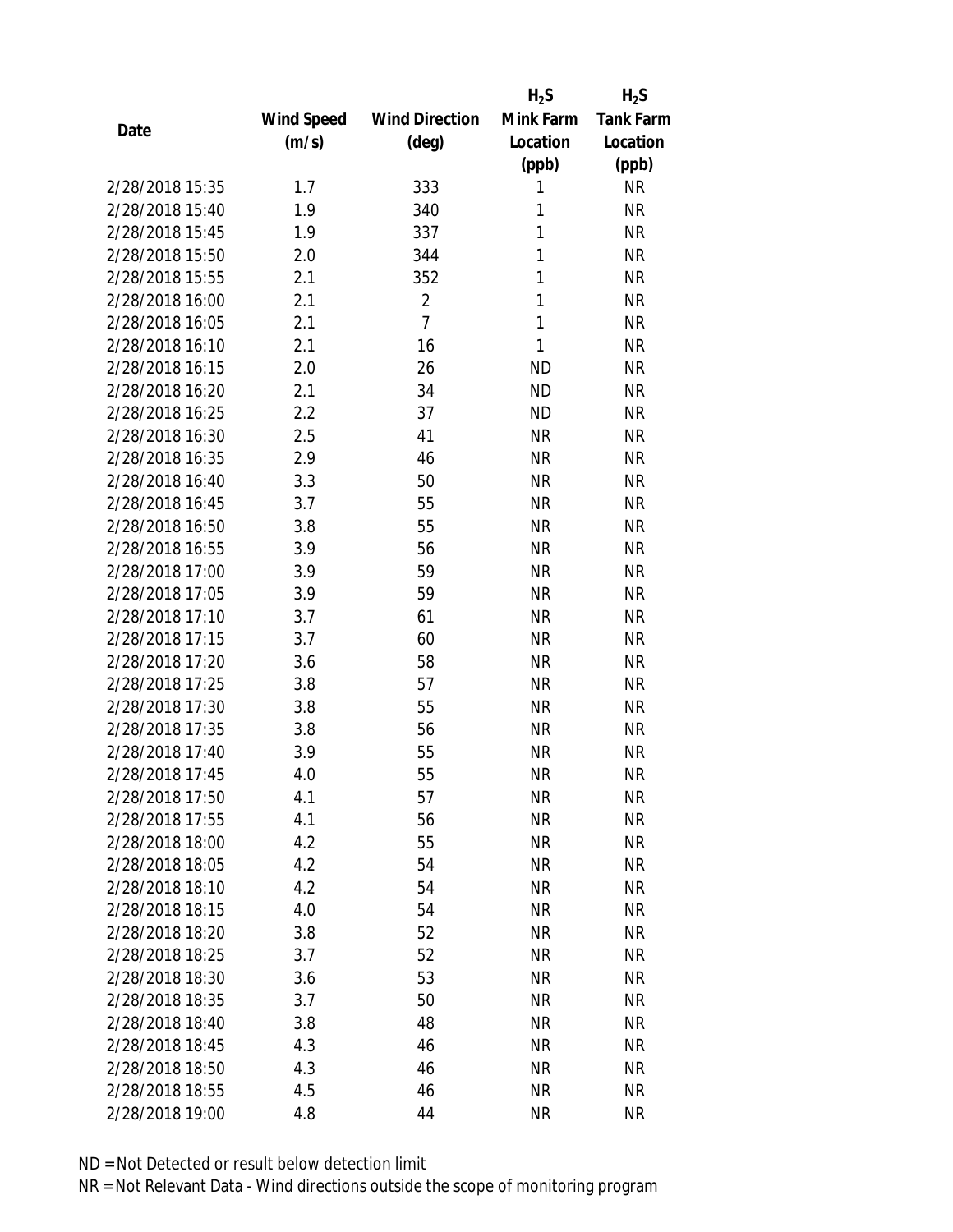|                 |            |                       | $H_2S$    | $H_2S$           |
|-----------------|------------|-----------------------|-----------|------------------|
|                 | Wind Speed | <b>Wind Direction</b> | Mink Farm | <b>Tank Farm</b> |
| Date            | (m/s)      | $(\text{deg})$        | Location  | Location         |
|                 |            |                       | (ppb)     | (ppb)            |
| 2/28/2018 19:05 | 4.9        | 43                    | <b>NR</b> | <b>NR</b>        |
| 2/28/2018 19:10 | 5.0        | 43                    | <b>NR</b> | <b>NR</b>        |
| 2/28/2018 19:15 | 5.0        | 44                    | <b>NR</b> | <b>NR</b>        |
| 2/28/2018 19:20 | 5.1        | 43                    | <b>NR</b> | <b>NR</b>        |
| 2/28/2018 19:25 | 5.0        | 44                    | <b>NR</b> | <b>NR</b>        |
| 2/28/2018 19:30 | 4.9        | 45                    | <b>NR</b> | <b>NR</b>        |
| 2/28/2018 19:35 | 5.0        | 45                    | <b>NR</b> | <b>NR</b>        |
| 2/28/2018 19:40 | 5.1        | 45                    | <b>NR</b> | <b>NR</b>        |
| 2/28/2018 19:45 | 5.0        | 46                    | <b>NR</b> | <b>NR</b>        |
| 2/28/2018 19:50 | 5.1        | 47                    | <b>NR</b> | <b>NR</b>        |
| 2/28/2018 19:55 | 5.1        | 47                    | <b>NR</b> | <b>NR</b>        |
| 2/28/2018 20:00 | 4.9        | 47                    | <b>NR</b> | <b>NR</b>        |
| 2/28/2018 20:05 | 4.8        | 47                    | <b>NR</b> | <b>NR</b>        |
| 2/28/2018 20:10 | 4.5        | 46                    | <b>NR</b> | <b>NR</b>        |
| 2/28/2018 20:15 | 4.5        | 45                    | <b>NR</b> | <b>NR</b>        |
| 2/28/2018 20:20 | 4.3        | 43                    | <b>NR</b> | <b>NR</b>        |
| 2/28/2018 20:25 | 4.3        | 42                    | <b>NR</b> | <b>NR</b>        |
| 2/28/2018 20:30 | 4.3        | 42                    | <b>NR</b> | <b>NR</b>        |
| 2/28/2018 20:35 | 4.3        | 40                    | 1         | <b>NR</b>        |
| 2/28/2018 20:40 | 4.3        | 39                    | 1         | <b>NR</b>        |
| 2/28/2018 20:45 | 4.3        | 39                    | <b>ND</b> | <b>NR</b>        |
| 2/28/2018 20:50 | 4.3        | 39                    | <b>ND</b> | <b>NR</b>        |
| 2/28/2018 20:55 | 4.3        | 38                    | 1         | <b>NR</b>        |
| 2/28/2018 21:00 | 4.1        | 37                    | 1         | <b>NR</b>        |
| 2/28/2018 21:05 | 4.1        | 38                    | 1         | <b>NR</b>        |
| 2/28/2018 21:10 | 4.2        | 39                    | 1         | <b>NR</b>        |
| 2/28/2018 21:15 | 4.1        | 40                    | 1         | <b>NR</b>        |
| 2/28/2018 21:20 | 4.2        | 40                    | 1         | <b>NR</b>        |
| 2/28/2018 21:25 | 4.2        | 41                    | <b>NR</b> | <b>NR</b>        |
| 2/28/2018 21:30 | 4.3        | 43                    | <b>NR</b> | <b>NR</b>        |
| 2/28/2018 21:35 | 4.3        | 43                    | <b>NR</b> | <b>NR</b>        |
| 2/28/2018 21:40 | 4.0        | 45                    | <b>NR</b> | <b>NR</b>        |
| 2/28/2018 21:45 | 4.0        | 44                    | ΝR        | <b>NR</b>        |
| 2/28/2018 21:50 | 4.0        | 44                    | <b>NR</b> | <b>NR</b>        |
| 2/28/2018 21:55 | 4.1        | 45                    | NR        | <b>NR</b>        |
| 2/28/2018 22:00 | 4.1        | 44                    | <b>NR</b> | <b>NR</b>        |
| 2/28/2018 22:05 | 4.0        | 43                    | ΝR        | <b>NR</b>        |
| 2/28/2018 22:10 | 4.1        | 42                    | ΝR        | <b>NR</b>        |
| 2/28/2018 22:15 | 3.9        | 43                    | <b>NR</b> | <b>NR</b>        |
| 2/28/2018 22:20 | 3.6        | 46                    | ΝR        | <b>NR</b>        |
| 2/28/2018 22:25 | 3.4        | 47                    | <b>NR</b> | <b>NR</b>        |
| 2/28/2018 22:30 | 3.6        | 50                    | <b>NR</b> | <b>NR</b>        |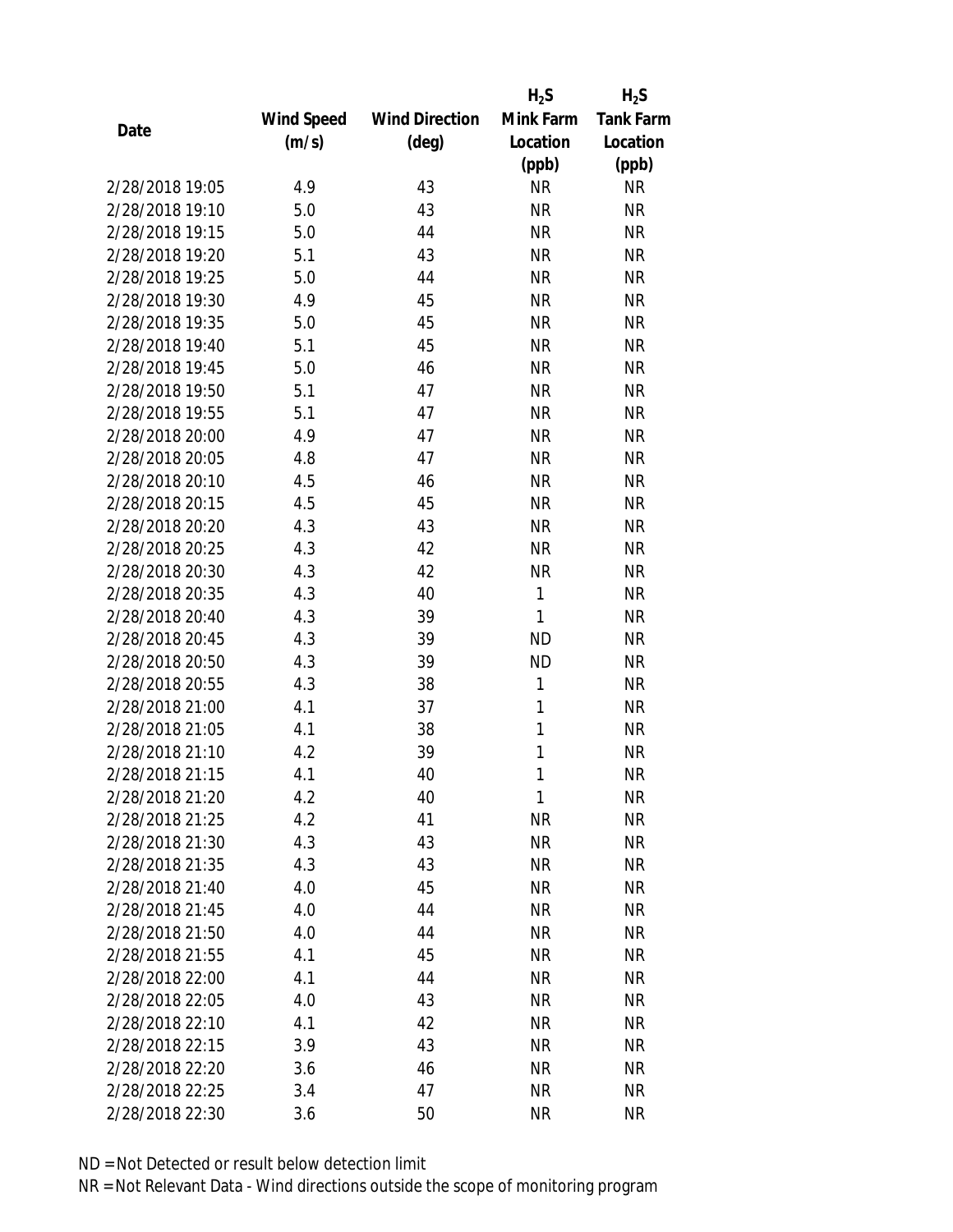|                 |            |                       | $H_2S$    | $H_2S$           |
|-----------------|------------|-----------------------|-----------|------------------|
|                 | Wind Speed | <b>Wind Direction</b> | Mink Farm | <b>Tank Farm</b> |
| Date            | (m/s)      | (deg)                 | Location  | Location         |
|                 |            |                       | (ppb)     | (ppb)            |
| 2/28/2018 22:35 | 3.7        | 53                    | <b>NR</b> | <b>NR</b>        |
| 2/28/2018 22:40 | 3.7        | 55                    | <b>NR</b> | <b>NR</b>        |
| 2/28/2018 22:45 | 3.9        | 56                    | <b>NR</b> | <b>NR</b>        |
| 2/28/2018 22:50 | 4.1        | 56                    | <b>NR</b> | <b>NR</b>        |
| 2/28/2018 22:55 | 4.1        | 57                    | <b>NR</b> | <b>NR</b>        |
| 2/28/2018 23:00 | 3.9        | 58                    | <b>NR</b> | <b>NR</b>        |
| 2/28/2018 23:05 | 3.7        | 57                    | <b>NR</b> | <b>NR</b>        |
| 2/28/2018 23:10 | 3.7        | 56                    | <b>NR</b> | <b>NR</b>        |
| 2/28/2018 23:15 | 3.6        | 53                    | <b>NR</b> | <b>NR</b>        |
| 2/28/2018 23:20 | 3.5        | 52                    | <b>NR</b> | <b>NR</b>        |
| 2/28/2018 23:25 | 3.7        | 48                    | <b>NR</b> | <b>NR</b>        |
| 2/28/2018 23:30 | 3.9        | 45                    | <b>NR</b> | <b>NR</b>        |
| 2/28/2018 23:35 | 3.9        | 41                    | <b>NR</b> | <b>NR</b>        |
| 2/28/2018 23:40 | 4.0        | 41                    | <b>NR</b> | <b>NR</b>        |
| 2/28/2018 23:45 | 4.1        | 39                    | 1         | <b>NR</b>        |
| 2/28/2018 23:50 | 4.1        | 37                    | 1         | <b>NR</b>        |
| 2/28/2018 23:55 | 4.1        | 38                    | 1         | <b>NR</b>        |
| 2/28/2018 24:00 | 4.2        | 37                    | <b>ND</b> | <b>NR</b>        |
| 3/1/2018 00:05  | 4.3        | 37                    | 1         | <b>NR</b>        |
| 3/1/2018 00:10  | 4.3        | 37                    | 1         | <b>NR</b>        |
| 3/1/2018 00:15  | 4.3        | 37                    | 1         | <b>NR</b>        |
| 3/1/2018 00:20  | 4.5        | 38                    | 1         | <b>NR</b>        |
| 3/1/2018 00:25  | 4.6        | 38                    | <b>ND</b> | <b>NR</b>        |
| 3/1/2018 00:30  | 4.5        | 40                    | 1         | <b>NR</b>        |
| 3/1/2018 00:35  | 4.4        | 41                    | <b>NR</b> | <b>NR</b>        |
| 3/1/2018 00:40  | 4.3        | 43                    | <b>NR</b> | <b>NR</b>        |
| 3/1/2018 00:45  | 4.3        | 44                    | <b>NR</b> | <b>NR</b>        |
| 3/1/2018 00:50  | 4.2        | 44                    | <b>NR</b> | <b>NR</b>        |
| 3/1/2018 00:55  | 4.0        | 43                    | <b>NR</b> | <b>NR</b>        |
| 3/1/2018 01:00  | 3.9        | 43                    | <b>NR</b> | <b>NR</b>        |
| 3/1/2018 01:05  | 3.8        | 44                    | <b>NR</b> | <b>NR</b>        |
| 3/1/2018 01:10  | 3.9        | 42                    | <b>NR</b> | <b>NR</b>        |
| 3/1/2018 01:15  | 3.8        | 41                    | <b>NR</b> | <b>NR</b>        |
| 3/1/2018 01:20  | 3.9        | 39                    | <b>ND</b> | <b>NR</b>        |
| 3/1/2018 01:25  | 3.9        | 36                    | <b>ND</b> | <b>NR</b>        |
| 3/1/2018 01:30  | 3.9        | 33                    | 1         | <b>NR</b>        |
| 3/1/2018 01:35  | 3.9        | 30                    | 1         | <b>NR</b>        |
| 3/1/2018 01:40  | 3.8        | 29                    | 1         | <b>NR</b>        |
| 3/1/2018 01:45  | 3.7        | 29                    | 1         | <b>NR</b>        |
| 3/1/2018 01:50  | 3.5        | 30                    | 1         | <b>NR</b>        |
| 3/1/2018 01:55  | 3.3        | 31                    | 1         | <b>NR</b>        |
| 3/1/2018 02:00  | 3.1        | 35                    | <b>ND</b> | <b>NR</b>        |
|                 |            |                       |           |                  |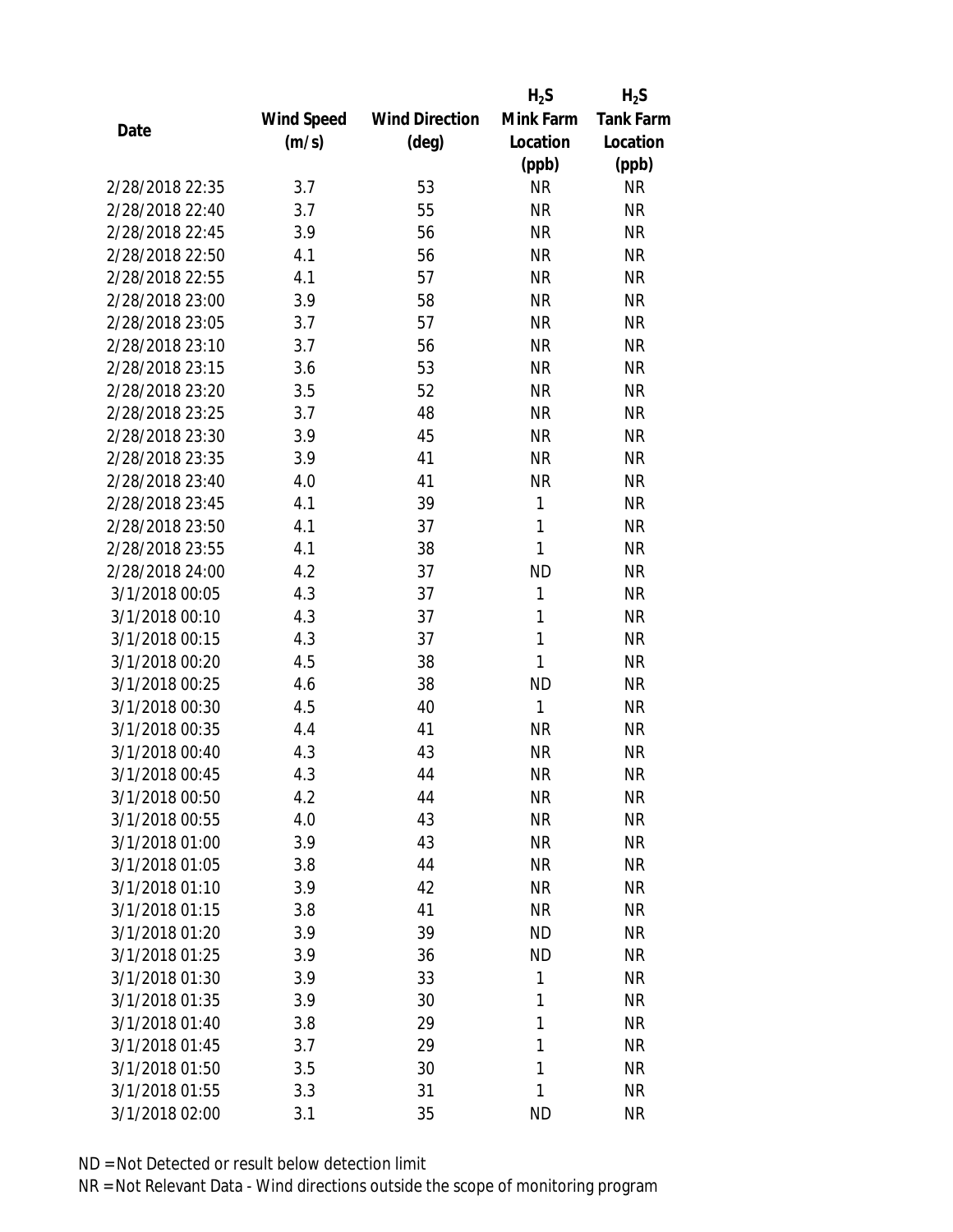|                |            |                       | $H_2S$    | $H_2S$           |
|----------------|------------|-----------------------|-----------|------------------|
|                | Wind Speed | <b>Wind Direction</b> | Mink Farm | <b>Tank Farm</b> |
| Date           | (m/s)      | $(\text{deg})$        | Location  | Location         |
|                |            |                       | (ppb)     | (ppb)            |
| 3/1/2018 02:05 | 2.9        | 40                    | 1         | <b>NR</b>        |
| 3/1/2018 02:10 | 2.8        | 45                    | <b>NR</b> | <b>NR</b>        |
| 3/1/2018 02:15 | 2.7        | 49                    | <b>NR</b> | <b>NR</b>        |
| 3/1/2018 02:20 | 2.7        | 51                    | <b>NR</b> | <b>NR</b>        |
| 3/1/2018 02:25 | 2.7        | 56                    | <b>NR</b> | <b>NR</b>        |
| 3/1/2018 02:30 | 2.9        | 55                    | <b>NR</b> | <b>NR</b>        |
| 3/1/2018 02:35 | 3.0        | 53                    | <b>NR</b> | <b>NR</b>        |
| 3/1/2018 02:40 | 3.0        | 50                    | <b>NR</b> | <b>NR</b>        |
| 3/1/2018 02:45 | 3.0        | 47                    | <b>NR</b> | <b>NR</b>        |
| 3/1/2018 02:50 | 3.0        | 44                    | <b>NR</b> | <b>NR</b>        |
| 3/1/2018 02:55 | 3.0        | 40                    | 1         | <b>NR</b>        |
| 3/1/2018 03:00 | 3.0        | 38                    | 1         | <b>NR</b>        |
| 3/1/2018 03:05 | 3.1        | 38                    | 1         | <b>NR</b>        |
| 3/1/2018 03:10 | 3.1        | 39                    | 1         | <b>NR</b>        |
| 3/1/2018 03:15 | 3.4        | 39                    | 1         | <b>NR</b>        |
| 3/1/2018 03:20 | 3.5        | 41                    | <b>NR</b> | <b>NR</b>        |
| 3/1/2018 03:25 | 3.3        | 45                    | <b>NR</b> | <b>NR</b>        |
| 3/1/2018 03:30 | 3.3        | 49                    | <b>NR</b> | <b>NR</b>        |
| 3/1/2018 03:35 | 3.3        | 51                    | <b>NR</b> | <b>NR</b>        |
| 3/1/2018 03:40 | 3.4        | 52                    | <b>NR</b> | <b>NR</b>        |
| 3/1/2018 03:45 | 3.6        | 53                    | <b>NR</b> | <b>NR</b>        |
| 3/1/2018 03:50 | 3.8        | 51                    | <b>NR</b> | <b>NR</b>        |
| 3/1/2018 03:55 | 4.0        | 46                    | <b>NR</b> | <b>NR</b>        |
| 3/1/2018 04:00 | 4.2        | 42                    | <b>NR</b> | <b>NR</b>        |
| 3/1/2018 04:05 | 4.4        | 38                    | 1         | <b>NR</b>        |
| 3/1/2018 04:10 | 4.5        | 33                    | 1         | <b>NR</b>        |
| 3/1/2018 04:15 | 4.5        | 31                    | 1         | <b>NR</b>        |
| 3/1/2018 04:20 | 4.5        | 29                    | 1         | <b>NR</b>        |
| 3/1/2018 04:25 | 4.7        | 29                    | 1         | <b>NR</b>        |
| 3/1/2018 04:30 | 4.7        | 29                    | 1         | <b>NR</b>        |
| 3/1/2018 04:35 | 4.8        | 29                    | <b>ND</b> | <b>NR</b>        |
| 3/1/2018 04:40 | 4.8        | 30                    | <b>ND</b> | <b>NR</b>        |
| 3/1/2018 04:45 | 5.0        | 32                    | <b>ND</b> | <b>NR</b>        |
| 3/1/2018 04:50 | 4.9        | 33                    | <b>ND</b> | <b>NR</b>        |
| 3/1/2018 04:55 | 4.9        | 32                    | <b>ND</b> | <b>NR</b>        |
| 3/1/2018 05:00 | 5.1        | 31                    | <b>ND</b> | <b>NR</b>        |
| 3/1/2018 05:05 | 5.3        | 30                    | <b>ND</b> | <b>NR</b>        |
| 3/1/2018 05:10 | 5.4        | 29                    | 1         | <b>NR</b>        |
| 3/1/2018 05:15 | 5.4        | 26                    | 1         | <b>NR</b>        |
| 3/1/2018 05:20 | 5.6        | 24                    | 1         | <b>NR</b>        |
| 3/1/2018 05:25 | 5.7        | 23                    | 1         | <b>NR</b>        |
| 3/1/2018 05:30 | 5.4        | 19                    | 1         | <b>NR</b>        |
|                |            |                       |           |                  |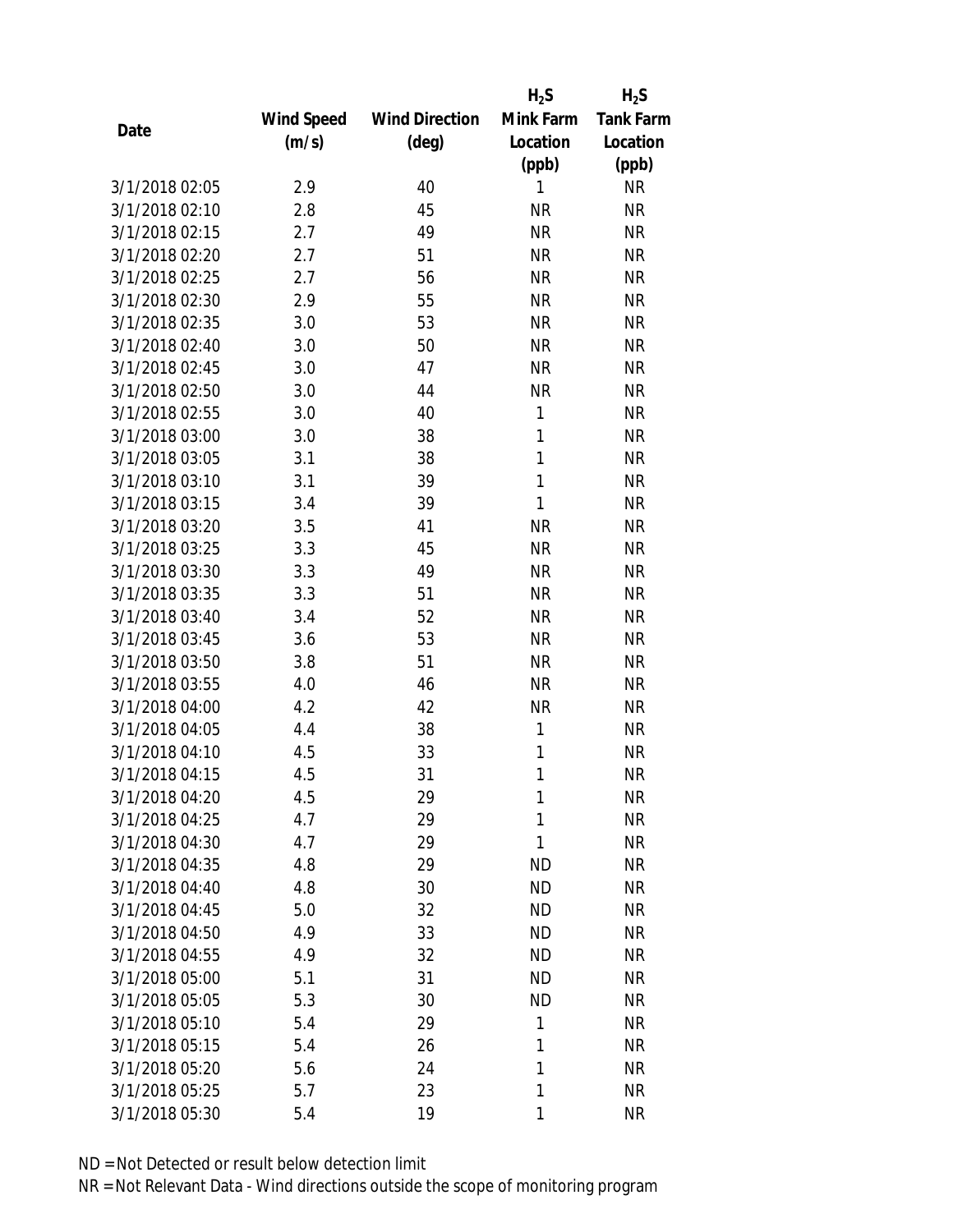|                |            |                       | $H_2S$       | $H_2S$           |
|----------------|------------|-----------------------|--------------|------------------|
|                | Wind Speed | <b>Wind Direction</b> | Mink Farm    | <b>Tank Farm</b> |
| Date           | (m/s)      | $(\text{deg})$        | Location     | Location         |
|                |            |                       | (ppb)        | (ppb)            |
| 3/1/2018 05:35 | 4.9        | 12                    | 1            | <b>NR</b>        |
| 3/1/2018 05:40 | 4.6        | 7                     | 1            | <b>NR</b>        |
| 3/1/2018 05:45 | 4.5        | $\overline{7}$        | 1            | <b>NR</b>        |
| 3/1/2018 05:50 | 4.6        | 8                     | 1            | <b>NR</b>        |
| 3/1/2018 05:55 | 4.7        | 10                    | <b>ND</b>    | <b>NR</b>        |
| 3/1/2018 06:00 | 5.1        | 14                    | <b>ND</b>    | <b>NR</b>        |
| 3/1/2018 06:05 | 5.7        | 21                    | <b>ND</b>    | <b>NR</b>        |
| 3/1/2018 06:10 | 6.3        | 25                    | <b>ND</b>    | <b>NR</b>        |
| 3/1/2018 06:15 | 6.5        | 28                    | <b>ND</b>    | <b>NR</b>        |
| 3/1/2018 06:20 | 6.6        | 29                    | <b>ND</b>    | <b>NR</b>        |
| 3/1/2018 06:25 | 6.7        | 30                    | <b>ND</b>    | <b>NR</b>        |
| 3/1/2018 06:30 | 6.9        | 31                    | <b>ND</b>    | <b>NR</b>        |
| 3/1/2018 06:35 | 7.0        | 33                    | <b>ND</b>    | <b>NR</b>        |
| 3/1/2018 06:40 | 7.2        | 34                    | <b>ND</b>    | <b>NR</b>        |
| 3/1/2018 06:45 | 7.2        | 34                    | <b>ND</b>    | <b>NR</b>        |
| 3/1/2018 06:50 | 7.1        | 33                    | <b>ND</b>    | <b>NR</b>        |
| 3/1/2018 06:55 | 7.0        | 30                    | <b>ND</b>    | <b>NR</b>        |
| 3/1/2018 07:00 | 6.6        | 27                    | <b>ND</b>    | <b>NR</b>        |
| 3/1/2018 07:05 | 6.2        | 22                    | <b>ND</b>    | <b>NR</b>        |
| 3/1/2018 07:10 | 5.8        | 18                    | <b>ND</b>    | <b>NR</b>        |
| 3/1/2018 07:15 | 5.9        | 15                    | $\mathbf{1}$ | <b>NR</b>        |
| 3/1/2018 07:20 | 5.8        | 12                    | 1            | <b>NR</b>        |
| 3/1/2018 07:25 | 5.9        | 12                    | 1            | <b>NR</b>        |
| 3/1/2018 07:30 | 6.2        | 13                    | 1            | <b>NR</b>        |
| 3/1/2018 07:35 | 6.5        | 15                    | 1            | <b>NR</b>        |
| 3/1/2018 07:40 | 6.8        | 17                    | 1            | <b>NR</b>        |
| 3/1/2018 07:45 | 6.8        | 17                    | <b>ND</b>    | <b>NR</b>        |
| 3/1/2018 07:50 | 6.8        | 18                    | <b>ND</b>    | <b>NR</b>        |
| 3/1/2018 07:55 | 6.8        | 18                    | <b>ND</b>    | <b>NR</b>        |
| 3/1/2018 08:00 | 6.7        | 19                    | <b>ND</b>    | <b>NR</b>        |
| 3/1/2018 08:05 | 6.7        | 20                    | 1            | <b>NR</b>        |
| 3/1/2018 08:10 | 6.8        | 21                    | 1            | <b>NR</b>        |
| 3/1/2018 08:15 | 7.0        | 21                    | 1            | <b>NR</b>        |
| 3/1/2018 08:20 | 7.2        | 22                    | 1            | <b>NR</b>        |
| 3/1/2018 08:25 | 7.4        | 24                    | 1            | <b>NR</b>        |
| 3/1/2018 08:30 | 7.2        | 25                    | 1            | <b>NR</b>        |
| 3/1/2018 08:35 | 7.1        | 26                    | 1            | <b>NR</b>        |
| 3/1/2018 08:40 | 6.7        | 27                    | 1            | <b>NR</b>        |
| 3/1/2018 08:45 | 6.4        | 29                    | 1            | <b>NR</b>        |
| 3/1/2018 08:50 | 6.2        | 29                    | 1            | <b>NR</b>        |
| 3/1/2018 08:55 | 5.9        | 29                    | 1            | <b>NR</b>        |
| 3/1/2018 09:00 | 6.0        | 29                    | <b>ND</b>    | <b>NR</b>        |
|                |            |                       |              |                  |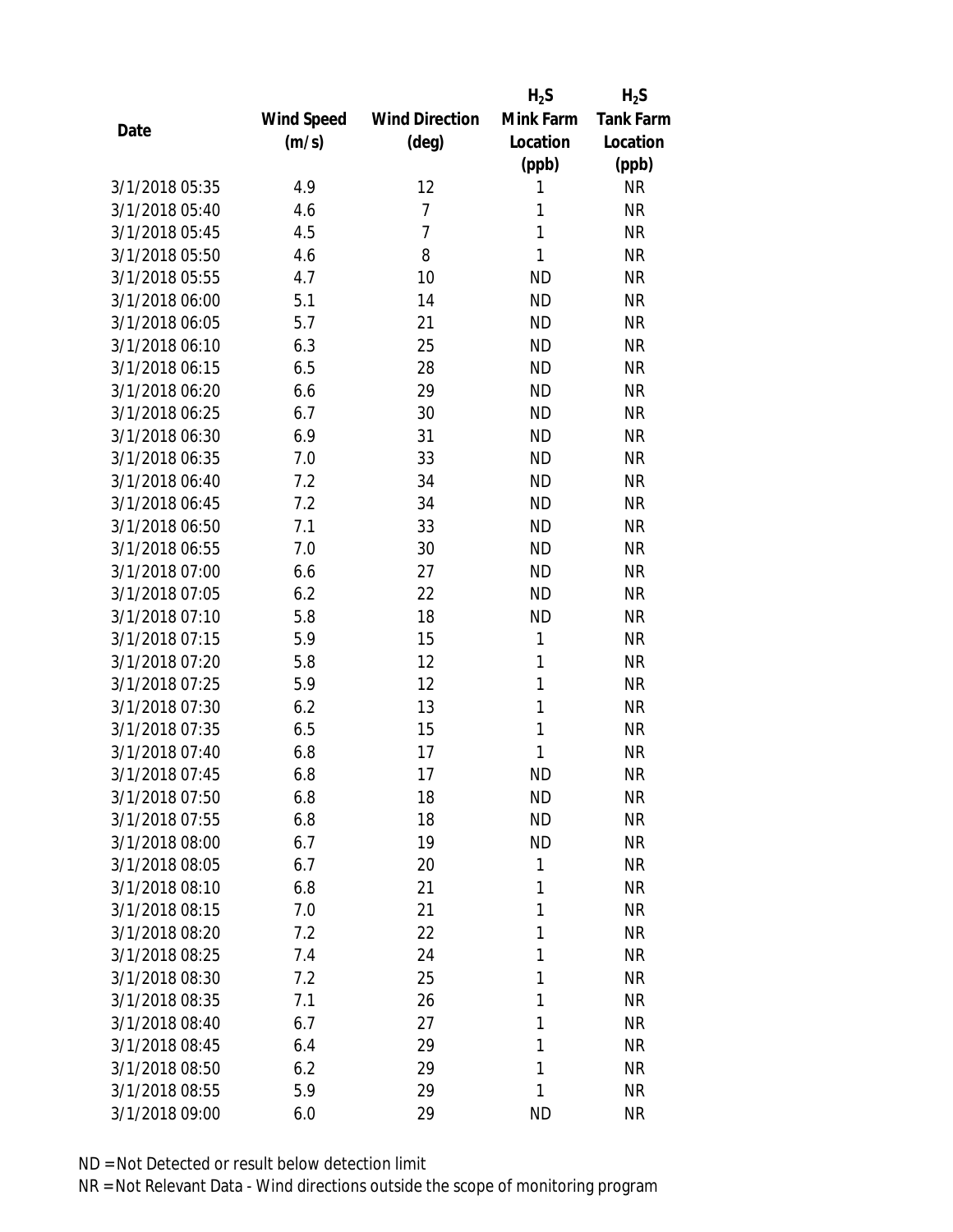|                |            |                       | $H_2S$    | $H_2S$           |
|----------------|------------|-----------------------|-----------|------------------|
|                | Wind Speed | <b>Wind Direction</b> | Mink Farm | <b>Tank Farm</b> |
| Date           | (m/s)      | $(\text{deg})$        | Location  | Location         |
|                |            |                       | (ppb)     | (ppb)            |
| 3/1/2018 09:05 | 6.1        | 28                    | <b>ND</b> | <b>NR</b>        |
| 3/1/2018 09:10 | 6.2        | 26                    | <b>ND</b> | <b>NR</b>        |
| 3/1/2018 09:15 | 6.4        | 25                    | <b>ND</b> | <b>NR</b>        |
| 3/1/2018 09:20 | 6.4        | 26                    | 1         | <b>NR</b>        |
| 3/1/2018 09:25 | 6.4        | 27                    | 1         | <b>NR</b>        |
| 3/1/2018 09:30 | 6.4        | 30                    | 1         | <b>NR</b>        |
| 3/1/2018 09:35 | 6.3        | 34                    | 1         | <b>NR</b>        |
| 3/1/2018 09:40 | 5.9        | 38                    | 1         | <b>NR</b>        |
| 3/1/2018 09:45 | 6.0        | 42                    | <b>NR</b> | <b>NR</b>        |
| 3/1/2018 09:50 | 6.0        | 43                    | <b>NR</b> | <b>NR</b>        |
| 3/1/2018 09:55 | 6.0        | 40                    | <b>ND</b> | <b>NR</b>        |
| 3/1/2018 10:00 | 6.0        | 36                    | <b>ND</b> | <b>NR</b>        |
| 3/1/2018 10:05 | 6.1        | 30                    | <b>ND</b> | <b>NR</b>        |
| 3/1/2018 10:10 | 6.3        | 26                    | <b>ND</b> | <b>NR</b>        |
| 3/1/2018 10:15 | 6.3        | 21                    | <b>ND</b> | <b>NR</b>        |
| 3/1/2018 10:20 | 6.4        | 20                    | <b>ND</b> | <b>NR</b>        |
| 3/1/2018 10:25 | 6.5        | 23                    | <b>ND</b> | <b>NR</b>        |
| 3/1/2018 10:30 | 6.7        | 24                    | <b>ND</b> | <b>NR</b>        |
| 3/1/2018 10:35 | 6.8        | 26                    | <b>ND</b> | <b>NR</b>        |
| 3/1/2018 10:40 | 6.7        | 26                    | <b>ND</b> | <b>NR</b>        |
| 3/1/2018 10:45 | 6.6        | 27                    | <b>ND</b> | <b>NR</b>        |
| 3/1/2018 10:50 | 6.5        | 27                    | <b>ND</b> | <b>NR</b>        |
| 3/1/2018 10:55 | 6.6        | 26                    | <b>ND</b> | <b>NR</b>        |
| 3/1/2018 11:00 | 6.4        | 26                    | <b>ND</b> | <b>NR</b>        |
| 3/1/2018 11:05 | 6.4        | 26                    | <b>ND</b> | <b>NR</b>        |
| 3/1/2018 11:10 | 6.5        | 28                    | <b>ND</b> | <b>NR</b>        |
| 3/1/2018 11:15 | 6.6        | 29                    | <b>ND</b> | <b>NR</b>        |
| 3/1/2018 11:20 | 6.7        | 29                    | ND        | <b>NR</b>        |
| 3/1/2018 11:25 | 6.6        | 29                    | 1         | <b>NR</b>        |
| 3/1/2018 11:30 | 6.6        | 27                    | 1         | <b>NR</b>        |
| 3/1/2018 11:35 | 6.3        | 24                    | 1         | <b>NR</b>        |
| 3/1/2018 11:40 | 6.2        | 21                    | 1         | <b>NR</b>        |
| 3/1/2018 11:45 | 6.0        | 17                    | 1         | <b>NR</b>        |
| 3/1/2018 11:50 | 5.7        | 14                    | 1         | <b>NR</b>        |
| 3/1/2018 11:55 | 5.3        | 10                    | 1         | <b>NR</b>        |
| 3/1/2018 12:00 | 5.0        | $\overline{7}$        | 1         | <b>NR</b>        |
| 3/1/2018 12:05 | 4.9        | 6                     | 1         | <b>NR</b>        |
| 3/1/2018 12:10 | 4.8        | 6                     | 1         | <b>NR</b>        |
| 3/1/2018 12:15 | 4.8        | 6                     | 1         | <b>NR</b>        |
| 3/1/2018 12:20 | 4.9        | 6                     | 1         | <b>NR</b>        |
| 3/1/2018 12:25 | 5.2        | 9                     | 1         | <b>NR</b>        |
| 3/1/2018 12:30 | 5.4        | 10                    | 1         | <b>NR</b>        |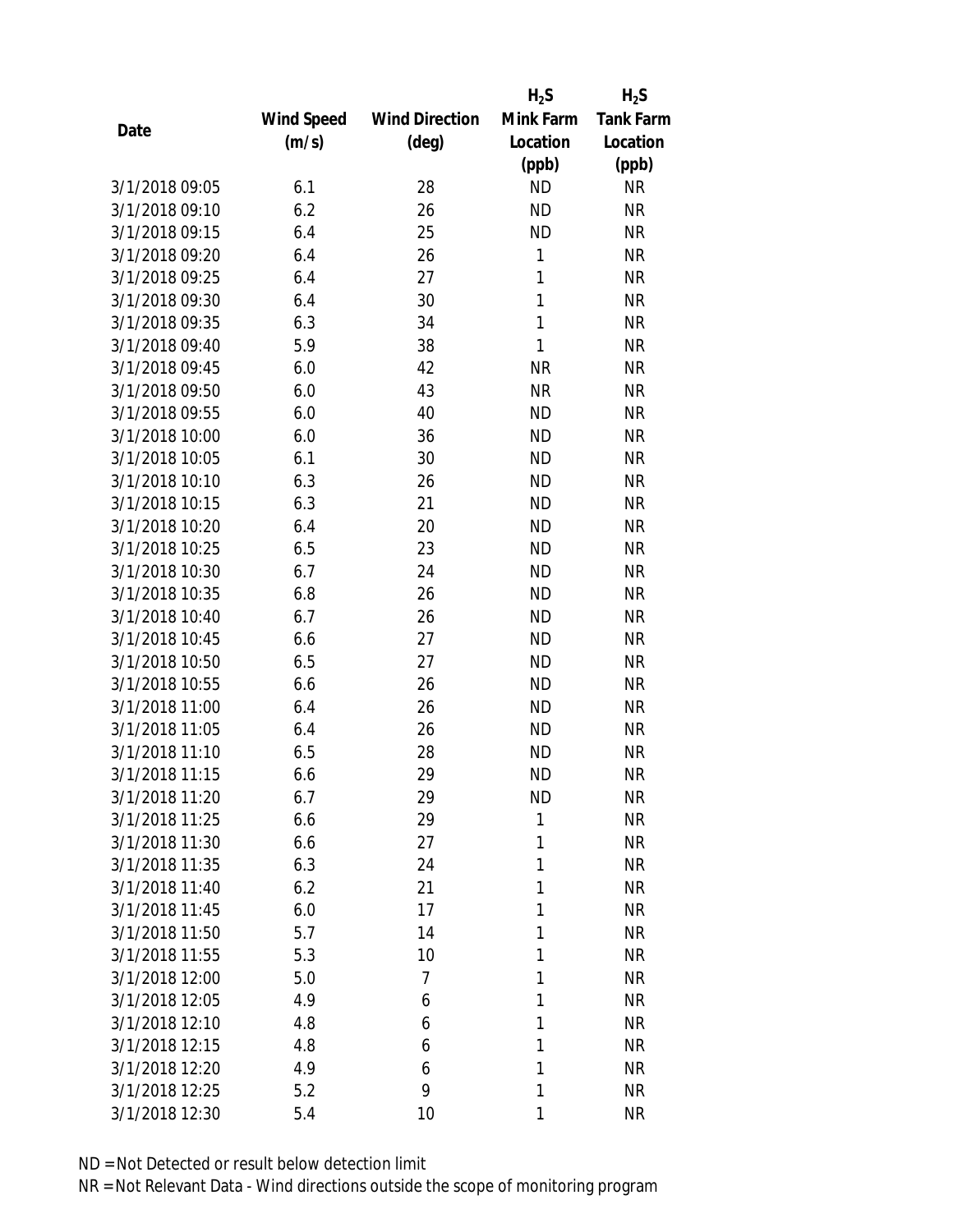|                |            |                       | $H_2S$       | $H_2S$           |
|----------------|------------|-----------------------|--------------|------------------|
|                | Wind Speed | <b>Wind Direction</b> | Mink Farm    | <b>Tank Farm</b> |
| Date           | (m/s)      | $(\text{deg})$        | Location     | Location         |
|                |            |                       | (ppb)        | (ppb)            |
| 3/1/2018 12:35 | 5.7        | 12                    | 1            | <b>NR</b>        |
| 3/1/2018 12:40 | 5.7        | 14                    | 1            | <b>NR</b>        |
| 3/1/2018 12:45 | 5.6        | 14                    | 1            | <b>NR</b>        |
| 3/1/2018 12:50 | 5.5        | 15                    | 1            | <b>NR</b>        |
| 3/1/2018 12:55 | 5.4        | 14                    | 1            | <b>NR</b>        |
| 3/1/2018 13:00 | 5.5        | 15                    | 1            | <b>NR</b>        |
| 3/1/2018 13:05 | 5.4        | 15                    | 1            | <b>NR</b>        |
| 3/1/2018 13:10 | 5.4        | 14                    | 1            | <b>NR</b>        |
| 3/1/2018 13:15 | 5.4        | 14                    | 1            | <b>NR</b>        |
| 3/1/2018 13:20 | 5.4        | 15                    | 1            | <b>NR</b>        |
| 3/1/2018 13:25 | 5.3        | 16                    | 1            | <b>NR</b>        |
| 3/1/2018 13:30 | 5.1        | 17                    | 1            | <b>NR</b>        |
| 3/1/2018 13:35 | 4.9        | 17                    | 1            | <b>NR</b>        |
| 3/1/2018 13:40 | 4.7        | 16                    | 1            | <b>NR</b>        |
| 3/1/2018 13:45 | 4.5        | 14                    | 1            | <b>NR</b>        |
| 3/1/2018 13:50 | 4.3        | 13                    | <b>ND</b>    | <b>NR</b>        |
| 3/1/2018 13:55 | 4.4        | 12                    | $\mathbf{1}$ | <b>NR</b>        |
| 3/1/2018 14:00 | 4.2        | 11                    | <b>ND</b>    | <b>NR</b>        |
| 3/1/2018 14:05 | 4.3        | 10                    | 1            | <b>NR</b>        |
| 3/1/2018 14:10 | 4.3        | 10                    | 1            | <b>NR</b>        |
| 3/1/2018 14:15 | 4.5        | 11                    | 1            | <b>NR</b>        |
| 3/1/2018 14:20 | 4.3        | 10                    | 1            | <b>NR</b>        |
| 3/1/2018 14:25 | 4.3        | 10                    | <b>ND</b>    | <b>NR</b>        |
| 3/1/2018 14:30 | 4.2        | 12                    | <b>ND</b>    | <b>NR</b>        |
| 3/1/2018 14:35 | 3.9        | 13                    | <b>ND</b>    | <b>NR</b>        |
| 3/1/2018 14:40 | 3.9        | 15                    | <b>ND</b>    | <b>NR</b>        |
| 3/1/2018 14:45 | 3.8        | 18                    | <b>ND</b>    | <b>NR</b>        |
| 3/1/2018 14:50 | 3.9        | 21                    | ND           | <b>NR</b>        |
| 3/1/2018 14:55 | 3.7        | 22                    | <b>ND</b>    | <b>NR</b>        |
| 3/1/2018 15:00 |            | 20                    | <b>ND</b>    | <b>NR</b>        |
| 3/1/2018 15:05 | 3.6<br>3.5 | 22                    | <b>ND</b>    | <b>NR</b>        |
|                |            | 22                    | 1            | <b>NR</b>        |
| 3/1/2018 15:10 | 3.4        |                       |              |                  |
| 3/1/2018 15:15 | 3.2        | 21                    | 1            | <b>NR</b>        |
| 3/1/2018 15:20 | 3.2        | 17                    | 1            | <b>NR</b>        |
| 3/1/2018 15:25 | 3.3        | 10                    | 1            | <b>NR</b>        |
| 3/1/2018 15:30 | 3.2        | 7                     | 1            | <b>NR</b>        |
| 3/1/2018 15:35 | 3.3        | $\overline{2}$        | 1            | <b>NR</b>        |
| 3/1/2018 15:40 | 3.2        | 356                   | 1            | <b>NR</b>        |
| 3/1/2018 15:45 | 3.3        | 353                   | <b>ND</b>    | <b>NR</b>        |
| 3/1/2018 15:50 | 3.2        | 352                   | ND           | <b>NR</b>        |
| 3/1/2018 15:55 | 3.1        | 355                   | <b>ND</b>    | <b>NR</b>        |
| 3/1/2018 16:00 | 3.1        | 356                   | 1            | <b>NR</b>        |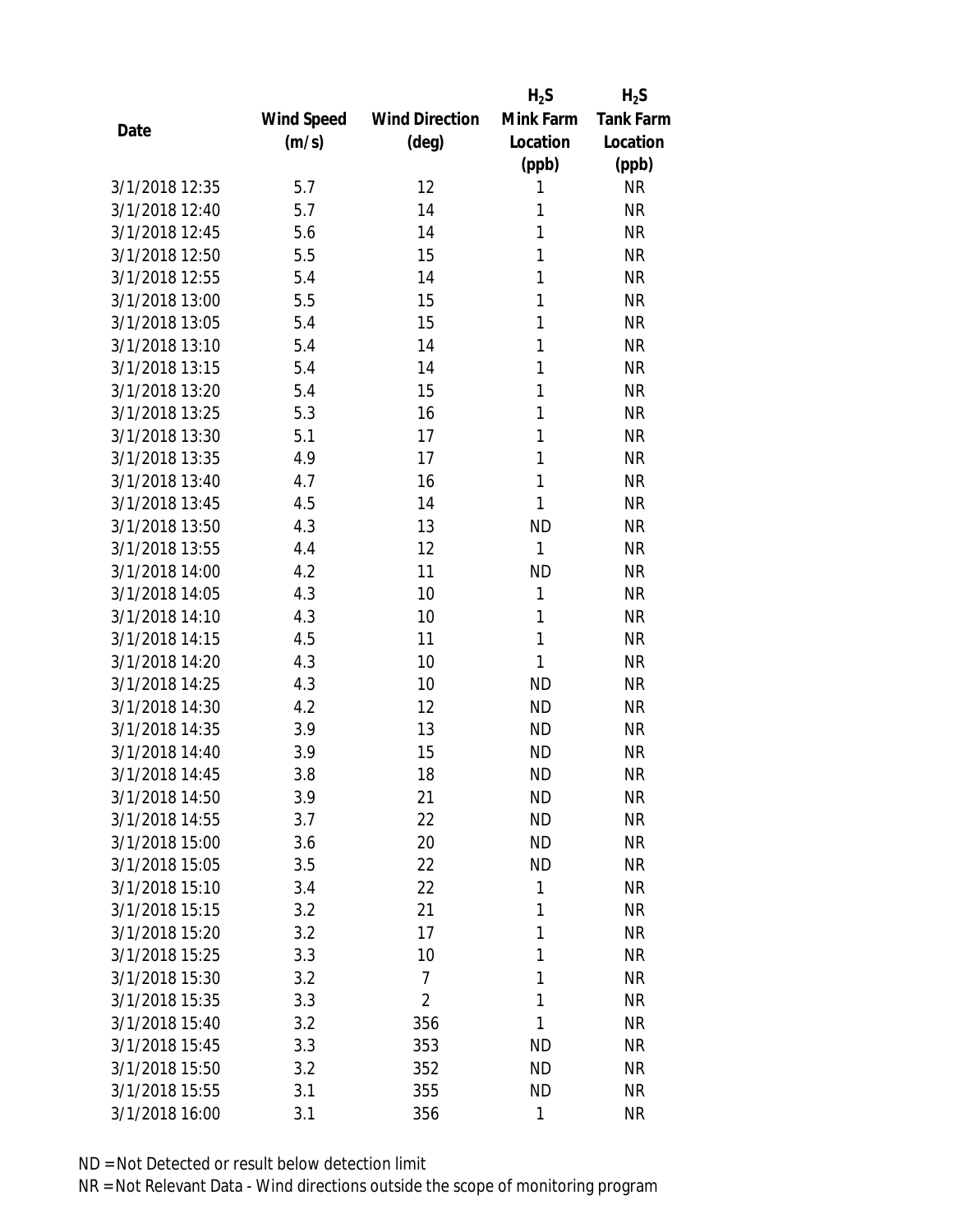|                |            |                       | $H_2S$    | $H_2S$           |
|----------------|------------|-----------------------|-----------|------------------|
|                | Wind Speed | <b>Wind Direction</b> | Mink Farm | <b>Tank Farm</b> |
| Date           | (m/s)      | (deg)                 | Location  | Location         |
|                |            |                       | (ppb)     | (ppb)            |
| 3/1/2018 16:05 | 3.1        | 354                   | <b>ND</b> | <b>NR</b>        |
| 3/1/2018 16:10 | 3.3        | 353                   | 1         | <b>NR</b>        |
| 3/1/2018 16:15 | 3.3        | 352                   | 1         | <b>NR</b>        |
| 3/1/2018 16:20 | 3.5        | 352                   | 1         | <b>NR</b>        |
| 3/1/2018 16:25 | 3.7        | 351                   | 1         | <b>NR</b>        |
| 3/1/2018 16:30 | 3.9        | 348                   | 1         | <b>NR</b>        |
| 3/1/2018 16:35 | 4.1        | 347                   | <b>ND</b> | <b>NR</b>        |
| 3/1/2018 16:40 | 4.0        | 347                   | 1         | <b>NR</b>        |
| 3/1/2018 16:45 | 4.2        | 348                   | 1         | <b>NR</b>        |
| 3/1/2018 16:50 | 4.2        | 349                   | 1         | <b>NR</b>        |
| 3/1/2018 16:55 | 4.2        | 349                   | 1         | <b>NR</b>        |
| 3/1/2018 17:00 | 4.1        | 348                   | 1         | <b>NR</b>        |
| 3/1/2018 17:05 | 4.3        | 350                   | 1         | <b>NR</b>        |
| 3/1/2018 17:10 | 4.3        | 349                   | 1         | <b>NR</b>        |
| 3/1/2018 17:15 | 4.3        | 346                   | 1         | <b>NR</b>        |
| 3/1/2018 17:20 | 4.3        | 344                   | 1         | <b>NR</b>        |
| 3/1/2018 17:25 | 4.5        | 343                   | 1         | <b>NR</b>        |
| 3/1/2018 17:30 | 4.4        | 344                   | 1         | <b>NR</b>        |
| 3/1/2018 17:35 | 4.3        | 344                   | 1         | <b>NR</b>        |
| 3/1/2018 17:40 | 4.2        | 345                   | 1         | <b>NR</b>        |
| 3/1/2018 17:45 | 4.0        | 346                   | 1         | <b>NR</b>        |
| 3/1/2018 17:50 | 3.8        | 346                   | 1         | <b>NR</b>        |
| 3/1/2018 17:55 | 3.5        | 348                   | 1         | <b>NR</b>        |
| 3/1/2018 18:00 | 3.3        | 349                   | 1         | <b>NR</b>        |
| 3/1/2018 18:05 | 3.3        | 348                   | 1         | <b>NR</b>        |
| 3/1/2018 18:10 | 3.1        | 347                   | 1         | <b>NR</b>        |
| 3/1/2018 18:15 | 3.0        | 348                   | 1         | <b>NR</b>        |
| 3/1/2018 18:20 | 2.9        | 351                   | 1         | <b>NR</b>        |
| 3/1/2018 18:25 | 3.1        | 354                   | 1         | <b>NR</b>        |
| 3/1/2018 18:30 | 3.1        | 356                   | 1         | <b>NR</b>        |
| 3/1/2018 18:35 | 3.1        | 358                   | 1         | <b>NR</b>        |
| 3/1/2018 18:40 | 3.1        | 360                   | 1         | <b>NR</b>        |
| 3/1/2018 18:45 | 3.1        | 358                   | 1         | <b>NR</b>        |
| 3/1/2018 18:50 | 3.1        | 356                   | 1         | <b>NR</b>        |
| 3/1/2018 18:55 | 3.0        | 351                   | 1         | <b>NR</b>        |
| 3/1/2018 19:00 | 3.1        | 347                   | 1         | <b>NR</b>        |
| 3/1/2018 19:05 | 3.2        | 345                   | 1         | <b>NR</b>        |
| 3/1/2018 19:10 | 3.3        | 343                   | 1         | <b>NR</b>        |
| 3/1/2018 19:15 | 3.3        | 343                   | 1         | <b>NR</b>        |
| 3/1/2018 19:20 | 3.2        | 343                   | 1         | <b>NR</b>        |
| 3/1/2018 19:25 | 3.1        | 342                   | 1         | <b>NR</b>        |
| 3/1/2018 19:30 | 3.0        | 342                   | 1         | <b>NR</b>        |
|                |            |                       |           |                  |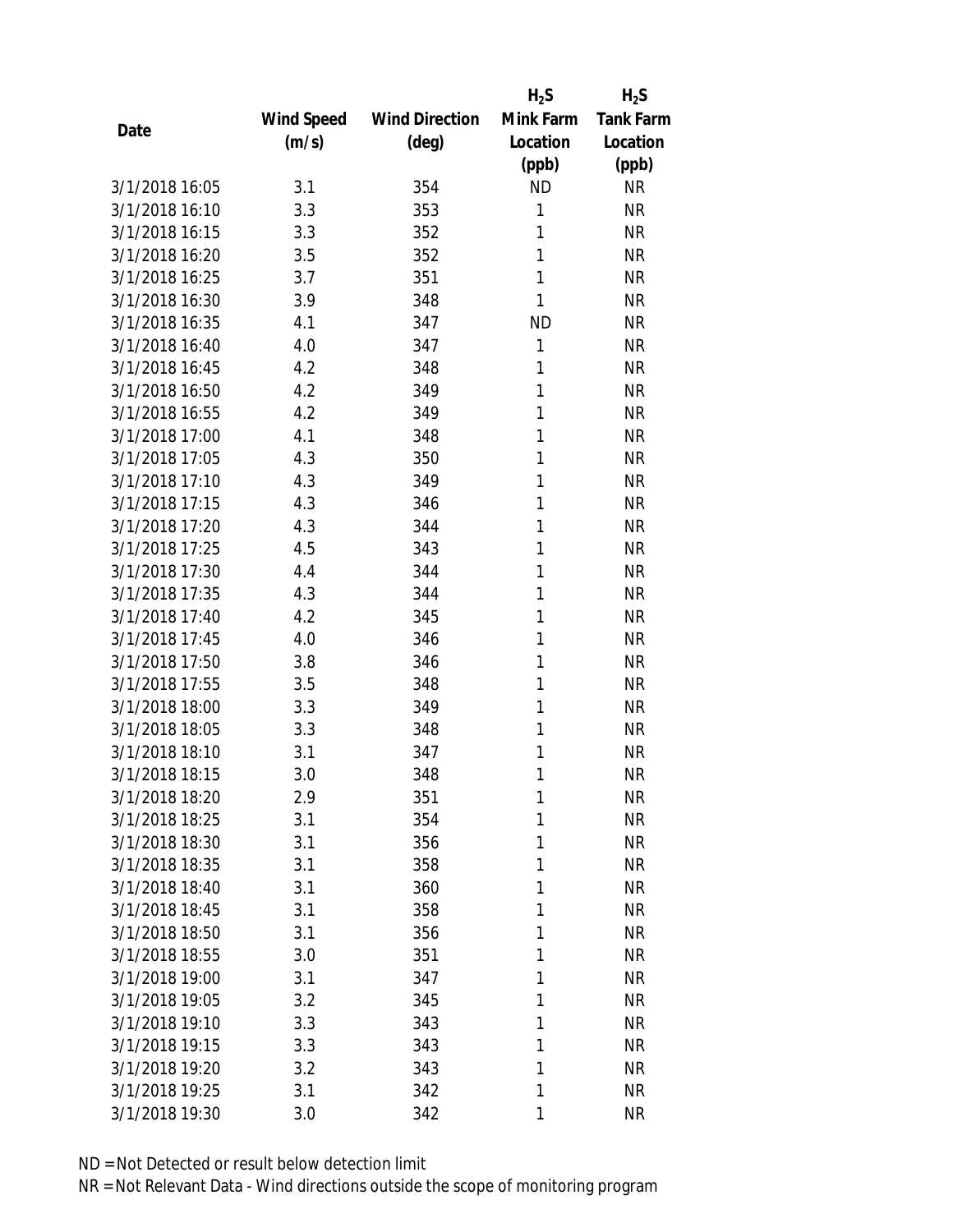|                |            |                       | $H_2S$    | $H_2S$           |
|----------------|------------|-----------------------|-----------|------------------|
|                | Wind Speed | <b>Wind Direction</b> | Mink Farm | <b>Tank Farm</b> |
| Date           | (m/s)      | (deg)                 | Location  | Location         |
|                |            |                       | (ppb)     | (ppb)            |
| 3/1/2018 19:35 | 2.8        | 342                   | 1         | <b>NR</b>        |
| 3/1/2018 19:40 | 2.9        | 341                   | 1         | <b>NR</b>        |
| 3/1/2018 19:45 | 3.0        | 340                   | 1         | <b>NR</b>        |
| 3/1/2018 19:50 | 3.0        | 339                   | 1         | <b>NR</b>        |
| 3/1/2018 19:55 | 3.1        | 338                   | 1         | <b>NR</b>        |
| 3/1/2018 20:00 | 3.0        | 337                   | 1         | <b>NR</b>        |
| 3/1/2018 20:05 | 3.1        | 337                   | 1         | <b>NR</b>        |
| 3/1/2018 20:10 | 3.1        | 336                   | 1         | <b>NR</b>        |
| 3/1/2018 20:15 | 3.1        | 335                   | 1         | <b>NR</b>        |
| 3/1/2018 20:20 | 3.2        | 335                   | 1         | <b>NR</b>        |
| 3/1/2018 20:25 | 3.1        | 335                   | 1         | <b>NR</b>        |
| 3/1/2018 20:30 | 3.1        | 335                   | <b>ND</b> | <b>NR</b>        |
| 3/1/2018 20:35 | 3.0        | 336                   | <b>ND</b> | <b>NR</b>        |
| 3/1/2018 20:40 | 2.8        | 337                   | <b>ND</b> | <b>NR</b>        |
| 3/1/2018 20:45 | 2.7        | 339                   | 1         | <b>NR</b>        |
| 3/1/2018 20:50 | 2.4        | 341                   | 1         | <b>NR</b>        |
| 3/1/2018 20:55 | 2.2        | 342                   | 1         | <b>NR</b>        |
| 3/1/2018 21:00 | 2.1        | 343                   | 1         | <b>NR</b>        |
| 3/1/2018 21:05 | 2.0        | 343                   | 1         | <b>NR</b>        |
| 3/1/2018 21:10 | 2.0        | 343                   | 1         | <b>NR</b>        |
| 3/1/2018 21:15 | 1.9        | 343                   | 1         | <b>NR</b>        |
| 3/1/2018 21:20 | 2.0        | 340                   | 1         | <b>NR</b>        |
| 3/1/2018 21:25 | 2.0        | 336                   | 1         | <b>NR</b>        |
| 3/1/2018 21:30 | 1.9        | 333                   | 1         | <b>NR</b>        |
| 3/1/2018 21:35 | 1.9        | 329                   | 1         | <b>NR</b>        |
| 3/1/2018 21:40 | 1.9        | 324                   | 1         | <b>NR</b>        |
| 3/1/2018 21:45 | 1.8        | 313                   | 1         | <b>NR</b>        |
| 3/1/2018 21:50 | 1.8        | 303                   | 1         | <b>NR</b>        |
| 3/1/2018 21:55 | 1.8        | 296                   | 1         | <b>NR</b>        |
| 3/1/2018 22:00 | 1.7        | 292                   | 1         | <b>NR</b>        |
| 3/1/2018 22:05 | 1.8        | 289                   | 1         | <b>NR</b>        |
| 3/1/2018 22:10 | 1.9        | 292                   | 1         | <b>NR</b>        |
| 3/1/2018 22:15 | 2.0        | 300                   | 1         | <b>NR</b>        |
| 3/1/2018 22:20 | 2.1        | 309                   | 1         | <b>NR</b>        |
| 3/1/2018 22:25 | 2.1        | 317                   | 1         | <b>NR</b>        |
| 3/1/2018 22:30 | 2.3        | 322                   | 1         | <b>NR</b>        |
| 3/1/2018 22:35 | 2.4        | 328                   | 1         | <b>NR</b>        |
| 3/1/2018 22:40 | 2.5        | 330                   | 1         | <b>NR</b>        |
| 3/1/2018 22:45 | 2.5        | 334                   | 1         | <b>NR</b>        |
| 3/1/2018 22:50 | 2.5        | 338                   | 1         | <b>NR</b>        |
| 3/1/2018 22:55 | 2.5        | 341                   | 1         | <b>NR</b>        |
| 3/1/2018 23:00 | 2.5        | 343                   | 1         | <b>NR</b>        |
|                |            |                       |           |                  |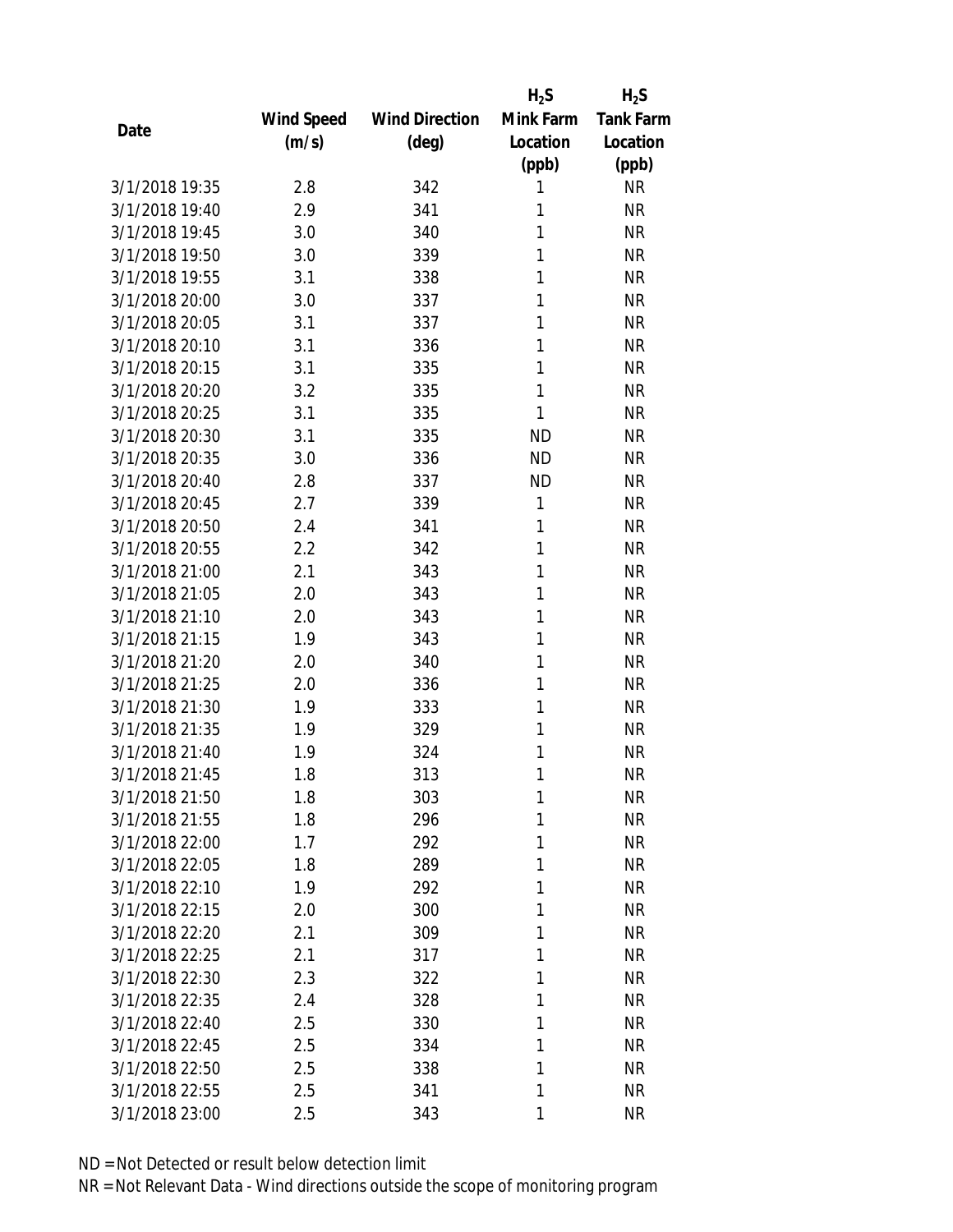|                |            |                       | $H_2S$         | $H_2S$           |
|----------------|------------|-----------------------|----------------|------------------|
|                | Wind Speed | <b>Wind Direction</b> | Mink Farm      | <b>Tank Farm</b> |
| Date           | (m/s)      | (deg)                 | Location       | Location         |
|                |            |                       | (ppb)          | (ppb)            |
| 3/1/2018 23:05 | 2.3        | 344                   | $\overline{2}$ | <b>NR</b>        |
| 3/1/2018 23:10 | 2.2        | 346                   | 1              | <b>NR</b>        |
| 3/1/2018 23:15 | 2.1        | 348                   | $\overline{2}$ | <b>NR</b>        |
| 3/1/2018 23:20 | 2.0        | 350                   | $\overline{2}$ | <b>NR</b>        |
| 3/1/2018 23:25 | 2.0        | 353                   | 1              | <b>NR</b>        |
| 3/1/2018 23:30 | 1.9        | 354                   | 1              | <b>NR</b>        |
| 3/1/2018 23:35 | 1.8        | 355                   | 1              | <b>NR</b>        |
| 3/1/2018 23:40 | 1.9        | 355                   | 1              | <b>NR</b>        |
| 3/1/2018 23:45 | 1.9        | 354                   | 1              | <b>NR</b>        |
| 3/1/2018 23:50 | 1.9        | 354                   | 1              | <b>NR</b>        |
| 3/1/2018 23:55 | 2.0        | 353                   | 1              | <b>NR</b>        |
| 3/1/2018 24:00 | 2.0        | 353                   | 1              | <b>NR</b>        |
| 3/2/2018 00:05 | 2.1        | 354                   | 1              | <b>NR</b>        |
| 3/2/2018 00:10 | 2.0        | 354                   | 1              | <b>NR</b>        |
| 3/2/2018 00:15 | 2.0        | 354                   | 1              | <b>NR</b>        |
| 3/2/2018 00:20 | 1.9        | 353                   | 1              | <b>NR</b>        |
| 3/2/2018 00:25 | 1.8        | 352                   | 1              | <b>NR</b>        |
| 3/2/2018 00:30 | 1.7        | 351                   | 1              | <b>NR</b>        |
| 3/2/2018 00:35 | 1.7        | 351                   | 1              | <b>NR</b>        |
| 3/2/2018 00:40 | 1.7        | 350                   | 1              | <b>NR</b>        |
| 3/2/2018 00:45 | 1.7        | 349                   | 1              | <b>NR</b>        |
| 3/2/2018 00:50 | 1.8        | 347                   | 1              | <b>NR</b>        |
| 3/2/2018 00:55 | 1.8        | 347                   | 1              | <b>NR</b>        |
| 3/2/2018 01:00 | 1.9        | 346                   | 1              | <b>NR</b>        |
| 3/2/2018 01:05 | 2.0        | 346                   | 1              | <b>NR</b>        |
| 3/2/2018 01:10 | 2.1        | 346                   | 1              | <b>NR</b>        |
| 3/2/2018 01:15 | 2.3        | 346                   | 1              | <b>NR</b>        |
| 3/2/2018 01:20 | 2.5        | 347                   | 1              | <b>NR</b>        |
| 3/2/2018 01:25 | 2.6        | 347                   | 1              | <b>NR</b>        |
| 3/2/2018 01:30 | 2.8        | 348                   | 1              | <b>NR</b>        |
| 3/2/2018 01:35 | 2.9        | 348                   | 1              | <b>NR</b>        |
| 3/2/2018 01:40 | 3.0        | 349                   | 1              | <b>NR</b>        |
| 3/2/2018 01:45 | 2.9        | 350                   | <b>ND</b>      | <b>NR</b>        |
| 3/2/2018 01:50 | 2.8        | 350                   | <b>ND</b>      | <b>NR</b>        |
| 3/2/2018 01:55 | 2.8        | 351                   | <b>ND</b>      | <b>NR</b>        |
| 3/2/2018 02:00 | 2.7        | 350                   | 1              | <b>NR</b>        |
| 3/2/2018 02:05 | 2.5        | 349                   | 1              | <b>NR</b>        |
| 3/2/2018 02:10 | 2.5        | 348                   | 1              | <b>NR</b>        |
| 3/2/2018 02:15 | 2.5        | 347                   | 1              | <b>NR</b>        |
| 3/2/2018 02:20 | 2.5        | 345                   | 1              | <b>NR</b>        |
| 3/2/2018 02:25 | 2.5        | 343                   | 1              | <b>NR</b>        |
| 3/2/2018 02:30 | 2.4        | 343                   | 1              | <b>NR</b>        |
|                |            |                       |                |                  |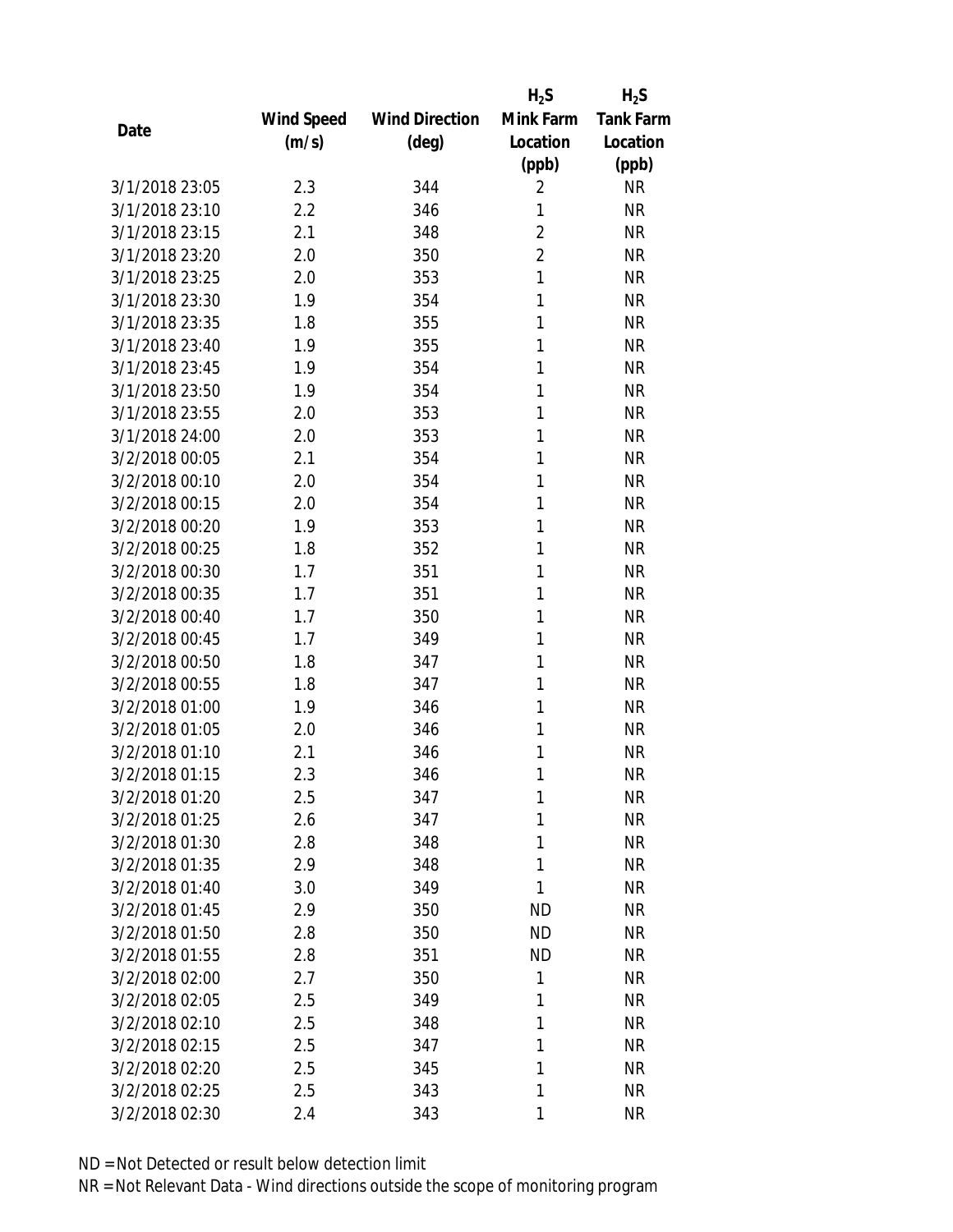|                |            |                       | $H_2S$    | $H_2S$           |
|----------------|------------|-----------------------|-----------|------------------|
|                | Wind Speed | <b>Wind Direction</b> | Mink Farm | <b>Tank Farm</b> |
| Date           | (m/s)      | $(\text{deg})$        | Location  | Location         |
|                |            |                       | (ppb)     | (ppb)            |
| 3/2/2018 02:35 | 2.4        | 343                   | 1         | <b>NR</b>        |
| 3/2/2018 02:40 | 2.3        | 344                   | <b>ND</b> | <b>NR</b>        |
| 3/2/2018 02:45 | 2.3        | 346                   | <b>ND</b> | <b>NR</b>        |
| 3/2/2018 02:50 | 2.3        | 350                   | <b>ND</b> | <b>NR</b>        |
| 3/2/2018 02:55 | 2.3        | 352                   | <b>ND</b> | <b>NR</b>        |
| 3/2/2018 03:00 | 2.3        | 354                   | <b>ND</b> | <b>NR</b>        |
| 3/2/2018 03:05 | 2.3        | 356                   | <b>ND</b> | <b>NR</b>        |
| 3/2/2018 03:10 | 2.4        | 356                   | <b>ND</b> | <b>NR</b>        |
| 3/2/2018 03:15 | 2.4        | 357                   | <b>ND</b> | <b>NR</b>        |
| 3/2/2018 03:20 | 2.5        | 357                   | <b>ND</b> | <b>NR</b>        |
| 3/2/2018 03:25 | 2.4        | 358                   | <b>ND</b> | <b>NR</b>        |
| 3/2/2018 03:30 | 2.3        | 357                   | <b>ND</b> | <b>NR</b>        |
| 3/2/2018 03:35 | 2.3        | 357                   | <b>ND</b> | <b>NR</b>        |
| 3/2/2018 03:40 | 2.3        | 357                   | <b>ND</b> | <b>NR</b>        |
| 3/2/2018 03:45 | 2.2        | 357                   | <b>ND</b> | <b>NR</b>        |
| 3/2/2018 03:50 | 2.1        | 356                   | <b>ND</b> | <b>NR</b>        |
| 3/2/2018 03:55 | 2.1        | 354                   | <b>ND</b> | <b>NR</b>        |
| 3/2/2018 04:00 | 2.1        | 352                   | 1         | <b>NR</b>        |
| 3/2/2018 04:05 | 2.1        | 349                   | 1         | <b>NR</b>        |
| 3/2/2018 04:10 | 2.1        | 347                   | 1         | <b>NR</b>        |
| 3/2/2018 04:15 | 2.1        | 347                   | 1         | <b>NR</b>        |
| 3/2/2018 04:20 | 2.2        | 345                   | 1         | <b>NR</b>        |
| 3/2/2018 04:25 | 2.2        | 345                   | 1         | <b>NR</b>        |
| 3/2/2018 04:30 | 2.2        | 347                   | 1         | <b>NR</b>        |
| 3/2/2018 04:35 | 2.2        | 348                   | 1         | <b>NR</b>        |
| 3/2/2018 04:40 | 2.2        | 348                   | 1         | <b>NR</b>        |
| 3/2/2018 04:45 | 2.2        | 348                   | 1         | <b>NR</b>        |
| 3/2/2018 04:50 | 2.2        | 350                   | 1         | <b>NR</b>        |
| 3/2/2018 04:55 | 2.2        | 352                   | 1         | <b>NR</b>        |
| 3/2/2018 05:00 | 2.2        | 353                   | 1         | <b>NR</b>        |
| 3/2/2018 05:05 | 2.1        | 355                   | 1         | <b>NR</b>        |
| 3/2/2018 05:10 | 2.0        | 355                   | 1         | <b>NR</b>        |
| 3/2/2018 05:15 | 2.1        | 354                   | 1         | <b>NR</b>        |
| 3/2/2018 05:20 | 2.1        | 352                   | 1         | <b>NR</b>        |
| 3/2/2018 05:25 | 2.1        | 348                   | 1         | <b>NR</b>        |
| 3/2/2018 05:30 | 2.1        | 347                   | 1         | <b>NR</b>        |
| 3/2/2018 05:35 | 2.1        | 345                   | 1         | <b>NR</b>        |
| 3/2/2018 05:40 | 2.2        | 345                   | 1         | <b>NR</b>        |
| 3/2/2018 05:45 | 2.2        | 345                   | 1         | <b>NR</b>        |
| 3/2/2018 05:50 | 2.2        | 344                   | 1         | <b>NR</b>        |
| 3/2/2018 05:55 | 2.3        | 342                   | 1         | <b>NR</b>        |
| 3/2/2018 06:00 | 2.3        | 337                   | 1         | <b>NR</b>        |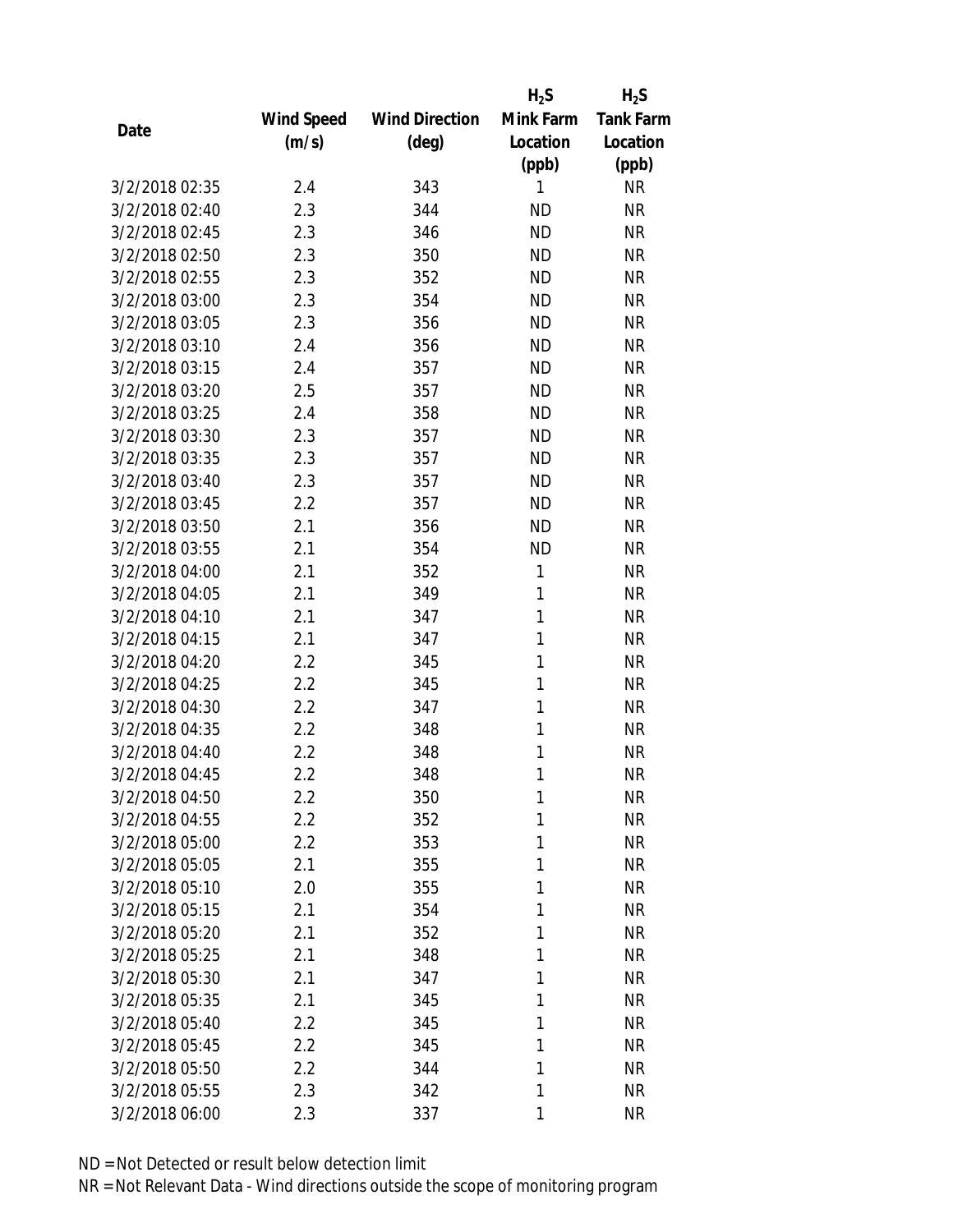|                |            |                       | $H_2S$    | $H_2S$           |
|----------------|------------|-----------------------|-----------|------------------|
|                | Wind Speed | <b>Wind Direction</b> | Mink Farm | <b>Tank Farm</b> |
| Date           | (m/s)      | (deg)                 | Location  | Location         |
|                |            |                       | (ppb)     | (ppb)            |
| 3/2/2018 06:05 | 2.5        | 334                   | 1         | <b>NR</b>        |
| 3/2/2018 06:10 | 2.6        | 331                   | 1         | <b>NR</b>        |
| 3/2/2018 06:15 | 2.7        | 330                   | 1         | <b>NR</b>        |
| 3/2/2018 06:20 | 2.7        | 330                   | 1         | <b>NR</b>        |
| 3/2/2018 06:25 | 2.5        | 332                   | 1         | <b>NR</b>        |
| 3/2/2018 06:30 | 2.4        | 334                   | 1         | <b>NR</b>        |
| 3/2/2018 06:35 | 2.2        | 336                   | 1         | <b>NR</b>        |
| 3/2/2018 06:40 | 2.1        | 338                   | 1         | <b>NR</b>        |
| 3/2/2018 06:45 | 1.9        | 342                   | 1         | <b>NR</b>        |
| 3/2/2018 06:50 | 1.8        | 347                   | 1         | <b>NR</b>        |
| 3/2/2018 06:55 | 1.8        | 352                   | 1         | <b>NR</b>        |
| 3/2/2018 07:00 | 1.7        | 358                   | 1         | <b>NR</b>        |
| 3/2/2018 07:05 | 1.8        | 5                     | 1         | <b>NR</b>        |
| 3/2/2018 07:10 | 1.8        | 11                    | 1         | <b>NR</b>        |
| 3/2/2018 07:15 | 2.0        | 15                    | 1         | <b>NR</b>        |
| 3/2/2018 07:20 | 2.1        | 16                    | 1         | <b>NR</b>        |
| 3/2/2018 07:25 | 2.1        | 17                    | 1         | <b>NR</b>        |
| 3/2/2018 07:30 | 2.1        | 16                    | 1         | <b>NR</b>        |
| 3/2/2018 07:35 | 1.9        | 11                    | 1         | <b>NR</b>        |
| 3/2/2018 07:40 | 1.8        | 5                     | 1         | <b>NR</b>        |
| 3/2/2018 07:45 | 1.6        | 1                     | 1         | <b>NR</b>        |
| 3/2/2018 07:50 | 1.4        | 360                   | 1         | <b>NR</b>        |
| 3/2/2018 07:55 | 1.4        | 360                   | 1         | <b>NR</b>        |
| 3/2/2018 08:00 | 1.3        | 360                   | 1         | <b>NR</b>        |
| 3/2/2018 08:05 | 1.3        | 360                   | 1         | <b>NR</b>        |
| 3/2/2018 08:10 | 1.4        | 5                     | 1         | <b>NR</b>        |
| 3/2/2018 08:15 | 1.4        | 6                     | 1         | <b>NR</b>        |
| 3/2/2018 08:20 | 1.4        | $\overline{2}$        | 1         | <b>NR</b>        |
| 3/2/2018 08:25 | 1.4        | 358                   | 1         | <b>NR</b>        |
| 3/2/2018 08:30 | 1.5        | 356                   | 1         | <b>NR</b>        |
| 3/2/2018 08:35 | 1.5        | 355                   | 1         | <b>NR</b>        |
| 3/2/2018 08:40 | 1.5        | 351                   | 1         | <b>NR</b>        |
| 3/2/2018 08:45 | 1.6        | 350                   | 1         | <b>NR</b>        |
| 3/2/2018 08:50 | 1.6        | 351                   | 1         | <b>NR</b>        |
| 3/2/2018 08:55 | 1.7        | 349                   | 1         | <b>NR</b>        |
| 3/2/2018 09:00 | 1.8        | 349                   | 1         | <b>NR</b>        |
| 3/2/2018 09:05 | 1.9        | 351                   | 1         | <b>NR</b>        |
| 3/2/2018 09:10 | 2.1        | 353                   | 1         | <b>NR</b>        |
| 3/2/2018 09:15 | 2.1        | 352                   | 1         | <b>NR</b>        |
| 3/2/2018 09:20 | 2.3        | 353                   | 1         | <b>NR</b>        |
| 3/2/2018 09:25 | 2.3        | 353                   | 1         | <b>NR</b>        |
| 3/2/2018 09:30 | 2.3        | 354                   | <b>ND</b> | <b>NR</b>        |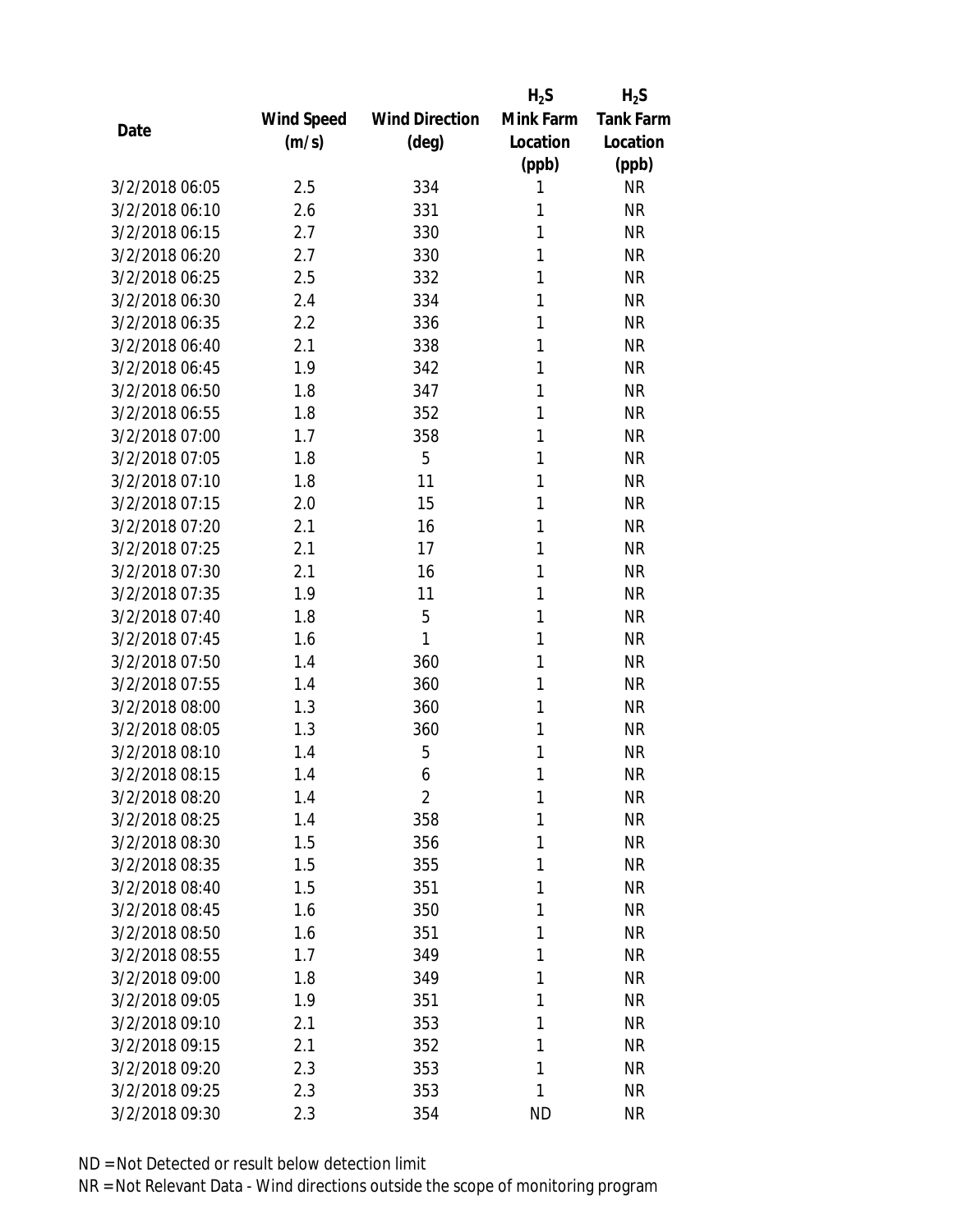|                |            |                       | $H_2S$    | $H_2S$           |
|----------------|------------|-----------------------|-----------|------------------|
|                | Wind Speed | <b>Wind Direction</b> | Mink Farm | <b>Tank Farm</b> |
| Date           | (m/s)      | $(\text{deg})$        | Location  | Location         |
|                |            |                       | (ppb)     | (ppb)            |
| 3/2/2018 09:35 | 2.3        | 353                   | <b>ND</b> | <b>NR</b>        |
| 3/2/2018 09:40 | 2.3        | 351                   | <b>ND</b> | <b>NR</b>        |
| 3/2/2018 09:45 | 2.3        | 352                   | <b>ND</b> | <b>NR</b>        |
| 3/2/2018 09:50 | 2.4        | 354                   | <b>ND</b> | <b>NR</b>        |
| 3/2/2018 09:55 | 2.5        | 357                   | <b>ND</b> | <b>NR</b>        |
| 3/2/2018 10:00 | 2.7        | 358                   | 1         | <b>NR</b>        |
| 3/2/2018 10:05 | 2.8        | 360                   | 1         | <b>NR</b>        |
| 3/2/2018 10:10 | 2.9        | $\overline{4}$        | 1         | <b>NR</b>        |
| 3/2/2018 10:15 | 3.1        | 6                     | 1         | <b>NR</b>        |
| 3/2/2018 10:20 | 3.2        | $\overline{7}$        | 1         | <b>NR</b>        |
| 3/2/2018 10:25 | 3.1        | 9                     | 1         | <b>NR</b>        |
| 3/2/2018 10:30 | 3.1        | 14                    | 1         | <b>NR</b>        |
| 3/2/2018 10:35 | 3.0        | 20                    | 1         | <b>NR</b>        |
| 3/2/2018 10:40 | 2.9        | 26                    | <b>ND</b> | <b>NR</b>        |
| 3/2/2018 10:45 | 2.7        | 27                    | 1         | <b>NR</b>        |
| 3/2/2018 10:50 | 2.6        | 27                    | <b>ND</b> | <b>NR</b>        |
| 3/2/2018 10:55 | 2.4        | 22                    | 1         | <b>NR</b>        |
| 3/2/2018 11:00 | 2.3        | 15                    | 1         | <b>NR</b>        |
| 3/2/2018 11:05 | 2.2        | 7                     | 1         | <b>NR</b>        |
| 3/2/2018 11:10 | 2.1        | $\overline{2}$        | 1         | <b>NR</b>        |
| 3/2/2018 11:15 | 2.1        | 1                     | 1         | <b>NR</b>        |
| 3/2/2018 11:20 | 2.2        | $\overline{4}$        | 1         | <b>NR</b>        |
| 3/2/2018 11:25 | 2.3        | 14                    | 1         | <b>NR</b>        |
| 3/2/2018 11:30 | 2.4        | 21                    | 1         | <b>NR</b>        |
| 3/2/2018 11:35 | 2.5        | 29                    | 1         | <b>NR</b>        |
| 3/2/2018 11:40 | 2.5        | 32                    | 1         | <b>NR</b>        |
| 3/2/2018 11:45 | 2.5        | 31                    | 1         | <b>NR</b>        |
| 3/2/2018 11:50 | 2.5        | 24                    | 1         | <b>NR</b>        |
| 3/2/2018 11:55 | 2.5        | 16                    | 1         | <b>NR</b>        |
| 3/2/2018 12:00 | 2.5        | 17                    | 1         | <b>NR</b>        |
| 3/2/2018 12:05 | 2.4        | 16                    | 1         | <b>NR</b>        |
| 3/2/2018 12:10 | 2.4        | 6                     | 1         | <b>NR</b>        |
| 3/2/2018 12:15 | 2.5        | 12                    | 1         | <b>NR</b>        |
| 3/2/2018 12:20 | 2.4        | 24                    | 1         | <b>NR</b>        |
| 3/2/2018 12:25 | 2.2        | 33                    | <b>ND</b> | <b>NR</b>        |
| 3/2/2018 12:30 | 2.2        | 31                    | <b>ND</b> | <b>NR</b>        |
| 3/2/2018 12:35 | 2.3        | 32                    | ND        | <b>NR</b>        |
| 3/2/2018 12:40 | 2.3        | 34                    | NR        | <b>NR</b>        |
| 3/2/2018 12:45 | 2.2        | 35                    | <b>NR</b> | <b>NR</b>        |
| 3/2/2018 12:50 | 2.3        | 30                    | NR        | <b>NR</b>        |
| 3/2/2018 12:55 | 2.2        | 29                    | <b>ND</b> | <b>NR</b>        |
| 3/2/2018 13:00 | 2.1        | 33                    | <b>NR</b> | <b>NR</b>        |
|                |            |                       |           |                  |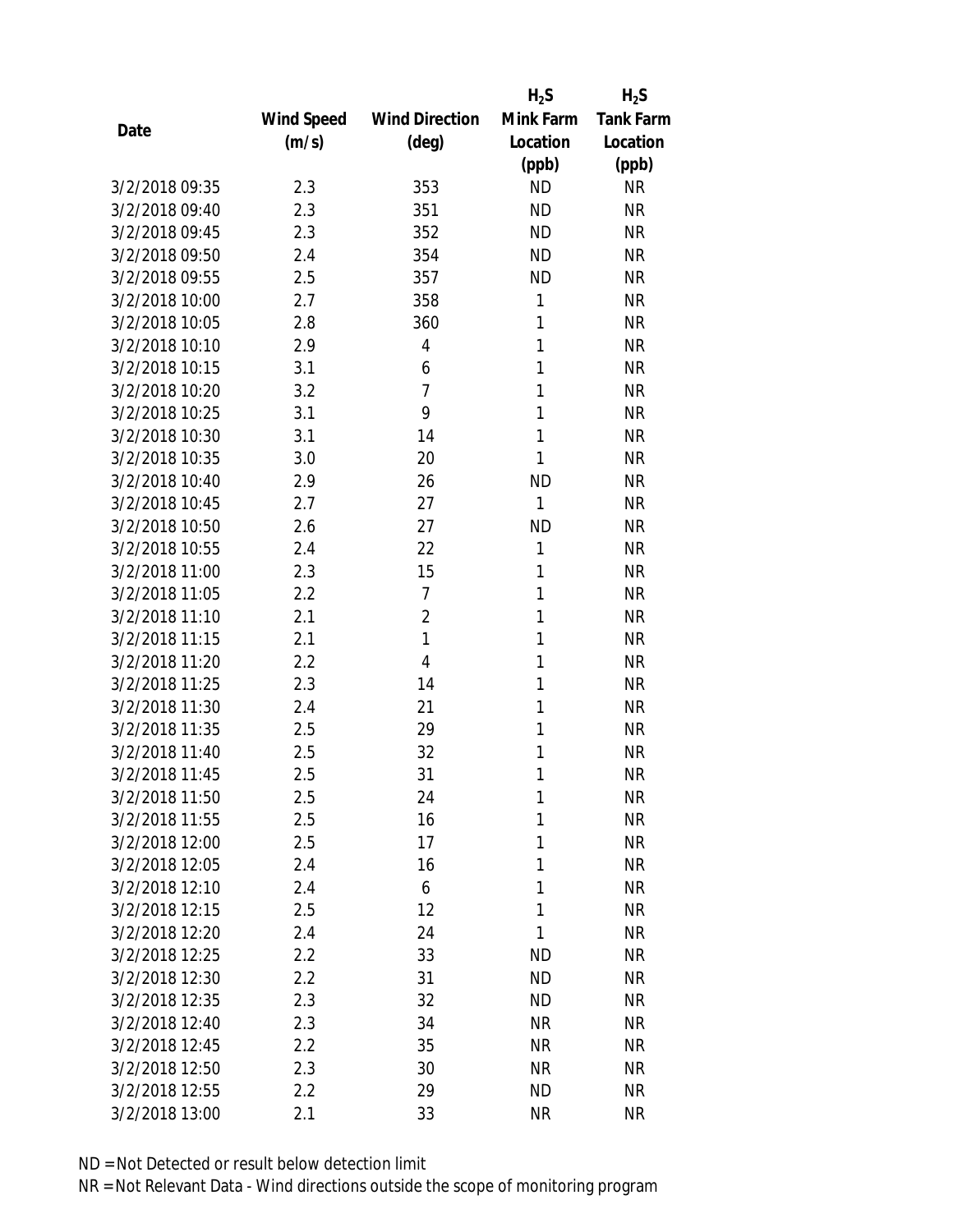|                |                   |                       | $H_2S$    | $H_2S$           |
|----------------|-------------------|-----------------------|-----------|------------------|
|                | <b>Wind Speed</b> | <b>Wind Direction</b> | Mink Farm | <b>Tank Farm</b> |
| Date           | (m/s)             | $(\text{deg})$        | Location  | Location         |
|                |                   |                       | (ppb)     | (ppb)            |
| 3/2/2018 13:05 | 2.1               | 26                    | <b>NR</b> | <b>NR</b>        |
| 3/2/2018 13:10 | 2.2               | 33                    | <b>ND</b> | <b>NR</b>        |
| 3/2/2018 13:15 | 2.2               | 31                    | <b>ND</b> | <b>NR</b>        |
| 3/2/2018 13:20 | 2.2               | 32                    | 1         | <b>NR</b>        |
| 3/2/2018 13:25 | 2.3               | 34                    | 1         | <b>NR</b>        |
| 3/2/2018 13:30 | 2.3               | 26                    | 1         | <b>NR</b>        |
| 3/2/2018 13:35 | 2.3               | 22                    | <b>NR</b> | <b>NR</b>        |
| 3/2/2018 13:40 | 2.3               | 15                    | <b>NR</b> | <b>NR</b>        |
| 3/2/2018 13:45 | 2.3               | 18                    | <b>NR</b> | <b>NR</b>        |
| 3/2/2018 13:50 | 2.4               | 21                    | <b>NR</b> | <b>NR</b>        |
| 3/2/2018 13:55 | 2.4               | 26                    | <b>NR</b> | <b>NR</b>        |
| 3/2/2018 14:00 | 2.3               | 40                    | <b>NR</b> | <b>NR</b>        |
| 3/2/2018 14:05 | 2.1               | 54                    | <b>NR</b> | <b>NR</b>        |
| 3/2/2018 14:10 | 2.0               | 54                    | <b>NR</b> | <b>NR</b>        |
| 3/2/2018 14:15 | 1.8               | 48                    | <b>NR</b> | <b>NR</b>        |
| 3/2/2018 14:20 | 1.8               | 21                    | <b>NR</b> | <b>NR</b>        |
| 3/2/2018 14:25 | 1.7               | 358                   | <b>NR</b> | <b>NR</b>        |
| 3/2/2018 14:30 | 1.9               | $\overline{7}$        | <b>NR</b> | <b>NR</b>        |
| 3/2/2018 14:35 | 1.9               | 359                   | <b>NR</b> | <b>NR</b>        |
| 3/2/2018 14:40 | 1.9               | 339                   | <b>NR</b> | <b>NR</b>        |
| 3/2/2018 14:45 | 1.8               | 341                   | <b>NR</b> | <b>NR</b>        |
| 3/2/2018 14:50 | 1.7               | 18                    | <b>NR</b> | <b>NR</b>        |
| 3/2/2018 14:55 | 1.8               | 15                    | <b>NR</b> | <b>NR</b>        |
| 3/2/2018 15:00 | 1.6               | $\overline{2}$        | <b>NR</b> | <b>NR</b>        |
| 3/2/2018 15:05 | 1.8               | 27                    | <b>NR</b> | <b>NR</b>        |
| 3/2/2018 15:10 | 1.6               | 47                    | <b>NR</b> | <b>NR</b>        |
| 3/2/2018 15:15 | 1.6               | 41                    | <b>NR</b> | <b>NR</b>        |
| 3/2/2018 15:20 | 1.7               | 40                    | ΝR        | <b>NR</b>        |
| 3/2/2018 15:25 | 1.7               | 52                    | <b>NR</b> | <b>NR</b>        |
| 3/2/2018 15:30 | 1.7               | 39                    | <b>NR</b> | <b>NR</b>        |
| 3/2/2018 15:35 | 1.6               | 36                    | <b>NR</b> | <b>NR</b>        |
| 3/2/2018 15:40 | 1.7               | 28                    | <b>NR</b> | <b>NR</b>        |
| 3/2/2018 15:45 | 1.6               | 21                    | <b>NR</b> | <b>NR</b>        |
| 3/2/2018 15:50 | 1.5               | 6                     | <b>NR</b> | <b>NR</b>        |
| 3/2/2018 15:55 | 1.4               | 354                   | 1         | <b>NR</b>        |
| 3/2/2018 16:00 | 1.4               | 349                   | <b>ND</b> | <b>NR</b>        |
| 3/2/2018 16:05 | 1.4               | 325                   | <b>NR</b> | <b>NR</b>        |
| 3/2/2018 16:10 | 1.5               | 318                   | ΝR        | <b>NR</b>        |
| 3/2/2018 16:15 | 1.6               | 256                   | <b>NR</b> | <b>NR</b>        |
| 3/2/2018 16:20 | 1.5               | 200                   | NR        | <b>NR</b>        |
|                |                   |                       |           |                  |
| 3/2/2018 16:25 | 1.6               | 212                   | <b>NR</b> | <b>NR</b>        |
| 3/2/2018 16:30 | 1.7               | 208                   | <b>NR</b> | <b>NR</b>        |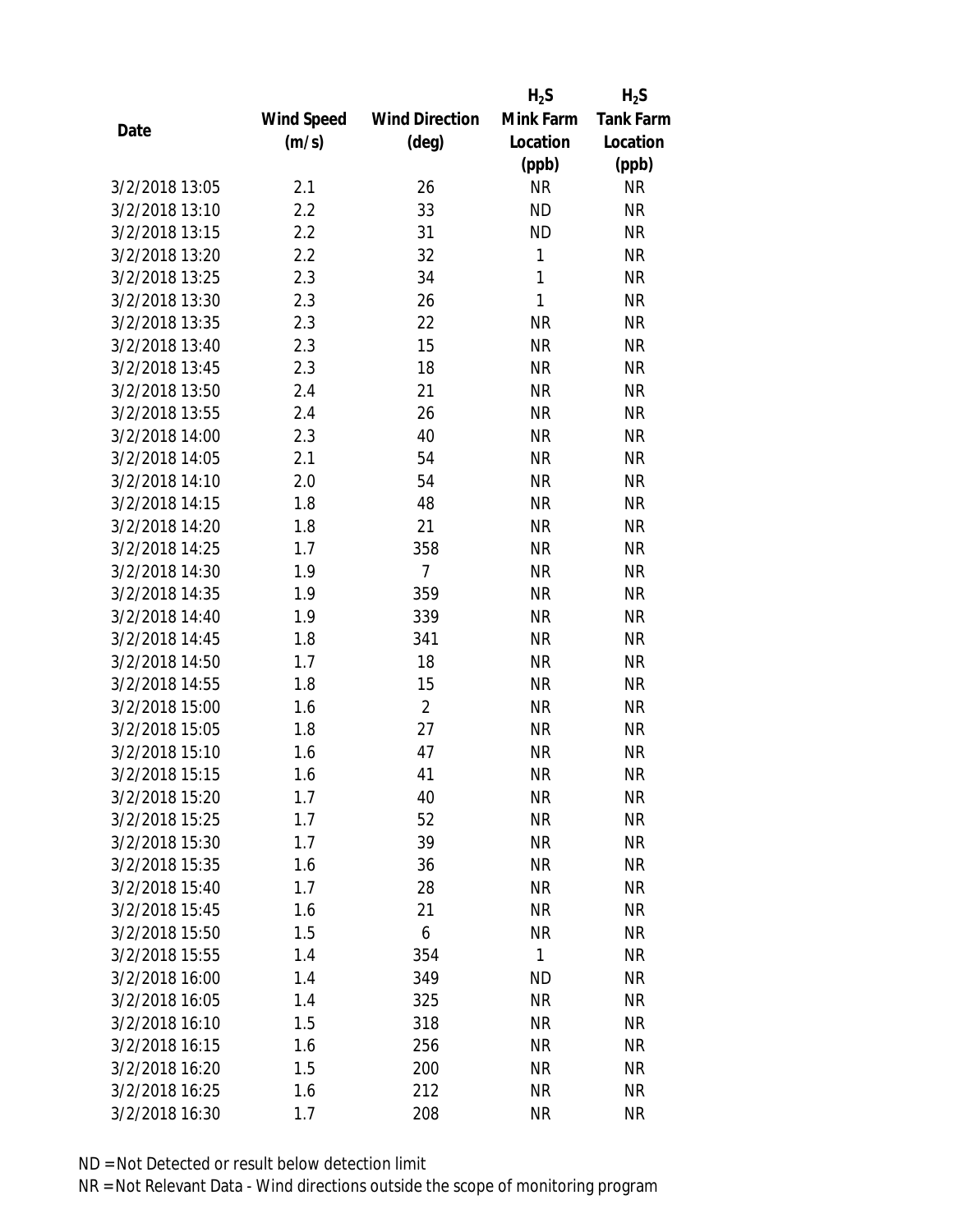|                |            |                       | $H_2S$    | $H_2S$           |
|----------------|------------|-----------------------|-----------|------------------|
|                | Wind Speed | <b>Wind Direction</b> | Mink Farm | <b>Tank Farm</b> |
| Date           | (m/s)      | $(\text{deg})$        | Location  | Location         |
|                |            |                       | (ppb)     | (ppb)            |
| 3/2/2018 16:35 | 1.6        | 347                   | <b>NR</b> | <b>NR</b>        |
| 3/2/2018 16:40 | 1.6        | 344                   | <b>NR</b> | <b>NR</b>        |
| 3/2/2018 16:45 | 1.6        | 341                   | <b>NR</b> | <b>NR</b>        |
| 3/2/2018 16:50 | 1.9        | 339                   | <b>ND</b> | <b>NR</b>        |
| 3/2/2018 16:55 | 1.8        | 342                   | 1         | <b>NR</b>        |
| 3/2/2018 17:00 | 1.7        | 346                   | <b>ND</b> | <b>NR</b>        |
| 3/2/2018 17:05 | 1.8        | 351                   | <b>ND</b> | <b>NR</b>        |
| 3/2/2018 17:10 | 1.8        | 350                   | <b>ND</b> | <b>NR</b>        |
| 3/2/2018 17:15 | 1.8        | 350                   | 1         | <b>NR</b>        |
| 3/2/2018 17:20 | 1.6        | 359                   | <b>ND</b> | <b>NR</b>        |
| 3/2/2018 17:25 | 1.6        | 9                     | <b>ND</b> | <b>NR</b>        |
| 3/2/2018 17:30 | 1.6        | 13                    | <b>ND</b> | <b>NR</b>        |
| 3/2/2018 17:35 | 1.5        | 16                    | <b>ND</b> | <b>NR</b>        |
| 3/2/2018 17:40 | 1.3        | 17                    | <b>ND</b> | <b>NR</b>        |
| 3/2/2018 17:45 | 1.1        | 37                    | <b>ND</b> | <b>NR</b>        |
| 3/2/2018 17:50 | 1.1        | 45                    | <b>NR</b> | <b>NR</b>        |
| 3/2/2018 17:55 | 1.0        | 53                    | <b>NR</b> | <b>NR</b>        |
| 3/2/2018 18:00 | 1.2        | 75                    | <b>NR</b> | <b>NR</b>        |
| 3/2/2018 18:05 | 1.6        | 90                    | <b>NR</b> | <b>NR</b>        |
| 3/2/2018 18:10 | 2.1        | 95                    | <b>NR</b> | <b>NR</b>        |
| 3/2/2018 18:15 | 2.6        | 95                    | <b>NR</b> | <b>NR</b>        |
| 3/2/2018 18:20 | 3.1        | 97                    | <b>NR</b> | <b>NR</b>        |
| 3/2/2018 18:25 | 3.6        | 97                    | <b>NR</b> | <b>NR</b>        |
| 3/2/2018 18:30 | 3.9        | 97                    | <b>NR</b> | <b>NR</b>        |
| 3/2/2018 18:35 | 4.0        | 98                    | <b>NR</b> | <b>NR</b>        |
| 3/2/2018 18:40 | 3.9        | 98                    | <b>NR</b> | <b>NR</b>        |
| 3/2/2018 18:45 | 3.8        | 98                    | <b>NR</b> | <b>NR</b>        |
| 3/2/2018 18:50 | 3.7        | 99                    | ΝR        | <b>NR</b>        |
| 3/2/2018 18:55 | 3.6        | 100                   | <b>NR</b> | <b>NR</b>        |
| 3/2/2018 19:00 | 3.4        | 99                    | <b>NR</b> | <b>NR</b>        |
| 3/2/2018 19:05 | 3.3        | 98                    | <b>NR</b> | <b>NR</b>        |
| 3/2/2018 19:10 | 3.2        | 98                    | <b>NR</b> | <b>NR</b>        |
| 3/2/2018 19:15 | 3.2        | 99                    | <b>NR</b> | <b>NR</b>        |
| 3/2/2018 19:20 | 3.1        | 98                    | <b>NR</b> | <b>NR</b>        |
| 3/2/2018 19:25 | 3.1        | 97                    | <b>NR</b> | <b>NR</b>        |
| 3/2/2018 19:30 | 3.0        | 97                    | <b>NR</b> | <b>NR</b>        |
| 3/2/2018 19:35 | 3.0        | 96                    | <b>NR</b> | <b>NR</b>        |
| 3/2/2018 19:40 | 3.1        | 95                    | <b>NR</b> | <b>NR</b>        |
| 3/2/2018 19:45 | 3.1        | 93                    | <b>NR</b> | <b>NR</b>        |
| 3/2/2018 19:50 | 3.1        | 91                    | <b>NR</b> | <b>NR</b>        |
| 3/2/2018 19:55 | 3.2        | 90                    | <b>NR</b> | <b>NR</b>        |
| 3/2/2018 20:00 |            | 89                    | <b>NR</b> | <b>NR</b>        |
|                | 3.2        |                       |           |                  |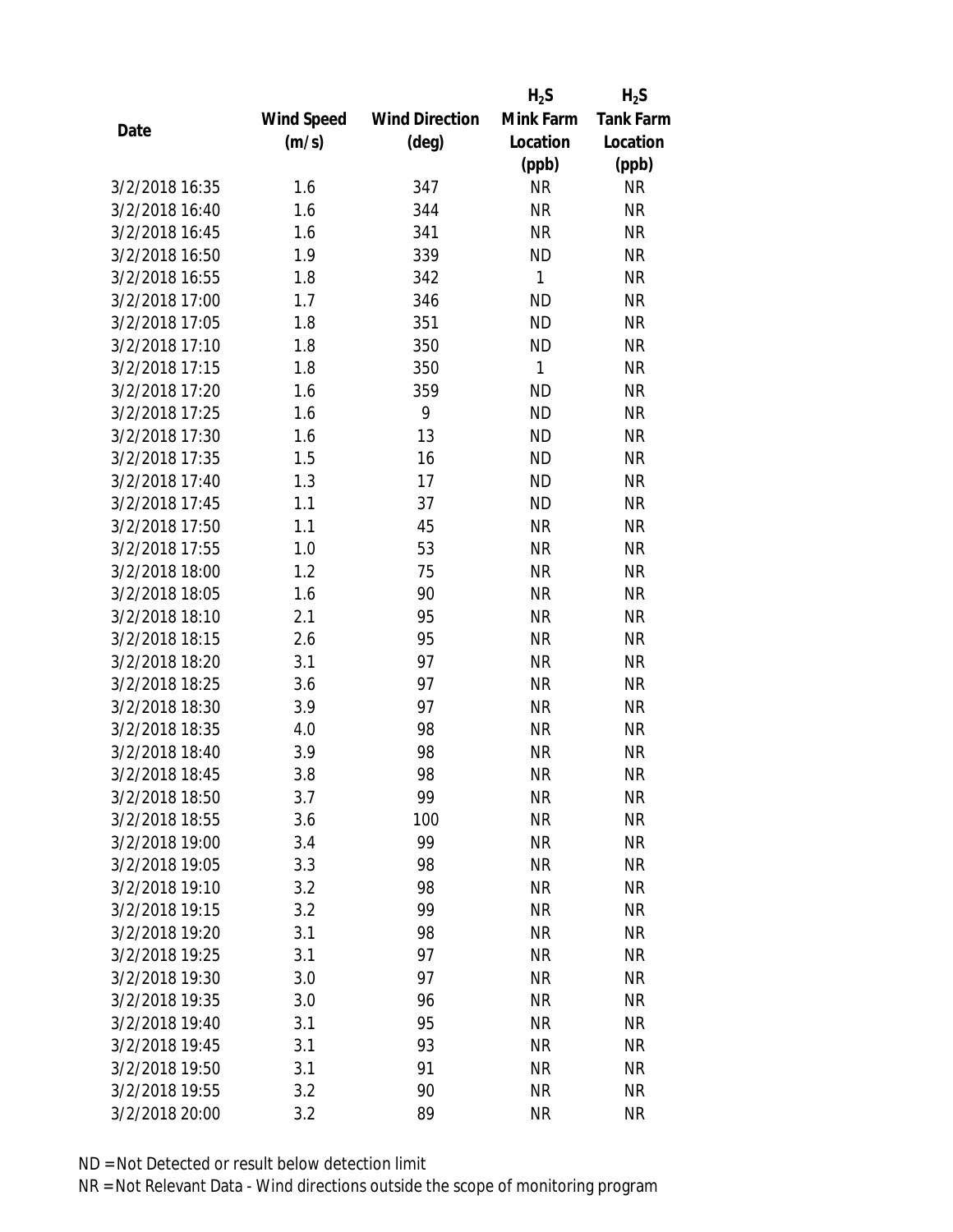|                |                   |                       | $H_2S$    | $H_2S$           |
|----------------|-------------------|-----------------------|-----------|------------------|
|                | <b>Wind Speed</b> | <b>Wind Direction</b> | Mink Farm | <b>Tank Farm</b> |
| Date           | (m/s)             | $(\text{deg})$        | Location  | Location         |
|                |                   |                       | (ppb)     | (ppb)            |
| 3/2/2018 20:05 | 3.2               | 89                    | <b>NR</b> | <b>NR</b>        |
| 3/2/2018 20:10 | 3.1               | 88                    | <b>NR</b> | <b>NR</b>        |
| 3/2/2018 20:15 | 3.1               | 88                    | <b>NR</b> | <b>NR</b>        |
| 3/2/2018 20:20 | 3.1               | 89                    | <b>NR</b> | <b>NR</b>        |
| 3/2/2018 20:25 | 3.0               | 90                    | <b>NR</b> | <b>NR</b>        |
| 3/2/2018 20:30 | 2.9               | 90                    | <b>NR</b> | <b>NR</b>        |
| 3/2/2018 20:35 | 2.8               | 89                    | <b>NR</b> | <b>NR</b>        |
| 3/2/2018 20:40 | 2.7               | 89                    | <b>NR</b> | <b>NR</b>        |
| 3/2/2018 20:45 | 2.6               | 90                    | <b>NR</b> | <b>NR</b>        |
| 3/2/2018 20:50 | 2.5               | 89                    | <b>NR</b> | <b>NR</b>        |
| 3/2/2018 20:55 | 2.5               | 88                    | <b>NR</b> | <b>NR</b>        |
| 3/2/2018 21:00 | 2.5               | 88                    | <b>NR</b> | <b>NR</b>        |
| 3/2/2018 21:05 | 2.4               | 87                    | <b>NR</b> | <b>NR</b>        |
| 3/2/2018 21:10 | 2.4               | 87                    | <b>NR</b> | <b>NR</b>        |
| 3/2/2018 21:15 | 2.4               | 84                    | <b>NR</b> | <b>NR</b>        |
| 3/2/2018 21:20 | 2.3               | 82                    | <b>NR</b> | <b>NR</b>        |
| 3/2/2018 21:25 | 2.2               | 80                    | <b>NR</b> | <b>NR</b>        |
| 3/2/2018 21:30 | 2.1               | 79                    | <b>NR</b> | <b>NR</b>        |
| 3/2/2018 21:35 | 2.0               | 81                    | <b>NR</b> | <b>NR</b>        |
| 3/2/2018 21:40 | 2.0               | 82                    | <b>NR</b> | <b>NR</b>        |
| 3/2/2018 21:45 | 2.0               | 84                    | <b>NR</b> | <b>NR</b>        |
| 3/2/2018 21:50 | 2.1               | 87                    | <b>NR</b> | <b>NR</b>        |
| 3/2/2018 21:55 | 2.1               | 89                    | <b>NR</b> | <b>NR</b>        |
| 3/2/2018 22:00 | 2.0               | 91                    | <b>NR</b> | <b>NR</b>        |
| 3/2/2018 22:05 | 2.1               | 93                    | <b>NR</b> | <b>NR</b>        |
| 3/2/2018 22:10 | 2.1               | 94                    | <b>NR</b> | <b>NR</b>        |
| 3/2/2018 22:15 | 2.0               | 97                    | <b>NR</b> | <b>NR</b>        |
| 3/2/2018 22:20 | 1.9               | 98                    | ΝR        | <b>NR</b>        |
| 3/2/2018 22:25 | 1.9               | 97                    | <b>NR</b> | <b>NR</b>        |
| 3/2/2018 22:30 | 2.0               | 96                    | <b>NR</b> | <b>NR</b>        |
| 3/2/2018 22:35 | 2.1               | 93                    | <b>NR</b> | <b>NR</b>        |
| 3/2/2018 22:40 | 2.2               | 92                    | <b>NR</b> | <b>NR</b>        |
| 3/2/2018 22:45 | 2.4               | 91                    | <b>NR</b> | <b>NR</b>        |
| 3/2/2018 22:50 | 2.5               | 89                    | <b>NR</b> | <b>NR</b>        |
| 3/2/2018 22:55 | 2.7               | 89                    | <b>NR</b> | <b>NR</b>        |
| 3/2/2018 23:00 | 2.8               | 90                    | <b>NR</b> | <b>NR</b>        |
| 3/2/2018 23:05 | 2.7               | 92                    | <b>NR</b> | <b>NR</b>        |
| 3/2/2018 23:10 | 2.6               | 92                    | ΝR        | <b>NR</b>        |
| 3/2/2018 23:15 | 2.5               | 93                    | <b>NR</b> | <b>NR</b>        |
| 3/2/2018 23:20 | 2.4               | 94                    | ΝR        | <b>NR</b>        |
|                |                   |                       |           |                  |
| 3/2/2018 23:25 | 2.2               | 96                    | <b>NR</b> | <b>NR</b>        |
| 3/2/2018 23:30 | 2.1               | 98                    | <b>NR</b> | <b>NR</b>        |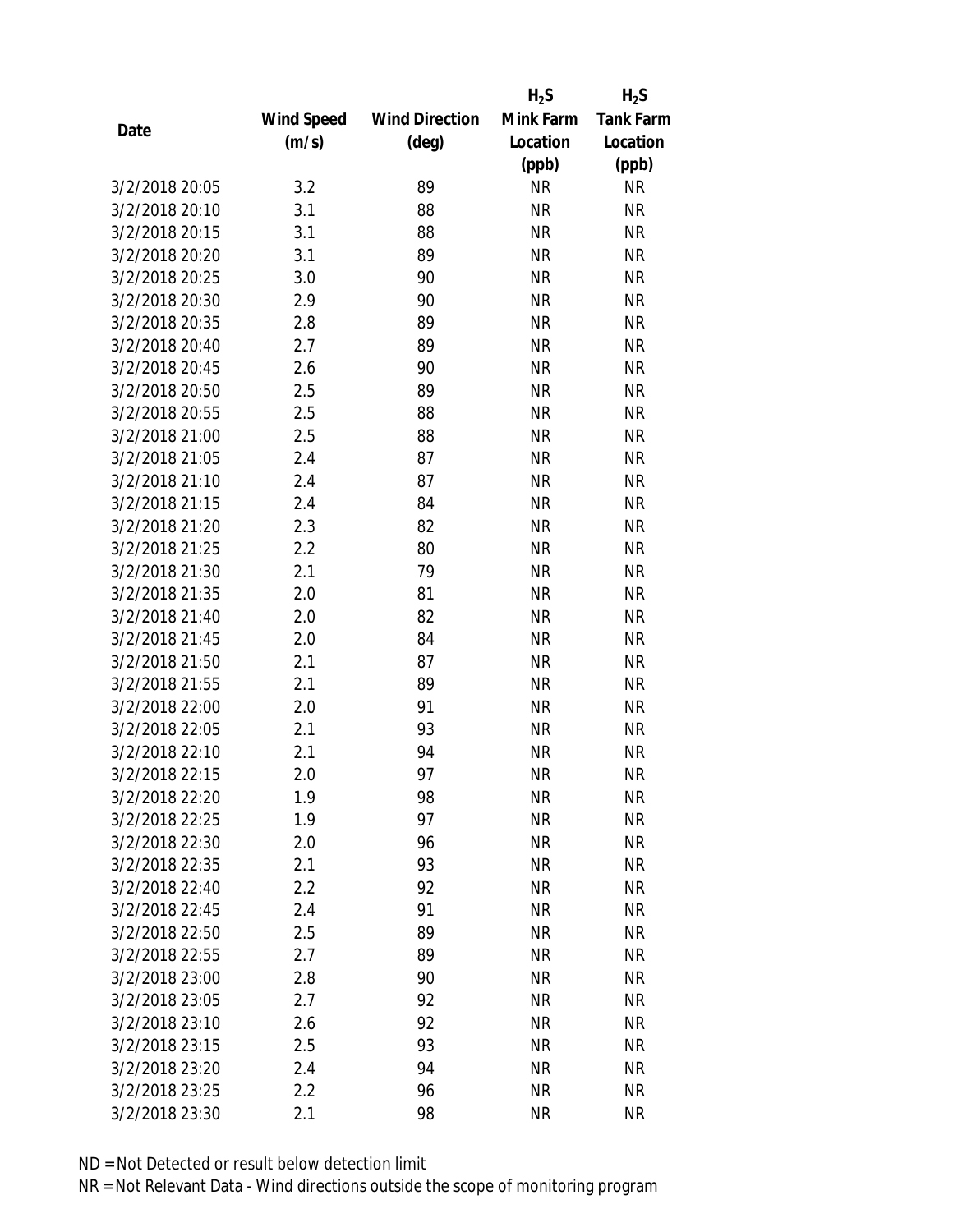|                |                   |                       | $H_2S$    | $H_2S$           |
|----------------|-------------------|-----------------------|-----------|------------------|
|                | <b>Wind Speed</b> | <b>Wind Direction</b> | Mink Farm | <b>Tank Farm</b> |
| Date           | (m/s)             | $(\text{deg})$        | Location  | Location         |
|                |                   |                       | (ppb)     | (ppb)            |
| 3/2/2018 23:35 | 2.2               | 100                   | <b>NR</b> | <b>NR</b>        |
| 3/2/2018 23:40 | 2.3               | 100                   | <b>NR</b> | <b>NR</b>        |
| 3/2/2018 23:45 | 2.4               | 101                   | <b>NR</b> | <b>NR</b>        |
| 3/2/2018 23:50 | 2.5               | 100                   | <b>NR</b> | <b>NR</b>        |
| 3/2/2018 23:55 | 2.6               | 100                   | <b>NR</b> | <b>NR</b>        |
| 3/2/2018 24:00 | 2.6               | 99                    | <b>NR</b> | <b>NR</b>        |
| 3/3/2018 00:05 | 2.7               | 99                    | <b>NR</b> | <b>NR</b>        |
| 3/3/2018 00:10 | 2.8               | 99                    | <b>NR</b> | <b>NR</b>        |
| 3/3/2018 00:15 | 2.9               | 100                   | <b>NR</b> | <b>NR</b>        |
| 3/3/2018 00:20 | 3.0               | 99                    | <b>NR</b> | <b>NR</b>        |
| 3/3/2018 00:25 | 3.1               | 97                    | <b>NR</b> | <b>NR</b>        |
| 3/3/2018 00:30 | 3.2               | 95                    | <b>NR</b> | <b>NR</b>        |
| 3/3/2018 00:35 | 3.1               | 90                    | <b>NR</b> | <b>NR</b>        |
| 3/3/2018 00:40 | 2.8               | 81                    | <b>NR</b> | <b>NR</b>        |
| 3/3/2018 00:45 | 2.7               | 76                    | <b>NR</b> | <b>NR</b>        |
| 3/3/2018 00:50 | 2.5               | 73                    | <b>NR</b> | <b>NR</b>        |
| 3/3/2018 00:55 | 2.3               | 72                    | <b>NR</b> | <b>NR</b>        |
| 3/3/2018 01:00 | 2.1               | 72                    | <b>NR</b> | <b>NR</b>        |
| 3/3/2018 01:05 | 2.2               | 75                    | <b>NR</b> | <b>NR</b>        |
| 3/3/2018 01:10 | 2.3               | 81                    | <b>NR</b> | <b>NR</b>        |
| 3/3/2018 01:15 | 2.4               | 84                    | <b>NR</b> | <b>NR</b>        |
| 3/3/2018 01:20 | 2.4               | 84                    | <b>NR</b> | <b>NR</b>        |
| 3/3/2018 01:25 | 2.4               | 83                    | <b>NR</b> | <b>NR</b>        |
| 3/3/2018 01:30 | 2.4               | 81                    | <b>NR</b> | <b>NR</b>        |
| 3/3/2018 01:35 | 2.3               | 79                    | <b>NR</b> | <b>NR</b>        |
| 3/3/2018 01:40 | 2.2               | 77                    | <b>NR</b> | <b>NR</b>        |
| 3/3/2018 01:45 | 2.2               | 76                    | <b>NR</b> | <b>NR</b>        |
| 3/3/2018 01:50 | 2.1               | 75                    | ΝR        | <b>NR</b>        |
| 3/3/2018 01:55 | 2.1               | 75                    | <b>NR</b> | <b>NR</b>        |
| 3/3/2018 02:00 | 2.1               | 76                    | NR        | <b>NR</b>        |
| 3/3/2018 02:05 | 2.1               | 76                    | <b>NR</b> | <b>NR</b>        |
| 3/3/2018 02:10 | 2.1               | 76                    | <b>NR</b> | <b>NR</b>        |
| 3/3/2018 02:15 | 2.0               | 75                    | ΝR        | <b>NR</b>        |
| 3/3/2018 02:20 | 2.0               | 74                    | <b>NR</b> | <b>NR</b>        |
| 3/3/2018 02:25 | 1.9               | 74                    | <b>NR</b> | <b>NR</b>        |
| 3/3/2018 02:30 | 1.8               | 73                    | <b>NR</b> | <b>NR</b>        |
| 3/3/2018 02:35 | 1.8               | 72                    | <b>NR</b> | <b>NR</b>        |
| 3/3/2018 02:40 | 1.7               | 70                    | ΝR        | <b>NR</b>        |
| 3/3/2018 02:45 | 1.7               | 68                    | <b>NR</b> | <b>NR</b>        |
| 3/3/2018 02:50 | 1.8               | 67                    | ΝR        | <b>NR</b>        |
| 3/3/2018 02:55 | 1.8               | 65                    | <b>NR</b> | <b>NR</b>        |
| 3/3/2018 03:00 | 1.8               | 62                    | <b>NR</b> | <b>NR</b>        |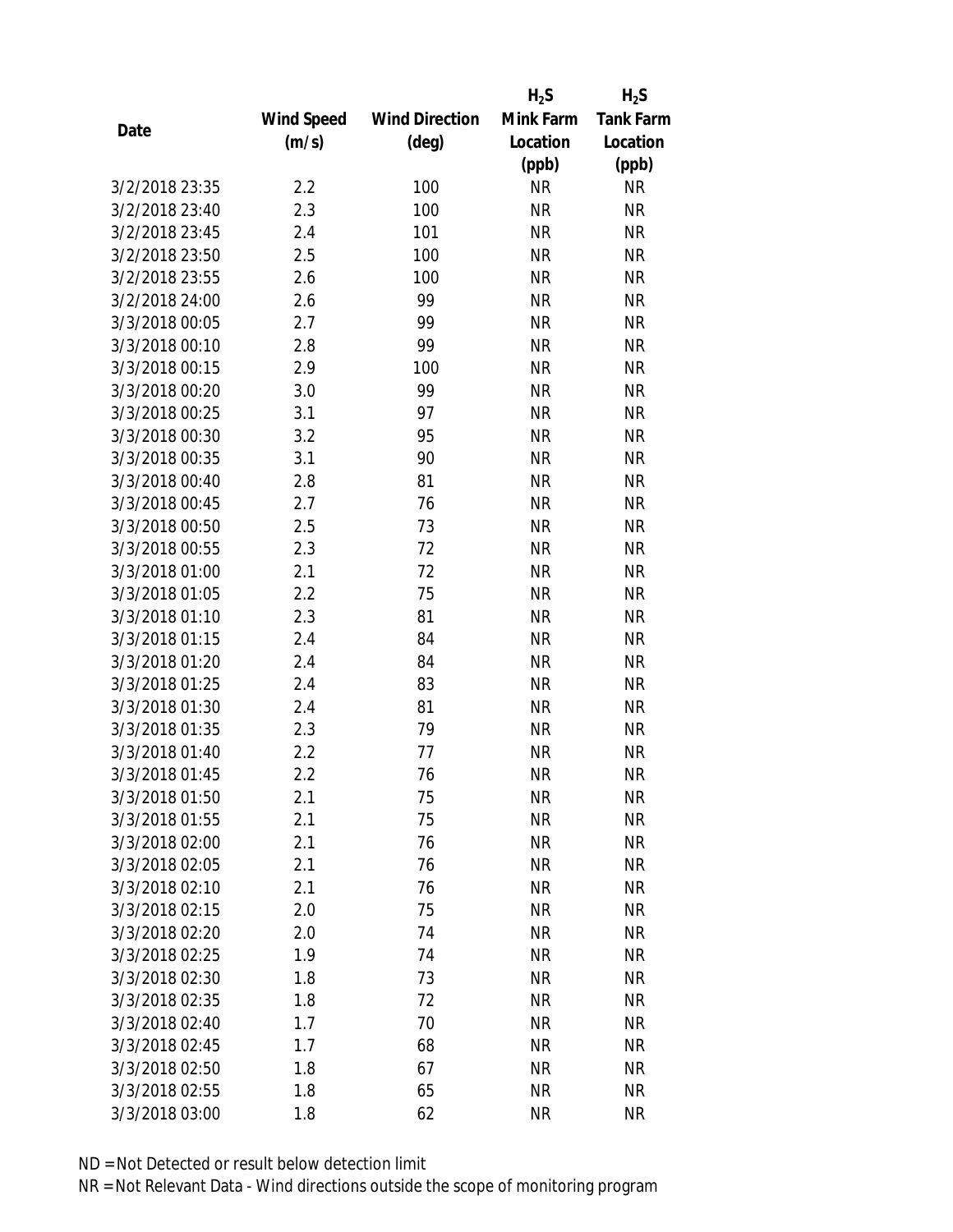|                |                   |                       | $H_2S$    | $H_2S$           |
|----------------|-------------------|-----------------------|-----------|------------------|
|                | <b>Wind Speed</b> | <b>Wind Direction</b> | Mink Farm | <b>Tank Farm</b> |
| Date           | (m/s)             | $(\text{deg})$        | Location  | Location         |
|                |                   |                       | (ppb)     | (ppb)            |
| 3/3/2018 03:05 | 1.8               | 60                    | <b>NR</b> | <b>NR</b>        |
| 3/3/2018 03:10 | 1.8               | 60                    | <b>NR</b> | <b>NR</b>        |
| 3/3/2018 03:15 | 1.7               | 61                    | <b>NR</b> | <b>NR</b>        |
| 3/3/2018 03:20 | 1.7               | 63                    | <b>NR</b> | <b>NR</b>        |
| 3/3/2018 03:25 | 1.6               | 64                    | <b>NR</b> | <b>NR</b>        |
| 3/3/2018 03:30 | 1.6               | 64                    | <b>NR</b> | <b>NR</b>        |
| 3/3/2018 03:35 | 1.6               | 64                    | <b>NR</b> | <b>NR</b>        |
| 3/3/2018 03:40 | 1.6               | 64                    | <b>NR</b> | <b>NR</b>        |
| 3/3/2018 03:45 | 1.5               | 65                    | <b>NR</b> | <b>NR</b>        |
| 3/3/2018 03:50 | 1.6               | 64                    | <b>NR</b> | <b>NR</b>        |
| 3/3/2018 03:55 | 1.6               | 65                    | <b>NR</b> | <b>NR</b>        |
| 3/3/2018 04:00 | 1.7               | 66                    | <b>NR</b> | <b>NR</b>        |
| 3/3/2018 04:05 | 1.6               | 66                    | <b>NR</b> | <b>NR</b>        |
| 3/3/2018 04:10 | 1.7               | 65                    | <b>NR</b> | <b>NR</b>        |
| 3/3/2018 04:15 | 1.7               | 63                    | <b>NR</b> | <b>NR</b>        |
| 3/3/2018 04:20 | 1.7               | 61                    | <b>NR</b> | <b>NR</b>        |
| 3/3/2018 04:25 | 1.7               | 60                    | <b>NR</b> | <b>NR</b>        |
| 3/3/2018 04:30 | 1.6               | 58                    | <b>NR</b> | <b>NR</b>        |
| 3/3/2018 04:35 | 1.7               | 58                    | <b>NR</b> | <b>NR</b>        |
| 3/3/2018 04:40 | 1.7               | 57                    | <b>NR</b> | <b>NR</b>        |
| 3/3/2018 04:45 | 1.7               | 56                    | <b>NR</b> | <b>NR</b>        |
| 3/3/2018 04:50 | 1.7               | 56                    | <b>NR</b> | <b>NR</b>        |
| 3/3/2018 04:55 | 1.7               | 56                    | <b>NR</b> | <b>NR</b>        |
| 3/3/2018 05:00 | 1.7               | 56                    | <b>NR</b> | <b>NR</b>        |
| 3/3/2018 05:05 | 1.7               | 55                    | <b>NR</b> | <b>NR</b>        |
| 3/3/2018 05:10 | 1.8               | 54                    | <b>NR</b> | <b>NR</b>        |
| 3/3/2018 05:15 | 1.8               | 53                    | <b>NR</b> | <b>NR</b>        |
| 3/3/2018 05:20 | 1.8               | 53                    | ΝR        | <b>NR</b>        |
| 3/3/2018 05:25 | 1.8               | 53                    | <b>NR</b> | <b>NR</b>        |
| 3/3/2018 05:30 | 1.9               | 54                    | <b>NR</b> | <b>NR</b>        |
| 3/3/2018 05:35 | 1.9               | 56                    | <b>NR</b> | <b>NR</b>        |
| 3/3/2018 05:40 | 1.9               | 57                    | <b>NR</b> | <b>NR</b>        |
| 3/3/2018 05:45 | 1.9               | 61                    | <b>NR</b> | <b>NR</b>        |
| 3/3/2018 05:50 | 1.9               | 62                    | <b>NR</b> | <b>NR</b>        |
| 3/3/2018 05:55 | 1.9               | 61                    | <b>NR</b> | <b>NR</b>        |
| 3/3/2018 06:00 | 1.9               | 59                    | <b>NR</b> | <b>NR</b>        |
| 3/3/2018 06:05 | 1.8               | 58                    | <b>NR</b> | <b>NR</b>        |
| 3/3/2018 06:10 | 1.8               | 58                    | ΝR        | <b>NR</b>        |
| 3/3/2018 06:15 | 1.6               | 58                    | <b>NR</b> | <b>NR</b>        |
| 3/3/2018 06:20 | 1.6               | 60                    | ΝR        | <b>NR</b>        |
| 3/3/2018 06:25 | 1.6               | 63                    | <b>NR</b> | <b>NR</b>        |
| 3/3/2018 06:30 | 1.6               | 68                    | <b>NR</b> | <b>NR</b>        |
|                |                   |                       |           |                  |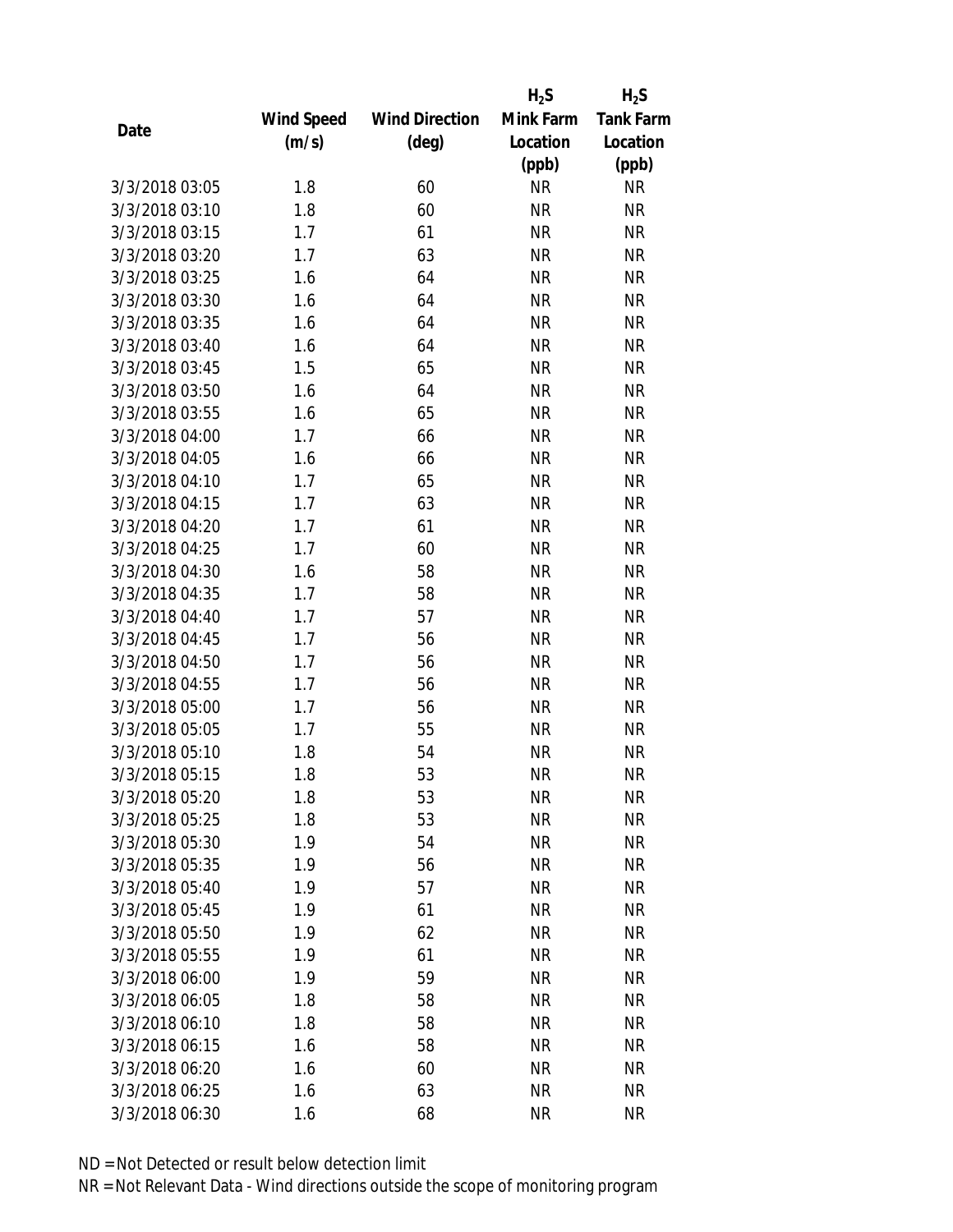|                |                   |                       | $H_2S$    | $H_2S$           |
|----------------|-------------------|-----------------------|-----------|------------------|
|                | <b>Wind Speed</b> | <b>Wind Direction</b> | Mink Farm | <b>Tank Farm</b> |
| Date           | (m/s)             | $(\text{deg})$        | Location  | Location         |
|                |                   |                       | (ppb)     | (ppb)            |
| 3/3/2018 06:35 | 1.6               | 71                    | <b>NR</b> | <b>NR</b>        |
| 3/3/2018 06:40 | 1.7               | 72                    | <b>NR</b> | <b>NR</b>        |
| 3/3/2018 06:45 | 1.8               | 73                    | <b>NR</b> | <b>NR</b>        |
| 3/3/2018 06:50 | 1.8               | 72                    | <b>NR</b> | <b>NR</b>        |
| 3/3/2018 06:55 | 1.9               | 73                    | <b>NR</b> | <b>NR</b>        |
| 3/3/2018 07:00 | 1.9               | 74                    | <b>NR</b> | <b>NR</b>        |
| 3/3/2018 07:05 | 2.0               | 77                    | <b>NR</b> | <b>NR</b>        |
| 3/3/2018 07:10 | 2.1               | 80                    | <b>NR</b> | <b>NR</b>        |
| 3/3/2018 07:15 | 2.1               | 82                    | <b>NR</b> | <b>NR</b>        |
| 3/3/2018 07:20 | 2.1               | 84                    | <b>NR</b> | <b>NR</b>        |
| 3/3/2018 07:25 | 2.2               | 85                    | <b>NR</b> | <b>NR</b>        |
| 3/3/2018 07:30 | 2.3               | 85                    | <b>NR</b> | <b>NR</b>        |
| 3/3/2018 07:35 | 2.4               | 84                    | <b>NR</b> | <b>NR</b>        |
| 3/3/2018 07:40 | 2.5               | 85                    | <b>NR</b> | <b>NR</b>        |
| 3/3/2018 07:45 | 2.5               | 83                    | <b>NR</b> | <b>NR</b>        |
| 3/3/2018 07:50 | 2.5               | 82                    | <b>NR</b> | <b>NR</b>        |
| 3/3/2018 07:55 | 2.4               | 81                    | <b>NR</b> | <b>NR</b>        |
| 3/3/2018 08:00 | 2.2               | 79                    | <b>NR</b> | <b>NR</b>        |
| 3/3/2018 08:05 | 2.1               | 78                    | <b>NR</b> | <b>NR</b>        |
| 3/3/2018 08:10 | 2.1               | 78                    | <b>NR</b> | <b>NR</b>        |
| 3/3/2018 08:15 | 2.1               | 79                    | <b>NR</b> | <b>NR</b>        |
| 3/3/2018 08:20 | 2.2               | 81                    | <b>NR</b> | <b>NR</b>        |
| 3/3/2018 08:25 | 2.3               | 82                    | <b>NR</b> | <b>NR</b>        |
| 3/3/2018 08:30 | 2.3               | 83                    | <b>NR</b> | <b>NR</b>        |
| 3/3/2018 08:35 | 2.4               | 82                    | <b>NR</b> | <b>NR</b>        |
| 3/3/2018 08:40 | 2.5               | 82                    | <b>NR</b> | <b>NR</b>        |
| 3/3/2018 08:45 | 2.6               | 80                    | <b>NR</b> | <b>NR</b>        |
| 3/3/2018 08:50 | 2.8               | 80                    | ΝR        | <b>NR</b>        |
| 3/3/2018 08:55 | 2.9               | 81                    | <b>NR</b> | <b>NR</b>        |
| 3/3/2018 09:00 | 3.2               | 83                    | <b>NR</b> | <b>NR</b>        |
| 3/3/2018 09:05 | 3.4               | 85                    | <b>NR</b> | <b>NR</b>        |
| 3/3/2018 09:10 | 3.5               | 87                    | <b>NR</b> | <b>NR</b>        |
| 3/3/2018 09:15 | 3.6               | 87                    | <b>NR</b> | <b>NR</b>        |
| 3/3/2018 09:20 | 3.8               | 87                    | <b>NR</b> | <b>NR</b>        |
| 3/3/2018 09:25 | 3.9               | 85                    | <b>NR</b> | <b>NR</b>        |
| 3/3/2018 09:30 | 4.1               | 85                    | <b>NR</b> | <b>NR</b>        |
| 3/3/2018 09:35 | 4.2               | 86                    | NR        | <b>NR</b>        |
| 3/3/2018 09:40 | 4.2               | 87                    | NR        | <b>NR</b>        |
| 3/3/2018 09:45 | 4.0               | 88                    | <b>NR</b> | <b>NR</b>        |
| 3/3/2018 09:50 | 3.7               | 86                    | NR        | <b>NR</b>        |
| 3/3/2018 09:55 | 3.5               | 85                    | <b>NR</b> | <b>NR</b>        |
| 3/3/2018 10:00 | 3.2               | 82                    | <b>NR</b> | <b>NR</b>        |
|                |                   |                       |           |                  |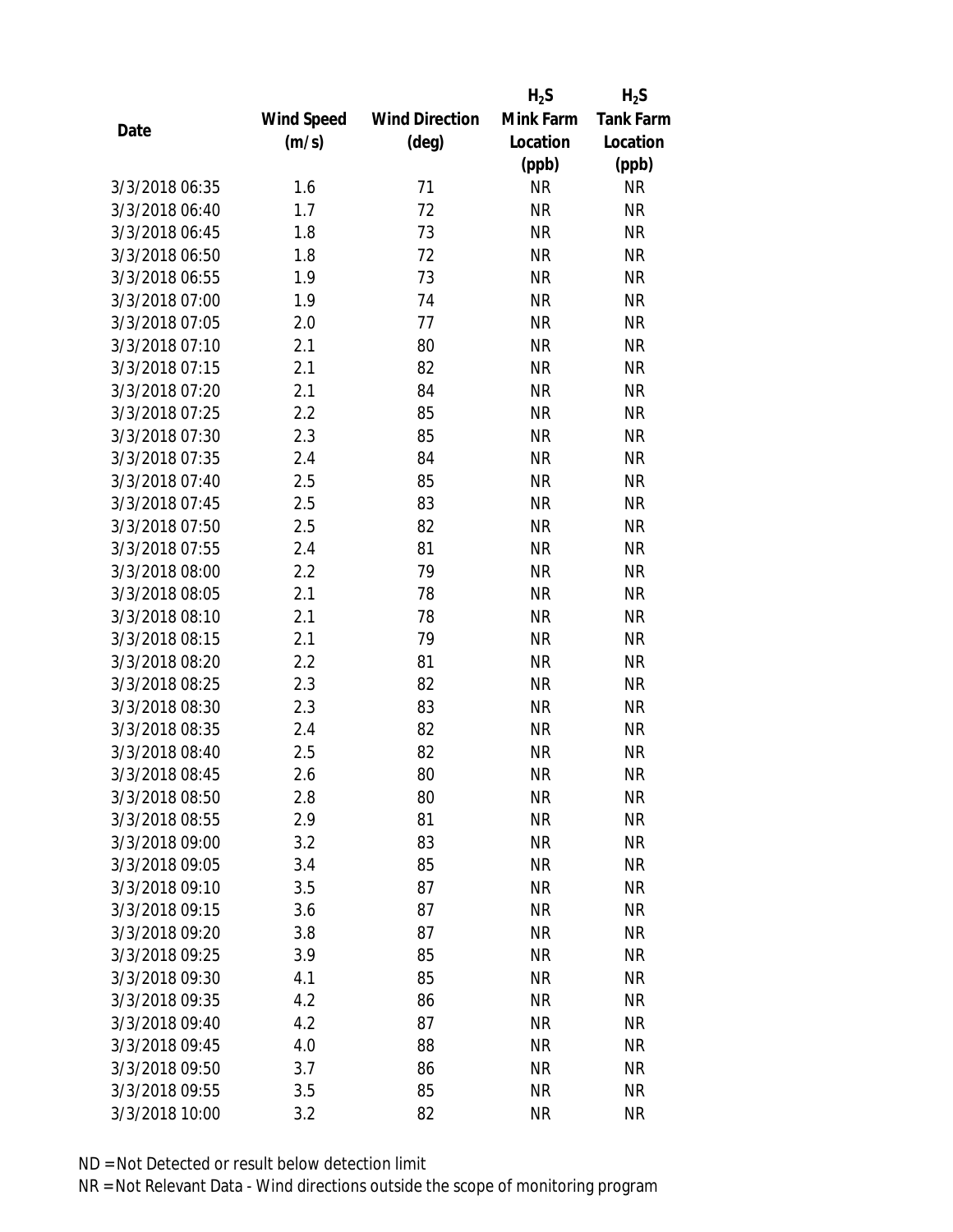|                |                   |                       | $H_2S$    | $H_2S$           |
|----------------|-------------------|-----------------------|-----------|------------------|
|                | <b>Wind Speed</b> | <b>Wind Direction</b> | Mink Farm | <b>Tank Farm</b> |
| Date           | (m/s)             | $(\text{deg})$        | Location  | Location         |
|                |                   |                       | (ppb)     | (ppb)            |
| 3/3/2018 10:05 | 3.0               | 78                    | <b>NR</b> | <b>NR</b>        |
| 3/3/2018 10:10 | 2.9               | 75                    | <b>NR</b> | <b>NR</b>        |
| 3/3/2018 10:15 | 2.9               | 74                    | <b>NR</b> | <b>NR</b>        |
| 3/3/2018 10:20 | 3.1               | 77                    | <b>NR</b> | <b>NR</b>        |
| 3/3/2018 10:25 | 3.2               | 80                    | <b>NR</b> | <b>NR</b>        |
| 3/3/2018 10:30 | 3.4               | 83                    | <b>NR</b> | <b>NR</b>        |
| 3/3/2018 10:35 | 3.5               | 86                    | <b>NR</b> | <b>NR</b>        |
| 3/3/2018 10:40 | 3.7               | 88                    | <b>NR</b> | <b>NR</b>        |
| 3/3/2018 10:45 | 3.8               | 88                    | <b>NR</b> | <b>NR</b>        |
| 3/3/2018 10:50 | 3.7               | 90                    | <b>NR</b> | <b>NR</b>        |
| 3/3/2018 10:55 | 3.6               | 88                    | <b>NR</b> | <b>NR</b>        |
| 3/3/2018 11:00 | 3.5               | 89                    | <b>NR</b> | <b>NR</b>        |
| 3/3/2018 11:05 | 3.6               | 91                    | <b>NR</b> | <b>NR</b>        |
| 3/3/2018 11:10 | 3.6               | 91                    | <b>NR</b> | <b>NR</b>        |
| 3/3/2018 11:15 | 3.7               | 92                    | <b>NR</b> | <b>NR</b>        |
| 3/3/2018 11:20 | 3.7               | 90                    | <b>NR</b> | <b>NR</b>        |
| 3/3/2018 11:25 | 3.8               | 89                    | <b>NR</b> | <b>NR</b>        |
| 3/3/2018 11:30 | 3.8               | 87                    | <b>NR</b> | <b>NR</b>        |
| 3/3/2018 11:35 | 3.8               | 84                    | <b>NR</b> | <b>NR</b>        |
| 3/3/2018 11:40 | 3.8               | 83                    | <b>NR</b> | <b>NR</b>        |
| 3/3/2018 11:45 | 3.8               | 82                    | <b>NR</b> | <b>NR</b>        |
| 3/3/2018 11:50 | 3.8               | 81                    | <b>NR</b> | <b>NR</b>        |
| 3/3/2018 11:55 | 3.8               | 81                    | <b>NR</b> | <b>NR</b>        |
| 3/3/2018 12:00 | 3.8               | 81                    | <b>NR</b> | <b>NR</b>        |
| 3/3/2018 12:05 | 3.7               | 83                    | <b>NR</b> | <b>NR</b>        |
| 3/3/2018 12:10 | 3.7               | 82                    | <b>NR</b> | <b>NR</b>        |
| 3/3/2018 12:15 | 3.7               | 86                    | <b>NR</b> | <b>NR</b>        |
| 3/3/2018 12:20 | 3.7               | 89                    | ΝR        | <b>NR</b>        |
| 3/3/2018 12:25 | 3.9               | 95                    | <b>NR</b> | <b>NR</b>        |
| 3/3/2018 12:30 | 4.1               | 100                   | ΝR        | <b>NR</b>        |
| 3/3/2018 12:35 | 4.3               | 102                   | <b>NR</b> | <b>NR</b>        |
| 3/3/2018 12:40 | 4.4               | 106                   | <b>NR</b> | <b>NR</b>        |
| 3/3/2018 12:45 | 4.4               | 104                   | <b>NR</b> | <b>NR</b>        |
| 3/3/2018 12:50 | 4.5               | 104                   | <b>NR</b> | <b>NR</b>        |
| 3/3/2018 12:55 | 4.5               | 104                   | <b>NR</b> | <b>NR</b>        |
| 3/3/2018 13:00 | 4.4               | 101                   | <b>NR</b> | <b>NR</b>        |
| 3/3/2018 13:05 | 4.2               | 101                   | ΝR        | <b>NR</b>        |
| 3/3/2018 13:10 | 4.1               | 100                   | ΝR        | <b>NR</b>        |
| 3/3/2018 13:15 | 4.0               | 99                    | <b>NR</b> | <b>NR</b>        |
| 3/3/2018 13:20 | 3.9               | 98                    | ΝR        | <b>NR</b>        |
| 3/3/2018 13:25 | 3.8               | 91                    | <b>NR</b> | <b>NR</b>        |
| 3/3/2018 13:30 | 3.8               | 82                    | <b>NR</b> | <b>NR</b>        |
|                |                   |                       |           |                  |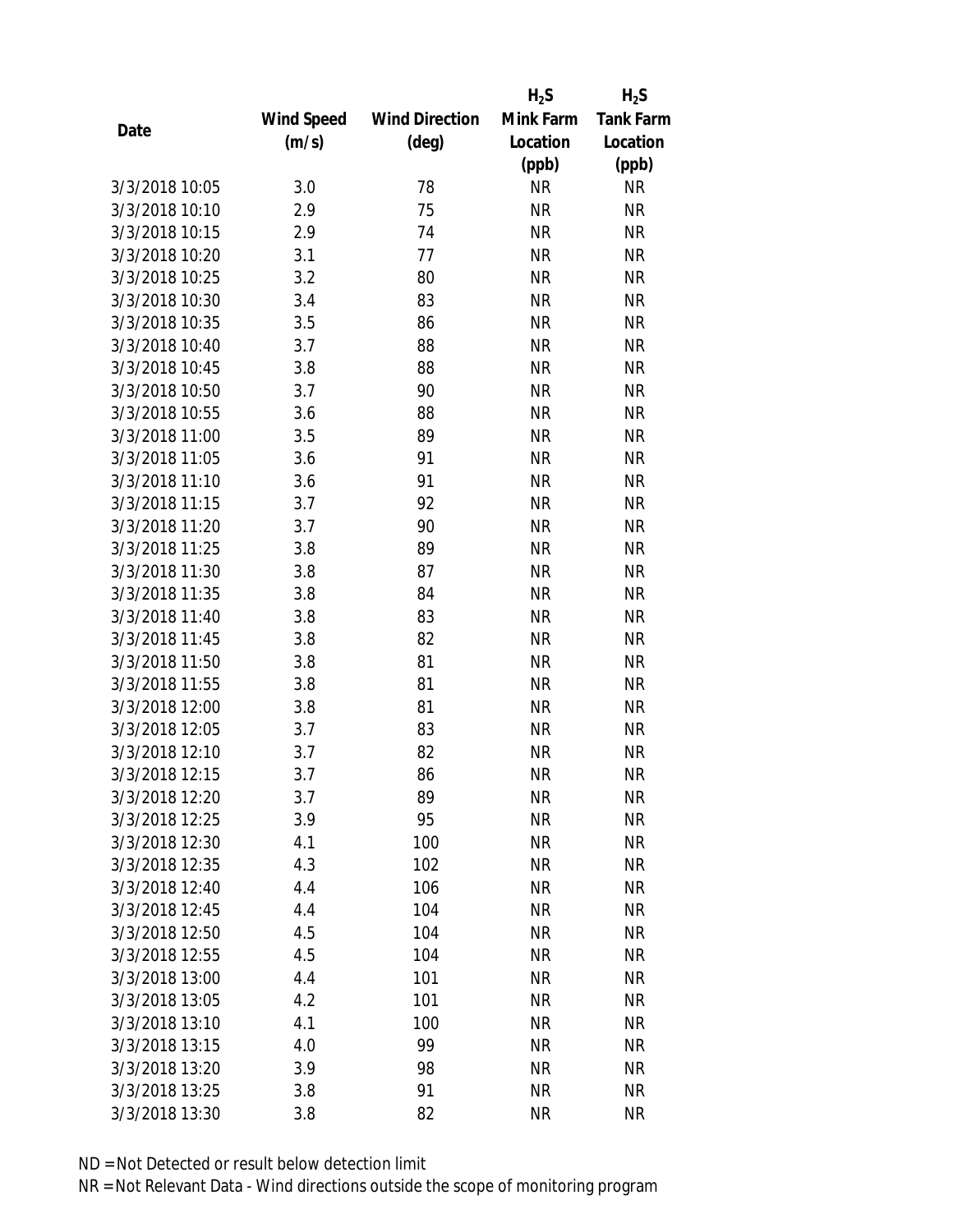|                |                   |                       | $H_2S$    | $H_2S$           |
|----------------|-------------------|-----------------------|-----------|------------------|
|                | <b>Wind Speed</b> | <b>Wind Direction</b> | Mink Farm | <b>Tank Farm</b> |
| Date           | (m/s)             | $(\text{deg})$        | Location  | Location         |
|                |                   |                       | (ppb)     | (ppb)            |
| 3/3/2018 13:35 | 3.6               | 74                    | <b>NR</b> | <b>NR</b>        |
| 3/3/2018 13:40 | 3.4               | 69                    | <b>NR</b> | <b>NR</b>        |
| 3/3/2018 13:45 | 3.4               | 69                    | <b>NR</b> | <b>NR</b>        |
| 3/3/2018 13:50 | 3.4               | 69                    | <b>NR</b> | <b>NR</b>        |
| 3/3/2018 13:55 | 3.4               | 74                    | <b>NR</b> | <b>NR</b>        |
| 3/3/2018 14:00 | 3.2               | 82                    | <b>NR</b> | <b>NR</b>        |
| 3/3/2018 14:05 | 3.4               | 87                    | <b>NR</b> | <b>NR</b>        |
| 3/3/2018 14:10 | 3.4               | 88                    | <b>NR</b> | <b>NR</b>        |
| 3/3/2018 14:15 | 3.4               | 86                    | <b>NR</b> | <b>NR</b>        |
| 3/3/2018 14:20 | 3.5               | 88                    | <b>NR</b> | <b>NR</b>        |
| 3/3/2018 14:25 | 3.4               | 88                    | <b>NR</b> | <b>NR</b>        |
| 3/3/2018 14:30 | 3.6               | 88                    | <b>NR</b> | <b>NR</b>        |
| 3/3/2018 14:35 | 3.5               | 88                    | <b>NR</b> | <b>NR</b>        |
| 3/3/2018 14:40 | 3.6               | 86                    | <b>NR</b> | <b>NR</b>        |
| 3/3/2018 14:45 | 3.6               | 88                    | <b>NR</b> | <b>NR</b>        |
| 3/3/2018 14:50 | 3.5               | 84                    | <b>NR</b> | <b>NR</b>        |
| 3/3/2018 14:55 | 3.5               | 80                    | <b>NR</b> | <b>NR</b>        |
| 3/3/2018 15:00 | 3.3               | 74                    | <b>NR</b> | <b>NR</b>        |
| 3/3/2018 15:05 | 3.2               | 69                    | <b>NR</b> | <b>NR</b>        |
| 3/3/2018 15:10 | 3.3               | 72                    | <b>NR</b> | <b>NR</b>        |
| 3/3/2018 15:15 | 3.2               | 69                    | <b>NR</b> | <b>NR</b>        |
| 3/3/2018 15:20 | 3.3               | 73                    | <b>NR</b> | <b>NR</b>        |
| 3/3/2018 15:25 | 3.2               | 74                    | <b>NR</b> | <b>NR</b>        |
| 3/3/2018 15:30 | 3.1               | 78                    | <b>NR</b> | <b>NR</b>        |
| 3/3/2018 15:35 | 3.1               | 78                    | <b>NR</b> | <b>NR</b>        |
| 3/3/2018 15:40 | 3.0               | 76                    | <b>NR</b> | <b>NR</b>        |
| 3/3/2018 15:45 | 3.0               | 75                    | <b>NR</b> | <b>NR</b>        |
| 3/3/2018 15:50 | 2.9               | 70                    | ΝR        | <b>NR</b>        |
| 3/3/2018 15:55 | 2.9               | 67                    | <b>NR</b> | <b>NR</b>        |
| 3/3/2018 16:00 | 2.9               | 66                    | ΝR        | <b>NR</b>        |
| 3/3/2018 16:05 | 2.9               | 63                    | <b>NR</b> | <b>NR</b>        |
| 3/3/2018 16:10 | 2.9               | 64                    | <b>NR</b> | <b>NR</b>        |
| 3/3/2018 16:15 | 3.1               | 68                    | NR        | <b>NR</b>        |
| 3/3/2018 16:20 | 3.1               | 65                    | <b>NR</b> | <b>NR</b>        |
| 3/3/2018 16:25 | 3.0               | 68                    | ΝR        | <b>NR</b>        |
| 3/3/2018 16:30 | 3.1               | 70                    | <b>NR</b> | <b>NR</b>        |
| 3/3/2018 16:35 | 3.1               | 73                    | ΝR        | <b>NR</b>        |
| 3/3/2018 16:40 | 3.1               | 70                    | ΝR        | <b>NR</b>        |
| 3/3/2018 16:45 | 3.1               | 69                    | <b>NR</b> | <b>NR</b>        |
| 3/3/2018 16:50 | 3.1               | 75                    | ΝR        | <b>NR</b>        |
| 3/3/2018 16:55 | 3.1               | 75                    | <b>NR</b> | <b>NR</b>        |
| 3/3/2018 17:00 | 3.0               | 76                    | <b>NR</b> | <b>NR</b>        |
|                |                   |                       |           |                  |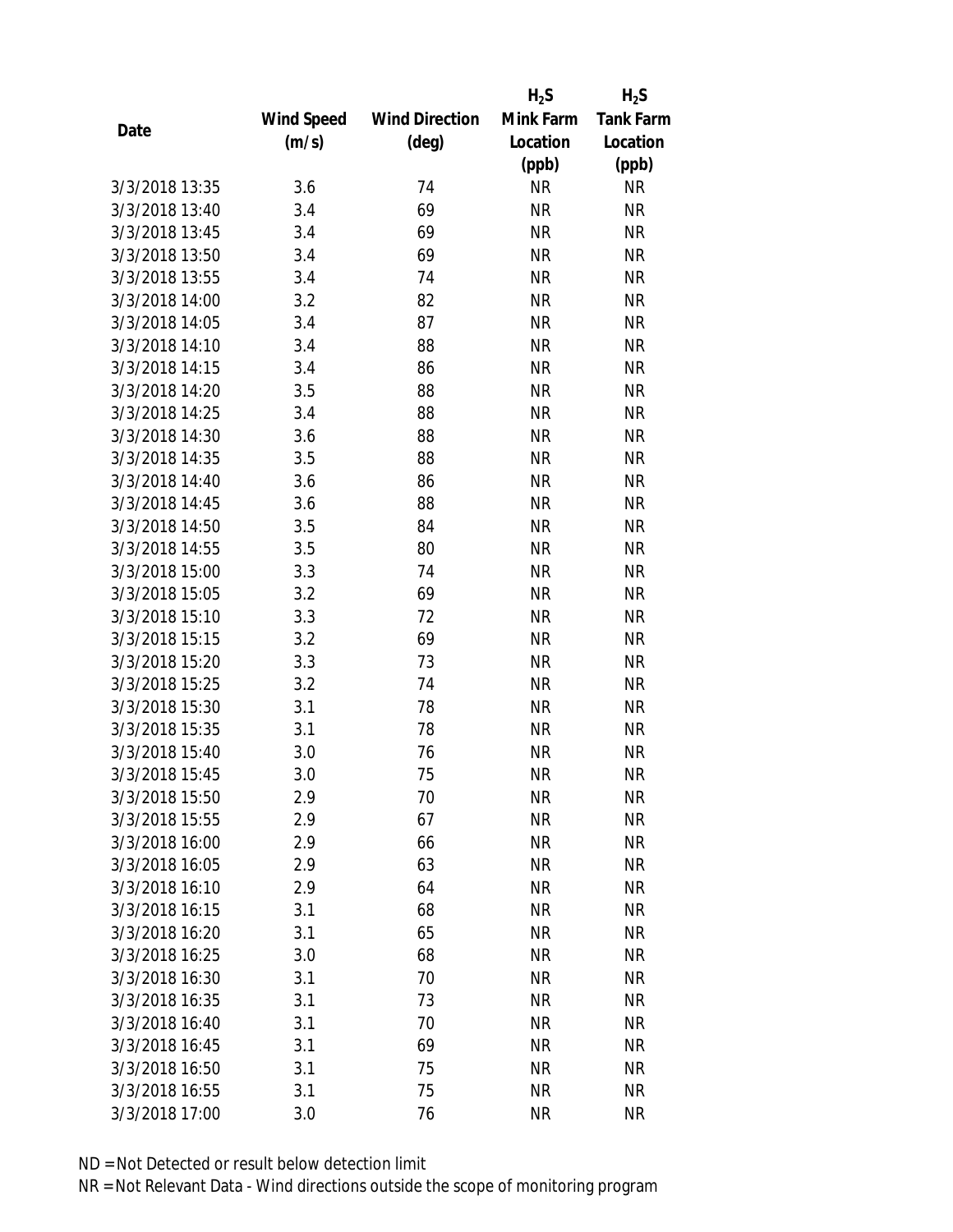|                |                   |                       | $H_2S$    | $H_2S$           |
|----------------|-------------------|-----------------------|-----------|------------------|
|                | <b>Wind Speed</b> | <b>Wind Direction</b> | Mink Farm | <b>Tank Farm</b> |
| Date           | (m/s)             | $(\text{deg})$        | Location  | Location         |
|                |                   |                       | (ppb)     | (ppb)            |
| 3/3/2018 17:05 | 2.9               | 78                    | <b>NR</b> | <b>NR</b>        |
| 3/3/2018 17:10 | 2.9               | 84                    | <b>NR</b> | <b>NR</b>        |
| 3/3/2018 17:15 | 3.0               | 81                    | <b>NR</b> | <b>NR</b>        |
| 3/3/2018 17:20 | 3.2               | 80                    | <b>NR</b> | <b>NR</b>        |
| 3/3/2018 17:25 | 3.4               | 81                    | <b>NR</b> | <b>NR</b>        |
| 3/3/2018 17:30 | 3.5               | 77                    | <b>NR</b> | <b>NR</b>        |
| 3/3/2018 17:35 | 3.6               | 77                    | <b>NR</b> | <b>NR</b>        |
| 3/3/2018 17:40 | 3.5               | 76                    | <b>NR</b> | <b>NR</b>        |
| 3/3/2018 17:45 | 3.4               | 80                    | <b>NR</b> | <b>NR</b>        |
| 3/3/2018 17:50 | 3.1               | 79                    | <b>NR</b> | <b>NR</b>        |
| 3/3/2018 17:55 | 3.0               | 80                    | <b>NR</b> | <b>NR</b>        |
| 3/3/2018 18:00 | 3.0               | 86                    | <b>NR</b> | <b>NR</b>        |
| 3/3/2018 18:05 | 3.1               | 86                    | <b>NR</b> | <b>NR</b>        |
| 3/3/2018 18:10 | 3.2               | 85                    | <b>NR</b> | <b>NR</b>        |
| 3/3/2018 18:15 | 3.2               | 83                    | <b>NR</b> | <b>NR</b>        |
| 3/3/2018 18:20 | 3.2               | 83                    | <b>NR</b> | <b>NR</b>        |
| 3/3/2018 18:25 | 3.1               | 81                    | <b>NR</b> | <b>NR</b>        |
| 3/3/2018 18:30 | 3.2               | 80                    | <b>NR</b> | <b>NR</b>        |
| 3/3/2018 18:35 | 3.2               | 80                    | <b>NR</b> | <b>NR</b>        |
| 3/3/2018 18:40 | 3.0               | 79                    | <b>NR</b> | <b>NR</b>        |
| 3/3/2018 18:45 | 3.0               | 78                    | <b>NR</b> | <b>NR</b>        |
| 3/3/2018 18:50 | 3.1               | 78                    | <b>NR</b> | <b>NR</b>        |
| 3/3/2018 18:55 | 3.1               | 77                    | <b>NR</b> | <b>NR</b>        |
| 3/3/2018 19:00 | 3.0               | 76                    | <b>NR</b> | <b>NR</b>        |
| 3/3/2018 19:05 | 3.0               | 76                    | <b>NR</b> | <b>NR</b>        |
| 3/3/2018 19:10 | 3.1               | 76                    | <b>NR</b> | <b>NR</b>        |
| 3/3/2018 19:15 | 3.2               | 78                    | <b>NR</b> | <b>NR</b>        |
| 3/3/2018 19:20 | 3.3               | 79                    | ΝR        | <b>NR</b>        |
| 3/3/2018 19:25 | 3.3               | 80                    | <b>NR</b> | <b>NR</b>        |
| 3/3/2018 19:30 | 3.4               | 81                    | ΝR        | <b>NR</b>        |
| 3/3/2018 19:35 | 3.3               | 81                    | <b>NR</b> | <b>NR</b>        |
| 3/3/2018 19:40 | 3.1               | 80                    | <b>NR</b> | <b>NR</b>        |
| 3/3/2018 19:45 | 3.0               | 78                    | <b>NR</b> | <b>NR</b>        |
| 3/3/2018 19:50 | 2.9               | 77                    | <b>NR</b> | <b>NR</b>        |
| 3/3/2018 19:55 | 2.7               | 75                    | <b>NR</b> | <b>NR</b>        |
| 3/3/2018 20:00 | 2.7               | 73                    | <b>NR</b> | <b>NR</b>        |
| 3/3/2018 20:05 | 2.6               | 72                    | ΝR        | <b>NR</b>        |
| 3/3/2018 20:10 | 2.7               | 70                    | ΝR        | <b>NR</b>        |
| 3/3/2018 20:15 | 2.8               | 69                    | <b>NR</b> | <b>NR</b>        |
| 3/3/2018 20:20 | 2.9               | 69                    | ΝR        | <b>NR</b>        |
| 3/3/2018 20:25 | 2.9               | 69                    | <b>NR</b> | <b>NR</b>        |
| 3/3/2018 20:30 |                   | 69                    | <b>NR</b> | <b>NR</b>        |
|                | 3.0               |                       |           |                  |